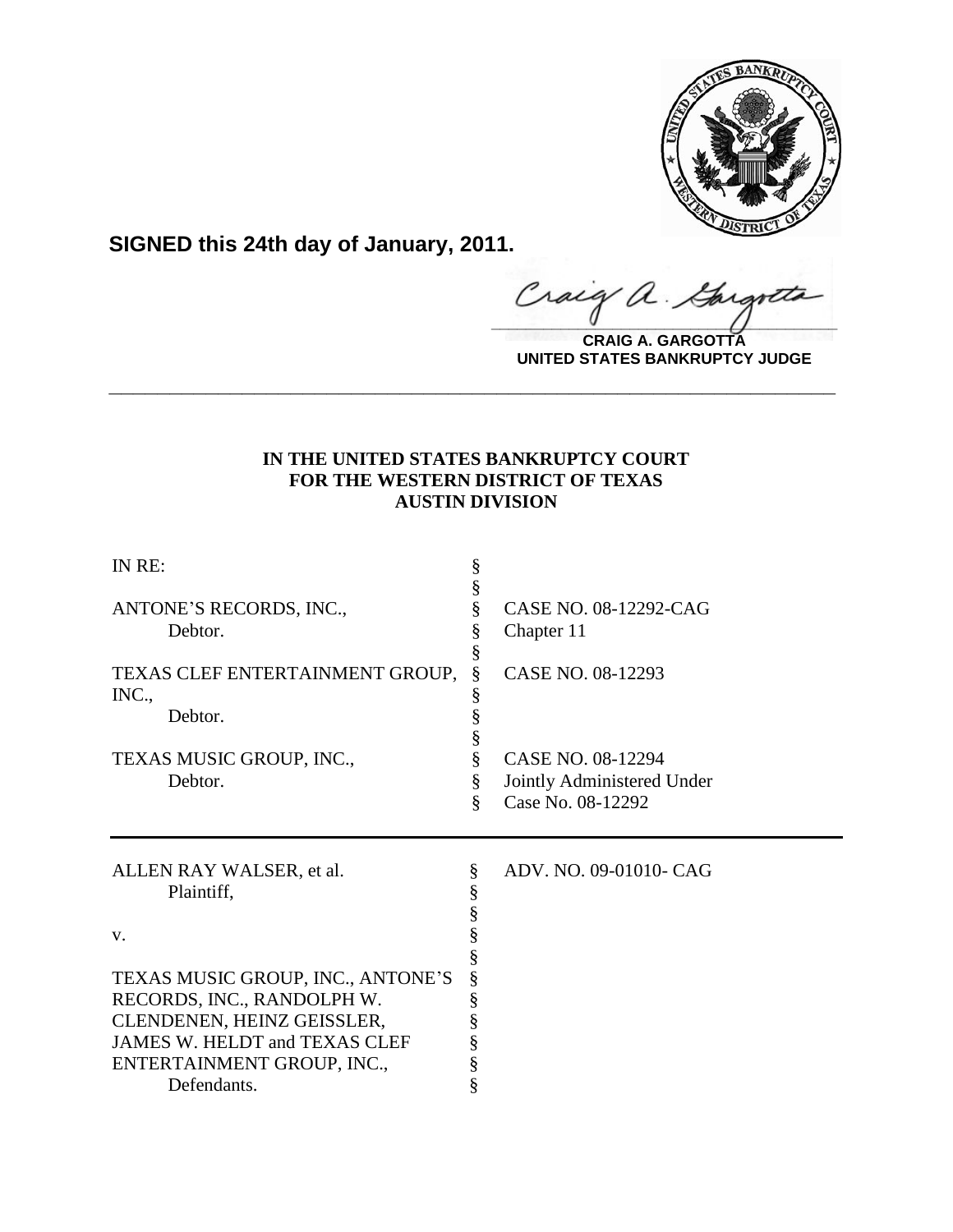#### **MEMORANDUM OPINION**

## **BACKGROUND**

Plaintiffs<sup>1</sup> in this adversary proceeding are the family and estate of musician, Don Walser. (December 20, 2009 Report and Recommendation Regarding Plaintiffs" Motion to Withdraw the Reference at p. 2, Docket No.  $18.<sup>2</sup>$  This action was initially filed in Texas state district court but was removed to this Court on February 17, 2009, following Debtors<sup>3</sup> bankruptcy. *Id.* at p. 3. Plaintiffs contend that Debtors failed to pay Don Walser certain royalties under a Recording Agreement executed in 1994 between Don Walser and Watermelon Records, Inc. Plaintiffs" First Supplemental Petition ("Petition") at ¶ 4.9, Docket #6-3.

Don Walser was a country singer known for his distinctive yodeling and singing voice. He composed and recorded albums pursuant to a recording contract with a record label, Watermelon Records ("Watermelon"), which was owned by Heinz Geissler ("Geissler"). After Watermelon filed Chapter 11 bankruptcy in 1998, Watermelon sold its interest in the Walser master recordings through a bankruptcy sale to Debtor Defendants who are the subject of this adversary action, and who employ Geissler as their label group manager. 1:137, 155.<sup>4</sup>

Antone"s Records, Inc., Texas Music Group, Inc., and Texas Clef Entertainment Group, Inc. are three Austin-based record labels in the business of recording and selling music created primarily by Texas and Austin musicians. On November 18, 2008, Antone"s Records, TMG,

<sup>&</sup>lt;sup>1</sup> Plaintiffs are Walser's surviving children and representatives of his probate estate.

<sup>&</sup>lt;sup>2</sup> Pursuant to the District Court's request on whether the reference in this case had to be withdrawn, this Court had to determine the extent of its jurisdiction. Pursuant to the Court"s Report and Recommendation (Docket #18), the Court recommended (and the District Court accepted) that the District Court decline withdrawing the reference. As such, the Court found that the majority of the matters at trial were core in nature. *See* 28 U.S.C. § 157(b)(2). Report at 6. Further, the Court found that should any non-core matters remain after trial, i.e. tort claims, that those matters would be referred to the District Court.

<sup>&</sup>lt;sup>3</sup> Debtors refer to Antone's Records, Inc. ("Antone's Records"), Texas Music Group, Inc. ("TMG"), and Texas Clef Entertainment Group, Inc. ("Texas Clef").

<sup>4</sup> A transcript of the trial can be found on PACER at docket nos. 57 (Vol. 1), 56 (Vol. 2) and 59 (Vol. 3). The reference 1:137 denotes Volume 1, page 137. This convention is used throughout the Court's Memorandum Opinion.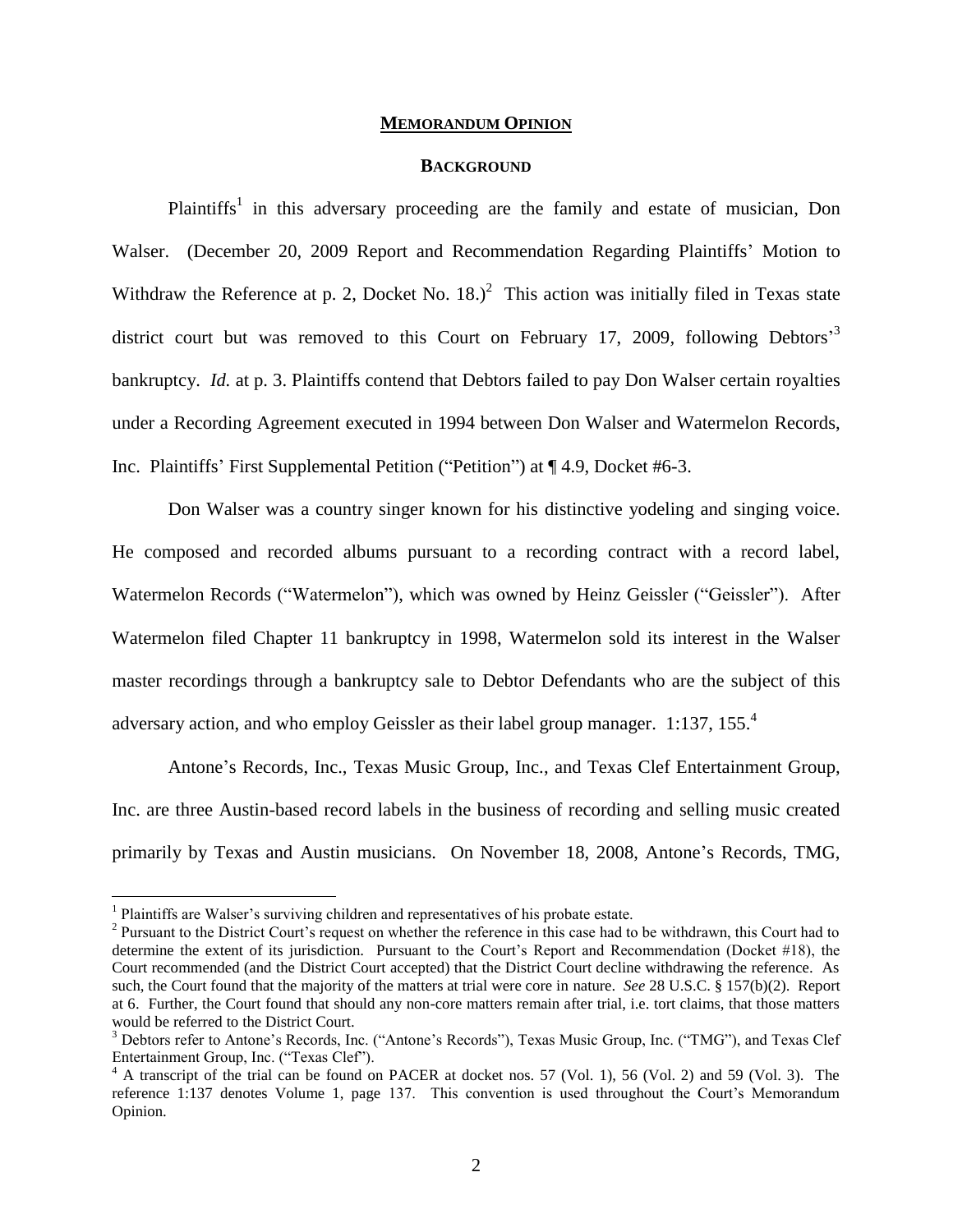and Texas Clef filed their voluntary petitions for relief under Chapter 11 of the Bankruptcy Code. Debtors' cases are being jointly administered.

Defendant James W. Heldt ("Heldt") is a benefactor of Antone"s Records, TMG, and Texas Clef. Heldt was not involved in the day-to-day operations of the Debtors. 2:202:23-25; 203:8-12. Randolph Clendenen ("Clendenen") served as President of the Debtors. 2:229:8-9.

Despite not being involved in day-to-day management of the Debtors, Heldt was committed to Debtors' success and wanted them to survive, loaning them millions of dollars, which remain unpaid. 2:203:19-21; 226:17-22; 227:10-20. According to Debtors' Statements and Schedules, Heldt is owed \$440,400 by Antone"s Records, Inc., which was an amount documented in promissory notes and acknowledged by the Debtors. D Ex. 52.<sup>5</sup> Heldt was also owed approximately \$135,000 by Texas Clef. D Ex. 54. According to Antone's Records' internal accounting, Heldt loaned it approximately \$3,000,000. D Ex. 56; 2:203:19-21; 226: 17- 22. In addition, the tax returns for Bamba, Inc., the parent company of Antone"s Records, reflect loans of approximately \$3 million. D Ex. 44. Plaintiffs agree that Heldt provided approximately \$3,000,000 of funding to the Debtors. Plaintiffs' Pre-Trial Order, p. 11.

Heldt was never repaid these loans and at no point did he require Debtors to make loan payments. 2:227:10-24. Also, he never drew a salary and was not paid dividends or any distribution. 2:181:15-18; 3:65:12-22.

This adversary proceeding involves Plaintiffs" attempt to rescind the contract regarding Walser"s albums *Rolling Stone from Texas* and *Texas Top Hand*. Plaintiffs also seek a claim for breach of contract, and breach of fiduciary duty on the part of the Defendants. Additionally, Plaintiffs assert that the corporate veil should be pierced with respect to Defendants Geissler, Clendenen, and Heldt, and that they should be held liable for Plaintiffs" claims against Debtors.

<sup>&</sup>lt;sup>5</sup> "P" denotes Plaintiffs' Exhibits and "D" denotes Defendants' Exhibits.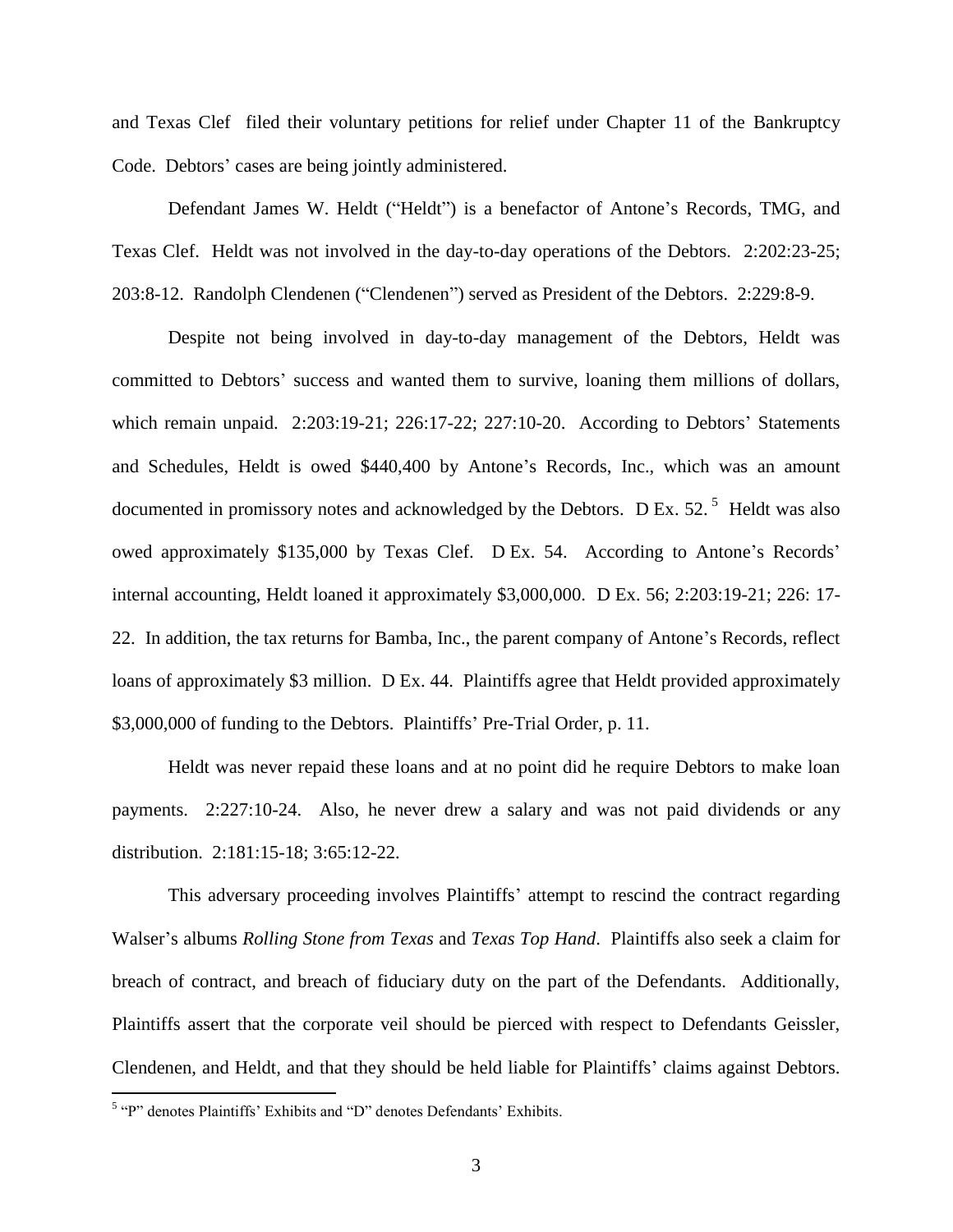Finally, Defendants object to the proofs of claim filed by the Plaintiffs, asserting that \$28,161.41 plus pre-judgment interest in the amount of \$1,025.15, rather than over \$300,000 (as stated in Plaintiff's Proof of Claim) is owed Plaintiffs. This adversary proceeding was consolidated with the Debtors' objection to the Plaintiffs' proof of claims. (Doc.  $#65$ .)<sup>6</sup> Debtors' Post-Trial Brief, P. 2, 10.In addition, Plaintiffs" expert witness, George Berry, valued Plaintiffs" opportunity loss at \$182,646.05. 2:173; P Ex. 75B**.**

#### **FACTS**

Walser created several musical albums that were sold to Texas Music Group, Texas Clef Entertainment Group, Inc., and Antone"s Records, Inc. through the Watermelon sale. One album, *Rolling Stone from Texas*, was created pursuant to a 1994 contract with Watermelon. 1:19; D Ex. 2. The second album in question, *Texas Top Hand*, was created in 1996 and Watermelon paid the recording expenses, released it and recouped money from it. 1:19. After creating albums for Debtors, Walser created work for two other companies who are not parties to this proceeding (including signing with London-Sire Records Inc. ("Sire") in June 1997). Plaintiffs" Post-Trial Brief, P. 10; Plaintiffs" Pre-Trial Order, P. 5; P Ex. 29.

Pursuant to its recording contract with Walser, Watermelon (and its successors) were required to provide Walser with semi-annual royalty statements. The uncontroverted evidence demonstrated that royalty payments and statements from Watermelon were provided on a spotty basis at best, despite contractual requirements to provide regular statements every six months, "in no event less than twice per year." 1:230; D Ex. 2, P. 13, para. 9.1. The Recording Contract provided that statements "shall be accompanied by the payment of the net amount of royalties, if any, earned by [Artist] hereunder during the accounting period to which the statement relates."

<sup>6</sup> Unless otherwise noted, all docket references herein relate to Adversary No. 09-01010. Docket #65 refers to the claims objection filed in 08-12292.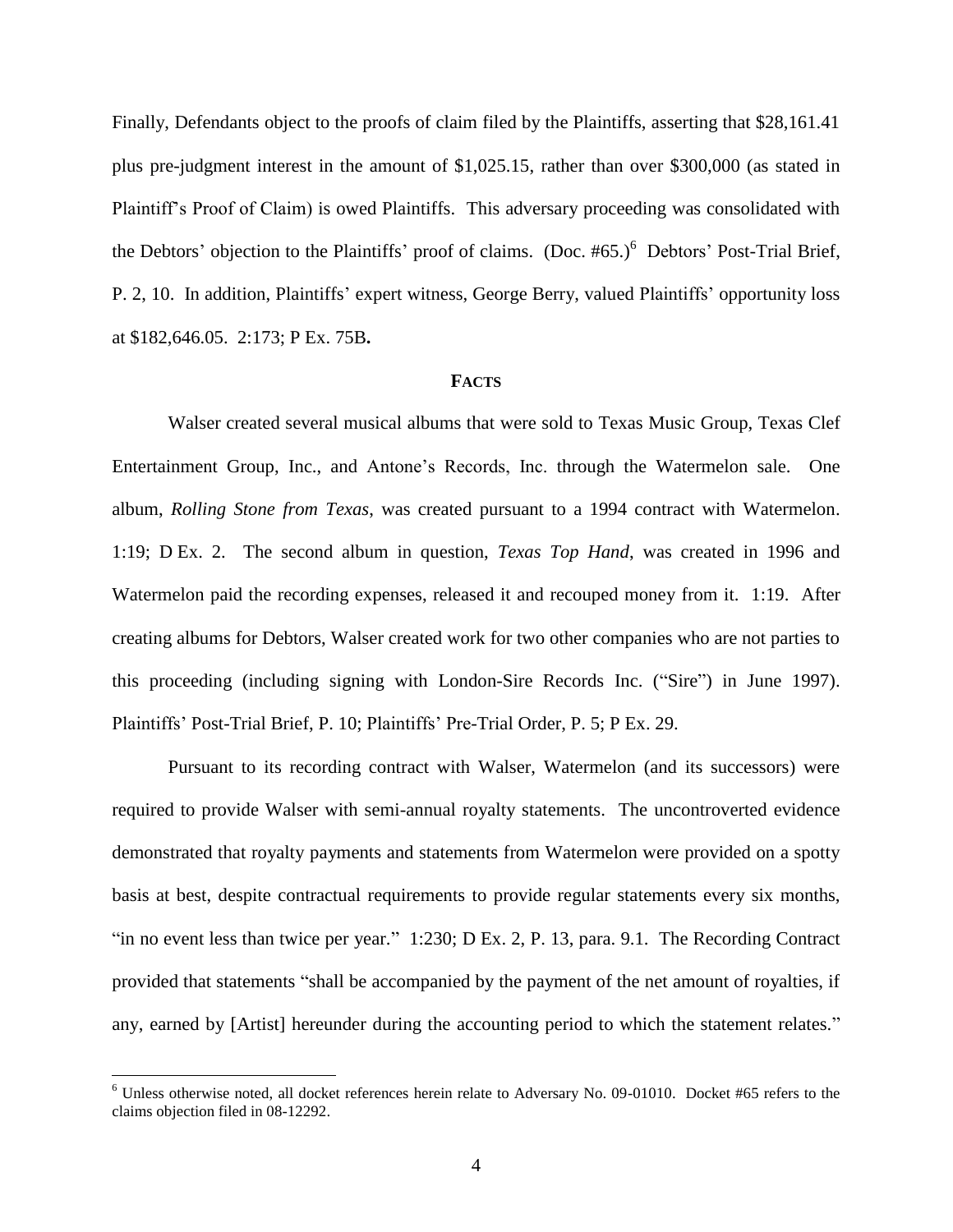D Ex. 2, P. 13, para. 9.1.Royalties due to other artists similarly situated to Plaintiff, after advances and other expenses were recouped, would be about 83 cents a unit. 3:32, P Ex. 54, P. 1. When a record company pays for recording an album, it owns the master recordings.  $1:56$ .

Heinz Geissler once owned Watermelon Records, and he founded the company along with two others, Kunz and Keane. 1:62-64.During the period prior to filing bankruptcy, Walser indicated that he did not want to work with Geissler anymore. Geissler managed the day-to-day operations of Watermelon and looked for artists to sign. After the Watermelon bankruptcy concluded, Heinz Geissler, as label group manager for Debtors, worked for all the Debtor entities equally. 1:137, 155. Geissler is not a shareholder in any of the Debtors, simply an employee.

Watermelon Records filed for bankruptcy protection on December 31, 1998, D Ex. 22, P. 1, and its Plan was confirmed on April 23, 2001. D Ex. 22, P. 37. After the Watermelon bankruptcy was filed, Watermelon did not tender any more royalty statements during the bankruptcy. 1:135-36.

During Watermelon"s bankruptcy, Walser did not make any claims for rescission or nonpayment of royalty. 1:217; Debtors' Post-Trial Brief, P. 2, Plaintiffs' Pre-Trial Order, P. 7. Pursuant to the Plan, Watermelon"s rights to *Rolling Stone from Texas* and *Texas Top Hand* were transferred to Debtors. 1:136; P Ex. 21; P Ex. 22, P. 1.Debtors and Texas Music Group reissued both works on August 21, 2001. Plaintiffs" Pre-Trial Order, P. 7. On October 30, 2001, TMG released *Dare to Dream: The Best of Don Walser*, which contained recordings from the

As noted herein, the Debtor had recording contracts with a number of artists. Two artists, Tish Hinojosa and Guy Forsyth, similarly challenged the Debtors" breach of contract for failure to remit semi-annual royalty statements per their recording contracts. Characteristic of Debtors" behavior here, Debtors failed to remit royalty statements on a timely basis.

Tish Hinojosa sought rescission of her recording contracts and pled a return of her masters to her. The Court denied her request based on limitations, denied her request for a constructive trust, and denied rescission under the Texas Occupation Code.

The Court granted the Debtors" objection to Guy Forsyth proof of claim due to a lack of evidence but denied the Debtors" objection to the claim of Monkey King Music for mechanical royalties. The Court did adjust the amount of the proof of claim.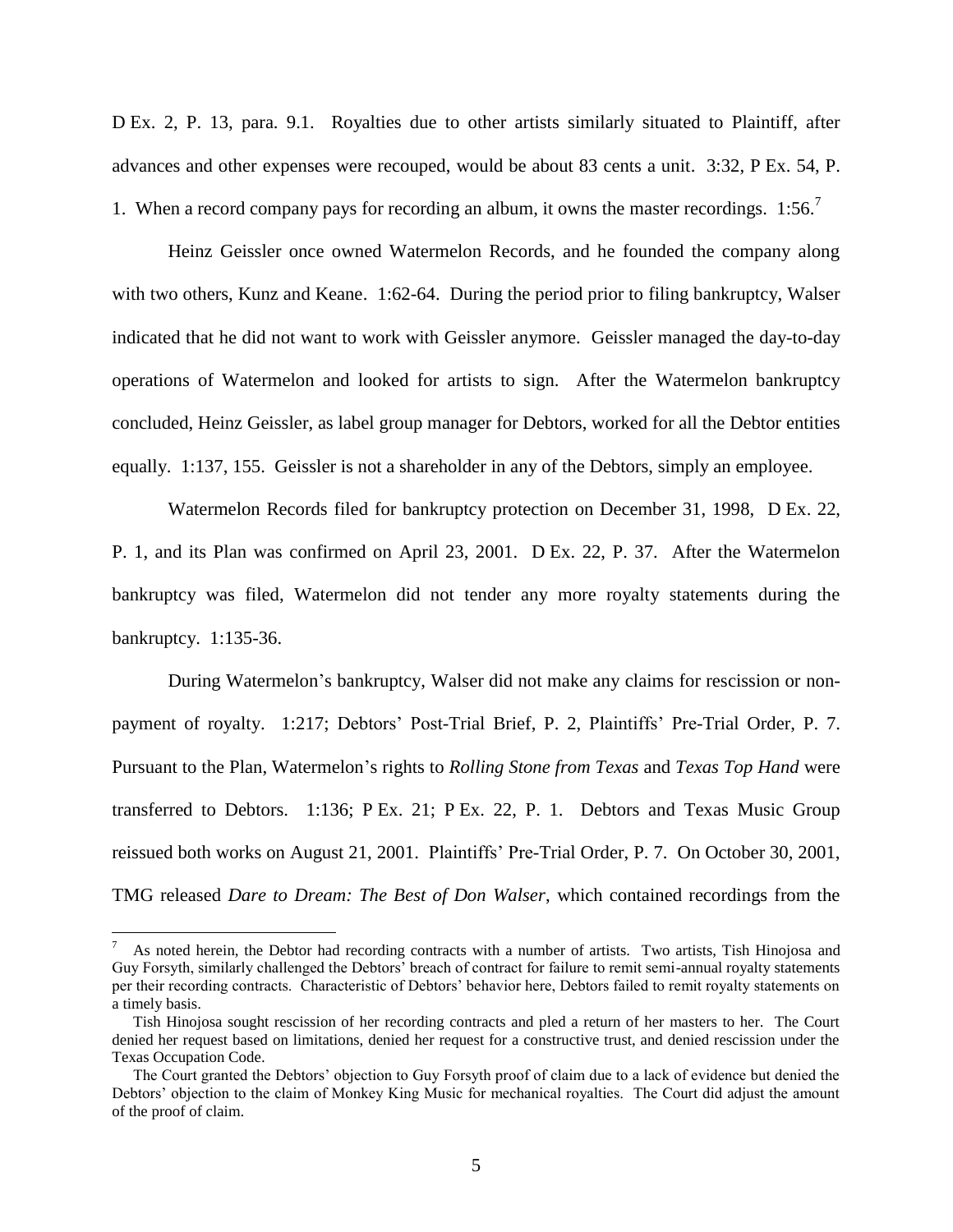two works and selected recordings of Don Walser that were licensed from Sire. Plaintiffs" Pre-Trial Order, P. 7; see also P Ex. 32, P. 4 (demonstrating in Watermelon"s settlement agreement with Sire how Debtors acquired the rights to use Walser's Sire recordings).

It is undisputed that Debtors failed to provide timely royalty statements to Don Walser. 1:229; Debtors" Post-Trial Brief, P. 2. Walser and his manager, Nancy Fly Guenther ("Fly"), requested royalty statements from Debtors, Geissler, and Clendenen on several occasions, and these statements were not provided or they were provided months or years later. 1:230-31. Although Walser's works were reissued in August 2001, the first royalty statement Walser received from Debtors was in April 2004. Clendenen does not recall if Fly asked him for a royalty statement in 2004. 2:120; 1:230; *see* Plaintiffs" Pre-Trial Order P. 8.Defendants made several payments, unaccompanied by royalty statements, in November 2001 (\$1,250) (D Ex. 27, P. 031931), December 2001 (\$1,250) (D Ex. 27, P. 031930), December 2003 (\$1,500) (D Ex. 27, P. 031929), and February 2004 (\$1,500) (D Ex. 27, P. 031928); Plaintiffs" Pre-Trial Order, P. 8).

Additionally, a movie starring Robert Duvall -- *Secondhand Lions* -- used two of Don Walser's songs and was released in 2003. The production company paid \$32,370 in licensing fees for the recordings of Don Walser between July and October 2003. D Ex. 32, P. 3; *See also*  P Ex. 37 (reflecting check payments for use of recordings in *Secondhand Lions*).

Tristan Ader, an Antone"s employee who provided testimony regarding the royalty accounting at Antone"s remarked that most sales occur when an album is initially released and then sales activity declines over time. 3:26. Ninety percent of the sales for *Texas Top Hand*  appear to have occurred in the first six months of its reissue. 3:29, 3:31; P Ex. 68, P. 1. However, Ader noted that distributors are permitted to return albums (3:29), and if Walser was in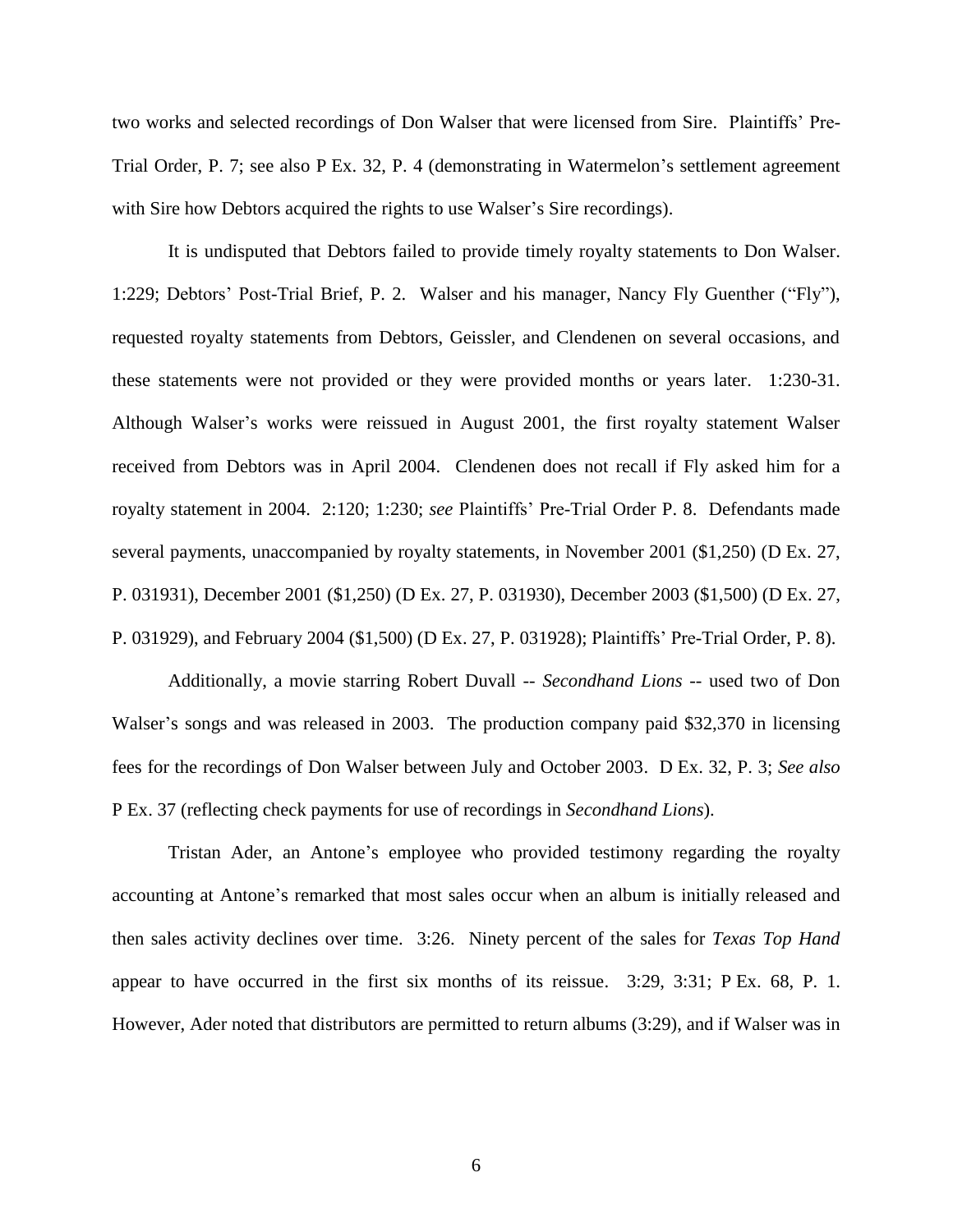a "recoup position,"<sup>8</sup> he would not be owed a royalty until that recoup position was repaid.  $3:31$ . Additionally, Ader claimed that Debtors gave Walser a \$2,500 advance and until royalties due exceeded that amount, Debtors would not need to pay Walser. 3:32. According to the recording contract, Debtors were required to send a royalty statement for all six-month accounting periods, including those in which little or no cash was owed to Walser. Ader admitted that Walser should have received regular accounting statements, but they were not provided. 3:38.

Counsel for Plaintiffs, Craig Barker, wrote a letter on March 29, 2004, requesting pastdue royalty statements. P Ex. 38. When the first royalty statement arrived on April 3, 2004, it was not a semiannual statement, as was required by contract; instead, the royalty statement covered several years. 1:230; P Ex. 49.The cumulative royalty statement reflected a balance owed to Walser in the amount of \$8,713.11. P Ex. 49; D Ex. 30. The statement was accompanied by a check payable for \$2,000. 2:195; Defendants" Exhibit 27, P. 6.

Pursuant to the recording contract, Barker gave notice of default on May 5, 2004, which provided Debtors a thirty-day period to cure. 2:86; P Ex. 39; *see also* D Ex. 2, P. 16, para. 13.4.

[N]o breach of the agreement on the part of Company or you shall be deemed material, unless the party shall have given the other paty [sic] notice of such breach and such party shall fail to . . . otherwise cure such breach within thirty (30) days after receipt of such notice if such breach is reasonably capable of being fully cured within such thirty (30) day period; or, if such breach is not reasonably capable of being fully cured within such thirty (30) day period, if the party commences to cure such breach within such thirty (30) day period, and proceeds with reasonable diligence to complete the curing of such breach and cure such breach in a reasonable time.

On June 1, 2004, Barker sent a letter that disputed the balance, claiming that Walser was owed \$12,412.48. 2:90; P Ex. 41.The thirty-day cure period for the May 5, 2004, default

<sup>&</sup>lt;sup>8</sup> The recording contract provides in part that the recording label may recoup certain costs of record production against royalties owed the artist. Further, as is customary in the music industry, artists could be advanced compact discs ("CDs") for sale at concerts. The costs of CDs, depending on the recording contract, can be recouped against payment of royalties.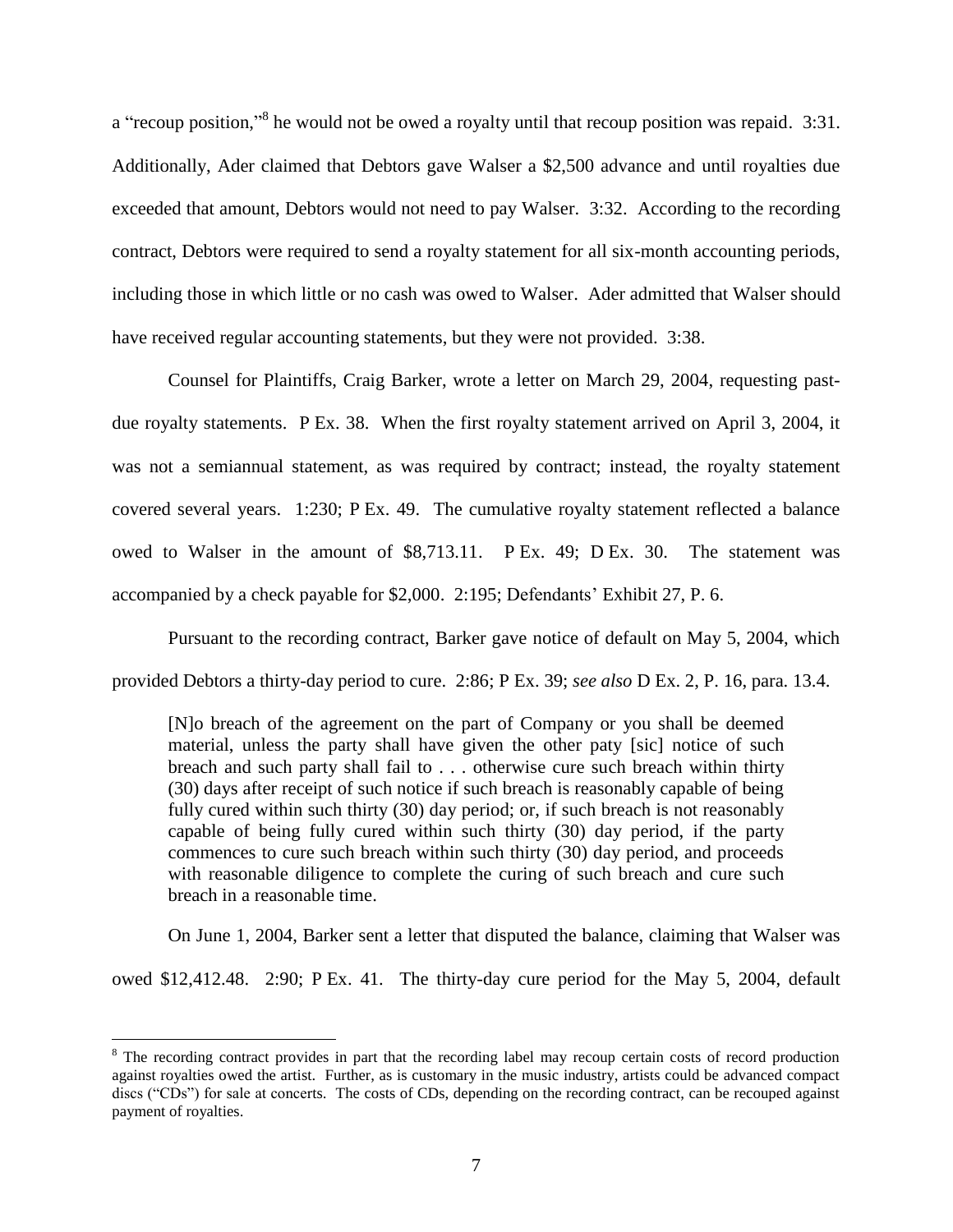expired on June 4, 2004, without Debtors curing their default. 2:87, 195.On June 7, 2004, TMG amended their royalty statement and sent it to Walser (dated June 6), reflecting a balance owed of \$10,830.61. D Ex. 33.TMG finally tendered payment and another amended royalty statement on June 12, 2004, eight days after the cure deadline expired. Plaintiffs" Exhibit 52; *see also* 2:195. It does not appear that Debtors commenced to cure their breach within the thirty day period by paying any due amounts. No money was transferred to Walser until eight days after the cure deadline expired. 2:195.

TMG"s amended royalty statement reflected a balance owing \$12,388.56, and the statement was accompanied by two post-dated checks payable to Walser that totaled \$10,500. 2:90; D Ex. 34. "They paid \$5,250 on June 18, 2004 and \$5,250 on June 22, 2004, both of which were after the cure deadline had expired." Debtors' Post-Trial Brief, P. 3; Defendants' Exhibit 27, P. 4-5; *see also* 2:90, 195. This left a balance remaining between \$1,800 to \$1,912.48 to \$2,500 -- several numbers are provided at different times by parties, and testimony reflects that the calculation of royalties can lead to experts arriving at different monetary amounts. 2:195; Plaintiffs" Pre-Trial Order, P. 10. Although the cure deadline expired, Walser accepted the June checks, as reflected by cleared check statements provided by the Debtors. D Ex. 27, P. 031925, 031926.

Defendants were notified on March 10, 2005, that a lawsuit was filed on March 9, 2005. 2:196. The balance due and the October royalty statement were subsequently sent to Plaintiff Barker in mid-to-late March 2005. 2:196; Plaintiffs' Pre-Trial Order, P. 11; D Ex. 35. When Don Walser filed suit in state court, Debtors were delinquent in the amount of \$2,888.57, as claimed by the Plaintiffs (noting that Debtors were delinquent in the amount of \$1,888.56; however, Defendants' Exhibit 35 indicates that Debtors were delinquent in the amount of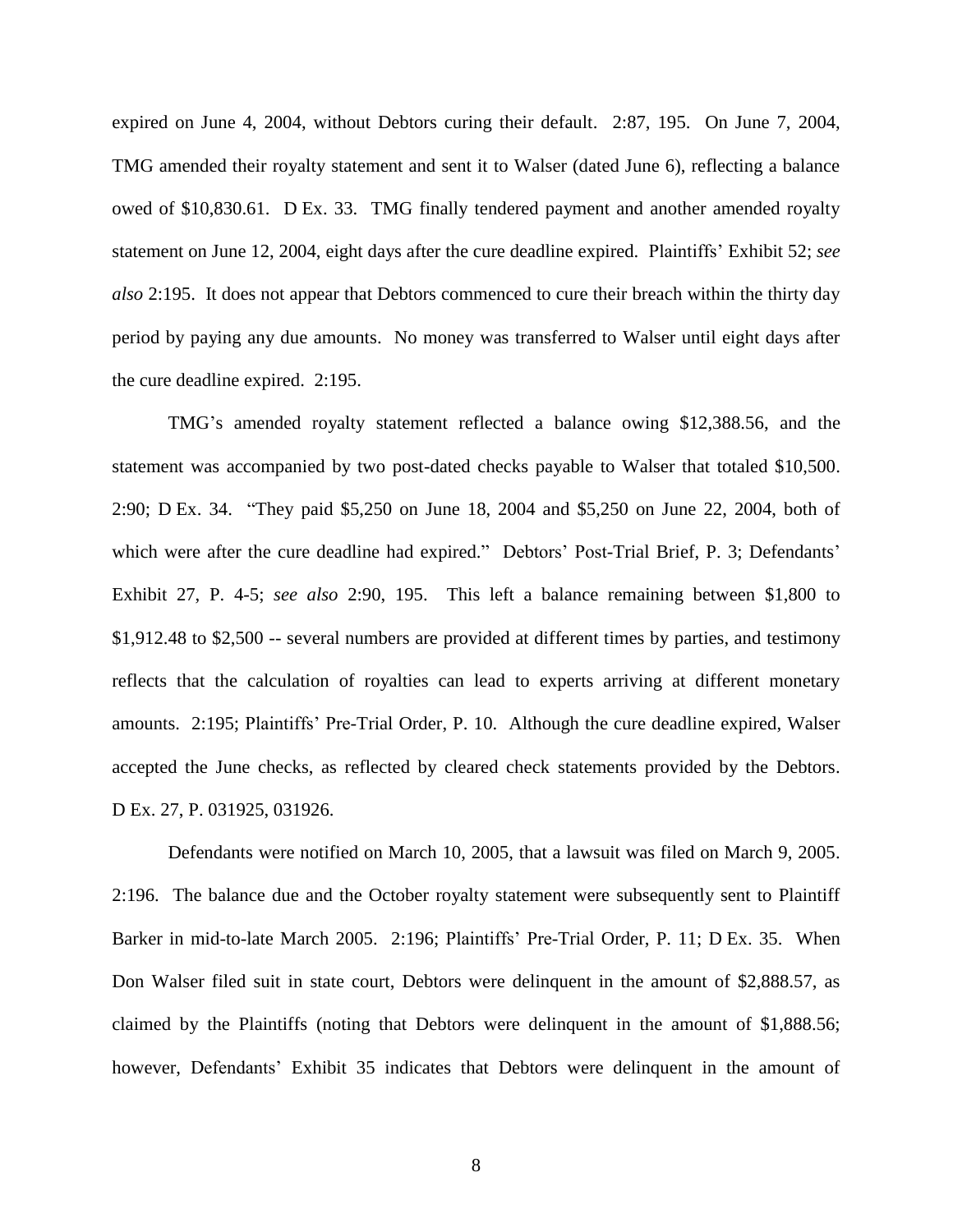\$2,888.57). Plaintiffs' Pre-Trial Order, P. 11; D Ex. 35. On April 8, 2005, Barker and Plaintiffs notified Defendants that they rejected a check that was offered to them on March 25, 2005, that would pay Walser's royalties. Plaintiffs' Pre-Trial Order, P. 11; P Ex. 44.

Subsequent to the state court suit being filed, the Debtors tendered royalty statements and payments for all periods from January 1, 2004 through December 31, 2008. D Exs. 35-39, 42-43 and 46. All payments for periods after June 2004 were refused. 2:96. Debtors additionally offered to pay for half the cost of an audit of the royalty statements. 3:62; Debtors" Post-Trial Brief, P. 4. During this time, Walser never asked for an audit. 2:242. As of the bankruptcy petition date, Debtors earned profits of \$90,590.31 on the Walser recordings after accounting for \$20,600 in payments and credits to Don Walser. Debtors' Post-Trial Brief, P. 4; 2:68-69.

At trial, Plaintiffs provided expert testimony through George Berry as to the lost opportunity costs. Berry"s April 2010 report valued Plaintiffs" opportunity cost loss at \$182,646.05 (*see* 2:173; P Ex. 75B, P. 3), which is somewhat lower than Plaintiffs" \$300,000 proof of claim, which appears to have been based on Berry"s November 2008 letter to Plaintiffs" lawyers. P Ex. 75A, P. 2.Berry"s November 2008 letter valued Plaintiffs" opportunity cost loss at \$323,597, based on \$237,164.59 owed in unpaid royalties to Walser from Watermelon and Debtor"s bankruptcies. P Ex. 75A, P. 2. 2:175.

Dr. Berry"s Lost Opportunity Cost Report ("Report") contains the following assumptions: (1) the applicable discount rate should be based on the 10-year Treasury bill rate; (2) damages from the Watermelon period are recoverable; and (3) that the Debtors" net profits are subject to being disgorged. As explained more fully herein, the only theory of law that the Court finds in favor of the Plaintiffs is a breach of contract theory; all other claims for relief are denied. Second, damages from the Watermelon period are not recoverable because Walser did not file a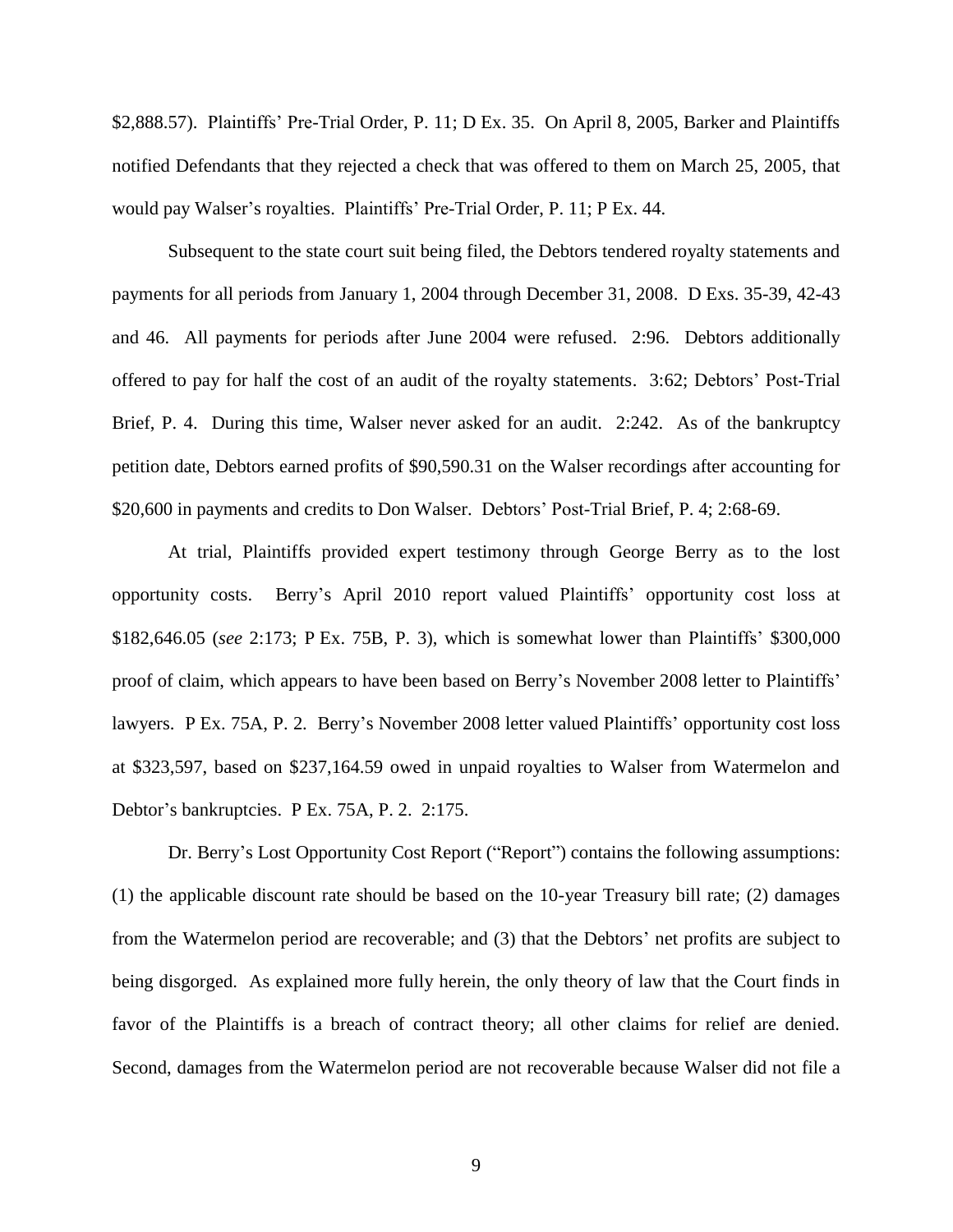proof of claim. Third, under Texas law, the rate of pre-judgment interest in a suit for breach of contract is either the rate stated in the contract, or if the contract is silent, the post-judgment rate.

*Johnson v. Higgins of Texas v. Kenner Energy, Inc.*, 962 S.W.2d 507 (Tex. 1998); TEX. FIN. CODE § 304.003(c).

The post-judgment interest rate is equal to the New York Prime Rate with a floor of 5% and a ceiling of 15%. TEX. FIN. CODE § 304.003(c). The post-judgment interest rate is currently 5%.

As of April 30, 2004, the Debtors owed Don Walser the sum of \$22,488.56 less prior payments of \$10,100 for a net obligation of \$12,388.56. As of June 18, 2004, this balance was reduced to \$7,138.56. As of June 22, 2004, the amount owed was \$1,888.56. The Debtors were subsequently liable for the following amounts:

| 3/14/05<br>\$2,888.57 (which included the previous amount of $$1,888.56$ ) |  |
|----------------------------------------------------------------------------|--|
|----------------------------------------------------------------------------|--|

| 4/29/06  | \$1,098.10  |
|----------|-------------|
| 4/29/06  | \$237.30    |
| 8/14/06  | \$281.54    |
| 4/18/07  | \$1,222.39  |
| 4/30/08  | \$227.06    |
| 10/30/08 | \$21,733.10 |

(Defendants" Exhibits 37-39, 42-43, 47.)

Because Debtors tendered payments for these amounts and they were refused, they are arguably not liable for pre-judgment interest on these sums. However, the Debtors have included them in their calculation. Interest stops accruing as of the petition date pursuant to 11 U.S.C.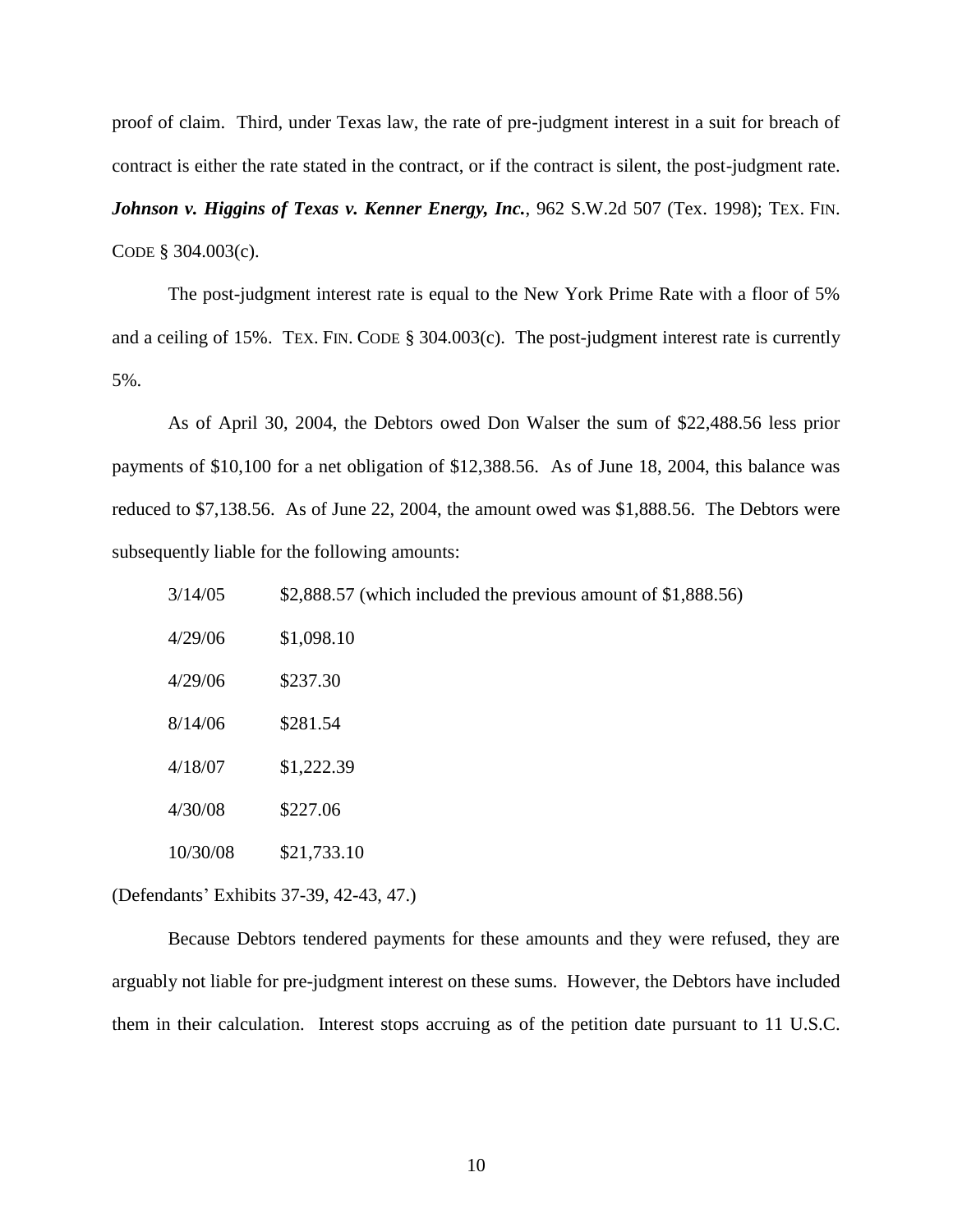§ 502(b)(2). Based on the amounts owed, and the applicable interest rate, Defendants/Debtors owe Plaintiffs \$1,025.15 in interest through date of petition.

#### **THE NON-DEBTOR DEFENDANTS AND THE RELATED RECORD LABELS**

The evidence at trial indicated that Defendant James Heldt owned 65% of Texas Music Group, Texas Clef Entertainment Group, Inc., and Antone"s Records, Inc. Heldt has been described generally as the primary benefactor or source of capital for the Debtors. Heldt remarked at trial that he contributed money to the Debtors because of his love of music, and the music scene in Austin. Randolph Clendenen owned 35% of each Debtor and he worked as a contractor for Debtors from 1997 until the present. 2:128, 201. His company, Frisco, acquired an interest in the three Debtors some time in 2008, three years after this lawsuit was filed. 2:128- 29.Prior to that acquisition, Antone"s was owned 80% by Bamba Inc. and 20% by Cliff Antone. 2:129.Bamba is owned by James Heldt and CRT Corporation. 2:129.Texas Clef Entertainment Group and Texas Music Group were, prior to Clendenen"s acquisition, owned 100% by James Heldt.

Heldt was never paid a salary, but he was occasionally reimbursed. 2:181-82; Plaintiffs' Exhibit 81. Heldt incurred expenses related to travel where he would listen to bands that might eventually be signed by the Debtors. No band was ever signed as a result of Heldt's attendance. 2:190. Heldt"s occupation is as an investor. 2:200.There was no testimony as to how Heldt had accumulated his wealth or was able to advance large sums of money to the Debtors.Heldt also owned companies other than Debtors. According to Clendenen, Heldt did not have any role in the calculation of the royalty statements. 3:64.

Heldt paid Clendenen and his sole-proprietorship, Frisco Finance, from Heldt"s personal checking accounts in consideration of Clendenen consulting Heldt on several ventures such as

11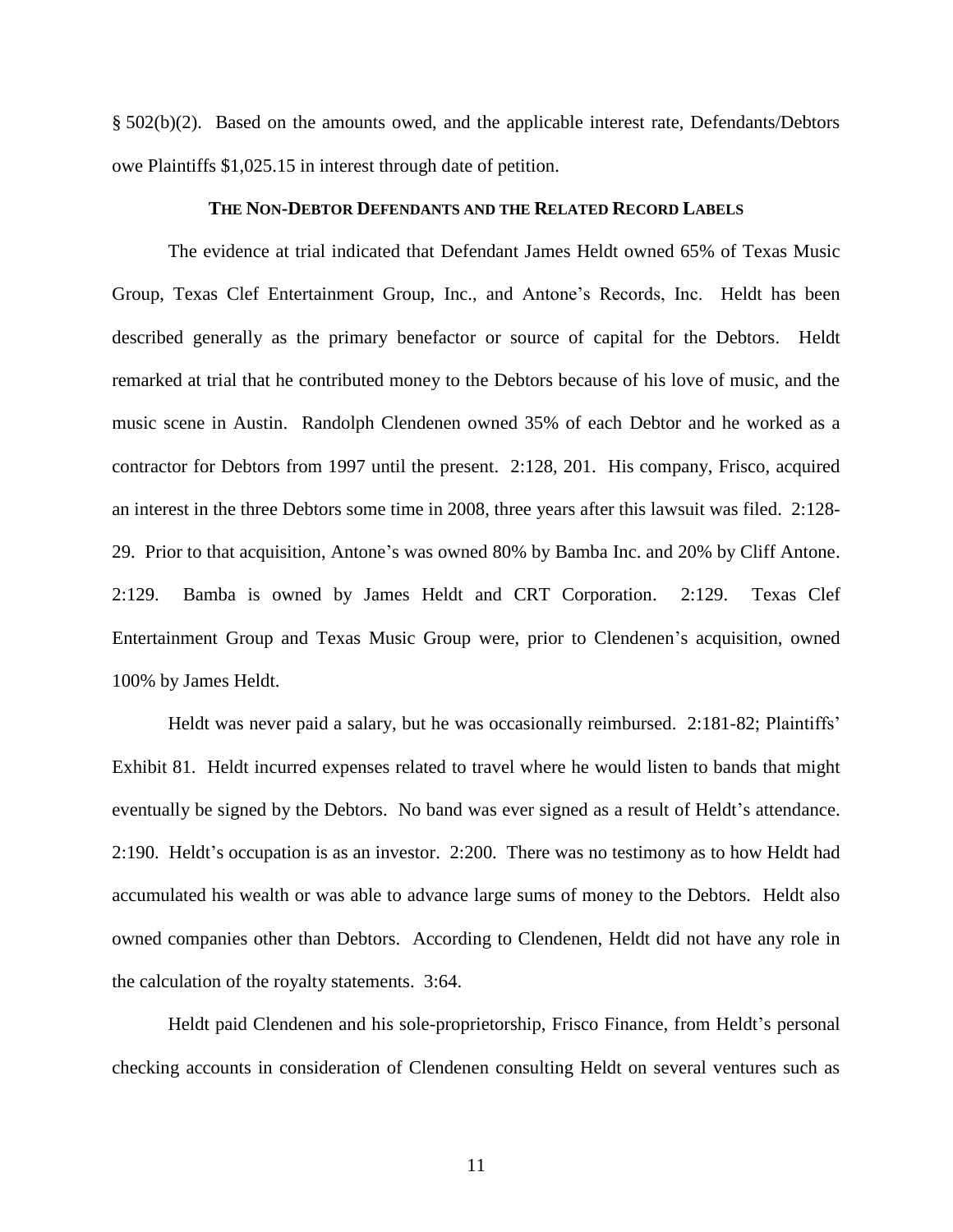Marlin Financial Service (a stored value card company), Renovac, and the Debtor entities. Plaintiffs" Pre-Trial Order, P. 12; 2:72-73. Clendenen"s company was paid \$10,000 each month, and Clendenen distributed \$5,000 of the \$10,000 directly to his salary each month. 2:74. Clendenen occasionally took bonuses from the company"s profit, which was about \$117,000 a year. 2:76. Clendenen was also reimbursed for business related expenses from Antone"s. 2:76. Clendenen has been with Antone"s since 1997. 2:122.His company, Frisco Finance Corporation, had no other employees and "[i]t really hadn"t been very, very active until I was involved with Antone's." 2:74-75. Clendenen claims he worked approximately 70 to 80 hours per week in 2004 and 2005. 2:192.

Clendenen acknowledged that many artists, and Walser in particular, could probably not afford to do an audit of their royalty statements, or the audit would be financially burdensome; in all the time he worked for Antone"s there was only one audit. 1:123-127.

Clendenen does not have copies of any corporate minutes beside the initial organizational minutes for the Debtors. 2:150.The initial organizational minutes were produced to Plaintiffs by email, but they do not appear to be part of the evidentiary record of any exhibit. 2:149. The initial minutes are "unsigned," according to the Plaintiffs' lawyer whose statement was not contradicted by the witness. 2:149.Clendenen also does not have any record of annual shareholder meetings minutes. He claims that Debtors may have taken minutes, but not in the past five years, and not since 2005 -- the year in which this lawsuit was filed. 2:151.

On July 8, 2005, the Texas Secretary of State issued statements of the forfeitures of the corporate charters of Defendants Texas Clef Entertainment Group, Inc. (2:147-48), Antone"s Records (2:147-48), Texas Music Group, Inc. (2:147-48), and Bamba Incorporated, the entity under which Defendant Antone"s Records, Inc. filed all of its federal income tax returns through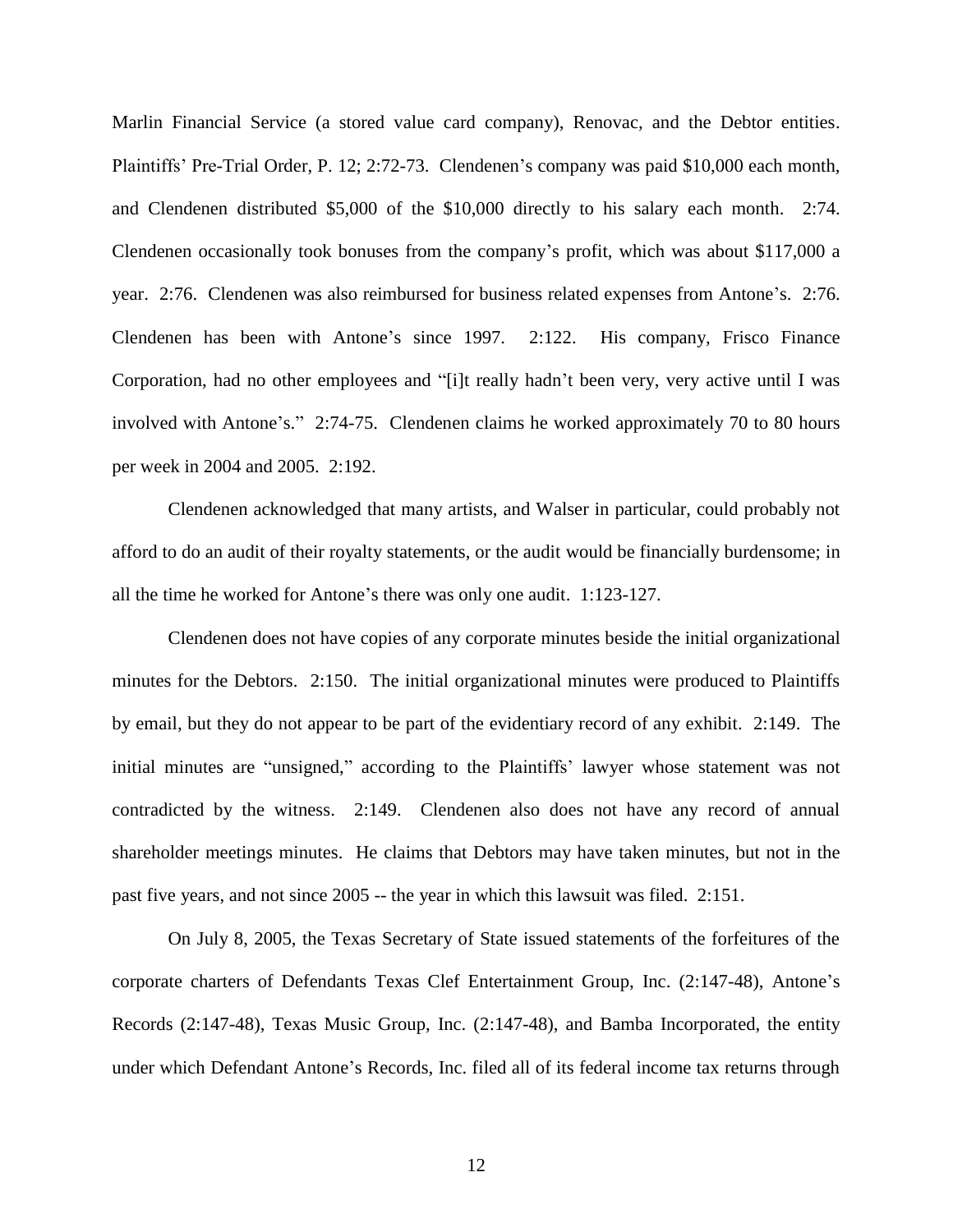2007. Plaintiffs" Pre-Trial Order, P. 12.These entities forfeited their status because they were late paying their franchise tax. 2:149.On July 7, 2006, the Texas Secretary of State issued statements of forfeiture of the corporate charters for Defendants Antone"s Records, Inc., and Texas Music Group, Inc. Plaintiffs" Pre-Trial Order, P. 13.

#### **ANALYSIS**

Plaintiffs seek recovery under several alternative theories. These theories include: (1) rescission of recording masters for the albums *Rolling Stone from Texas* and *Texas Top Hand,* (2) breach of contract, claiming that Debtors breached the recording contracts and Plaintiffs are entitled to damages because Debtors did not cure the default after being notified they were within the period allowed for cure, (3) breach of fiduciary duty, claiming that the Debtors' record label was in a fiduciary position with respect to Don Walser, and Defendants breached the fiduciary duty they owed to Walser, and finally, Plaintiffs claim that (4) the corporate veil should be pierced with respect to Defendants Heldt, Geissler, and Clendenen. Plaintiffs additionally request to be paid their attorney fees.

Plaintiffs also raise several issues regarding whether Walser"s recording agreement with Debtors was executory. *See* 11 U.S.C. § 365. These issues relate to claims regarding Debtors" predecessors in interest, Watermelon Records, and a previous bankruptcy that Watermelon Records filed on December 31, 1998. Plaintiffs" Post-Trial Brief, p. 15; D Ex. 22, p. 1. Watermelon's Joint Plan of Reorganization was confirmed on April 23, 2001. Plaintiffs' Post-Trial Brief, p. 3; Plaintiffs" Pre-Trial Order, p. 6; D Ex. 22, p. 37; Defendants" Pre-Trial Order, p. 3. Pursuant to the Plan, Watermelon"s rights to Walser"s recordings were transferred to Texas Clef. These recordings were to be transferred free and clear of all liens and encumbrances. P Ex. 21, p. 6.Watermelon listed the Walser album recordings *Rolling Stone from Texas* and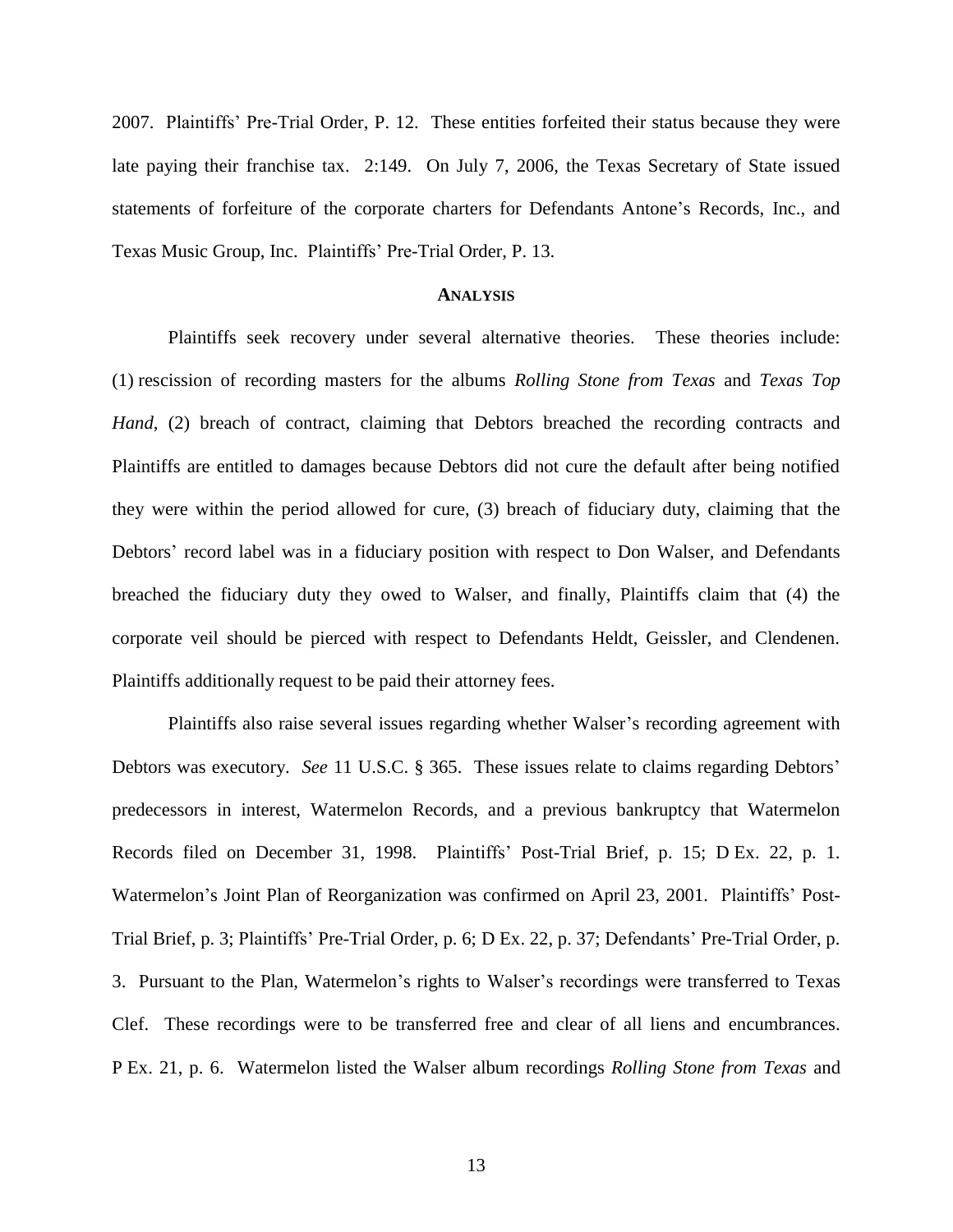*Texas Top Hand* in an exhibit to the Plan. Defendants" Pre-Trial Order, p. 4. Plaintiffs" state court lawsuit against Debtors seeks rescission of the contract in regard to those albums" master recordings. 2:196; Plaintiffs' Pre-Trial Order, p. 11.

### Executory Contract (Watermelon Records-Related Claims)

Plaintiffs argue that the August 15, 1994 Recording Agreement between Watermelon and Don Walser was an executory contract as of the petition date in the Watermelon bankruptcy case. The Watermelon Plan, confirmed on April 23, 2001 (P Ex. 22), provided that "Texas Clef proposes to purchase those executory contracts with artists that are identified on Exhibit "A"". P Ex. 21, p. 6.Furthermore, the Plan provided that "those executory contracts associated with any of the entities or individuals identified on Exhibit "A" attached hereto and any contracts identified on Exhibit "A" are assumed by the Debtor and assigned to Texas Clef. . . ." P Ex. 21, p. 8.Exhibit "A" lists Walser as the artist associated with *Rolling Stone from Texas* (cat. no. 1028) and *Texas Top Hand* (cat. no. 1048). P Ex. 21, A-i-A-ii.

Plaintiffs further argue that if the contract is executory, then Walser's failure to file a proof of claim in the Watermelon case does not preclude him from making a claim under the Recording Agreement for anything that arose before or during the Watermelon case. *See* Plaintiffs" Post-Trial Brief, p. 6-7.Plaintiffs claim that "[i]f an executory contract is neither assumed nor rejected, it will "ride through" the proceedings and be binding on the debtor even after a discharge is granted, thus allowing the non-debtor's claim to survive the bankruptcy." Plaintiffs" Post-Trial Brief, p. 7 (referencing *Century Indemnity Co. v. Nat'l Gypsum Co. Settlement Trust (In re National Gypsum Co.)*, 208 F.3d 498, 504 (5th Cir. 2000) (citing *Federal's Inc. v. Edmonton Inv. Co.,* 555 F.2d 577, 579 (6th Cir. 1977)).

If an executory contract "rides through," then the non-debtor party to the agreement is not released from its duties and the non-debtor party must continue to perform; likewise, the debtor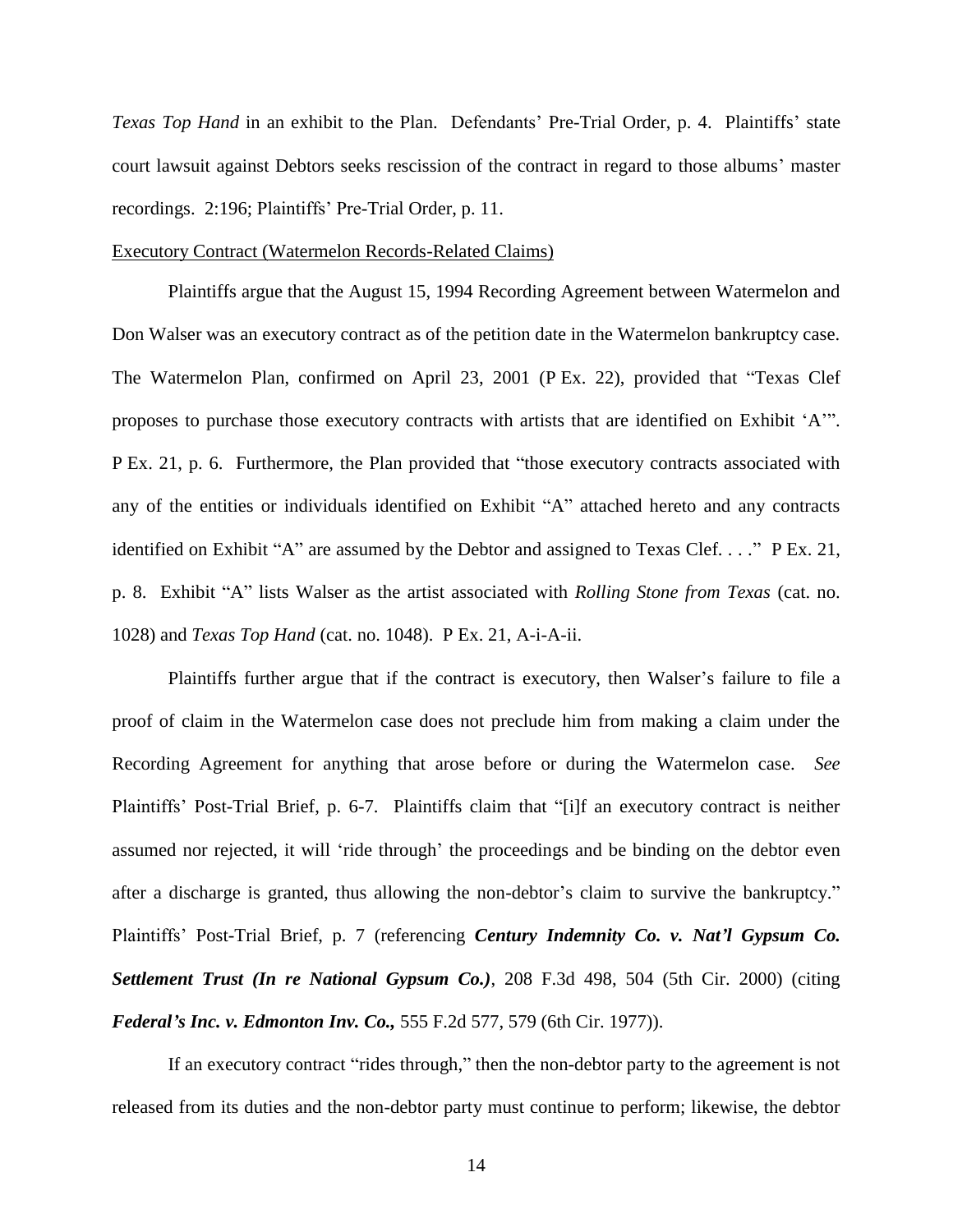must continue to perform or pay for services or other costs that are not discharged. *See National* 

*Gypsum* at 505.

Section 365 [of the Bankruptcy Code] "allows a debtor to "continue in a beneficial contract provided, however, that the other party is made whole at the time of the debtor's assumption of said contract." *In re Eagle Bus Mfg., Inc.*, 148 B.R. 481, 483 (Bankr. S.D. Tex. 1992), 148 B.R. at 483 (quoting *In re J.W. Mays, Inc.*, 30 B.R. 769, 772 (Bankr. S.D.N.Y. 1983)). This cure requirement is set forth in § 365(b)(1): If there has been a default in an executory contract or unexpired lease of the debtor, the trustee may not assume such contract or lease unless, at the time of assumption of such contract or lease, the trustee

(A) cures, or provides adequate assurance that the trustee will promptly cure, such default;

(B) compensates, or provides adequate assurance that the trustee will promptly compensate, a party other than the debtor to such contract or lease, for any actual pecuniary loss to such party resulting from such default; and

(C) provides adequate assurance of future performance under such contract or lease. 11 U.S.C. § 365.

Thus, the debtor party must take full account of the cost to cure all existing defaults owed to the non-debtor party when assessing whether the contract is beneficial to the estate.

*See Three Sisters Partners, L.L.C. v. Harden (In re Shangra-La, Inc.)*, 167 F.3d 843, 849 (4th

Cir. 1999); *MMR Holding Corp. v. C&C Consultants, Inc. (In re MMR Holding Corp.)***,** 203

B.R. 605, 613 (Bankr. M.D. La. 1996) ("Assumption presumes curing all prepetition default").

*National Gypsum* at 506.

Plaintiffs' argument fails to the extent it argues that under 11 U.S.C.  $\S$  1141(d)(3),

Watermelon may not have received a discharge of its non-executory pre-petition debts despite

the plan's language to the contrary. 11 U.S.C.  $\S$  1141(d)(3) requires that;

(3) The confirmation of a plan does not discharge a debtor if—

(A) the plan provides for the liquidation of all or substantially all of the property of the estate;

(B) the debtor does not engage in business after the consummation of the plan; and

(C) the debtor would be denied a discharge under Section 727(a) of this title if the case were a case under chapter 7 of this title.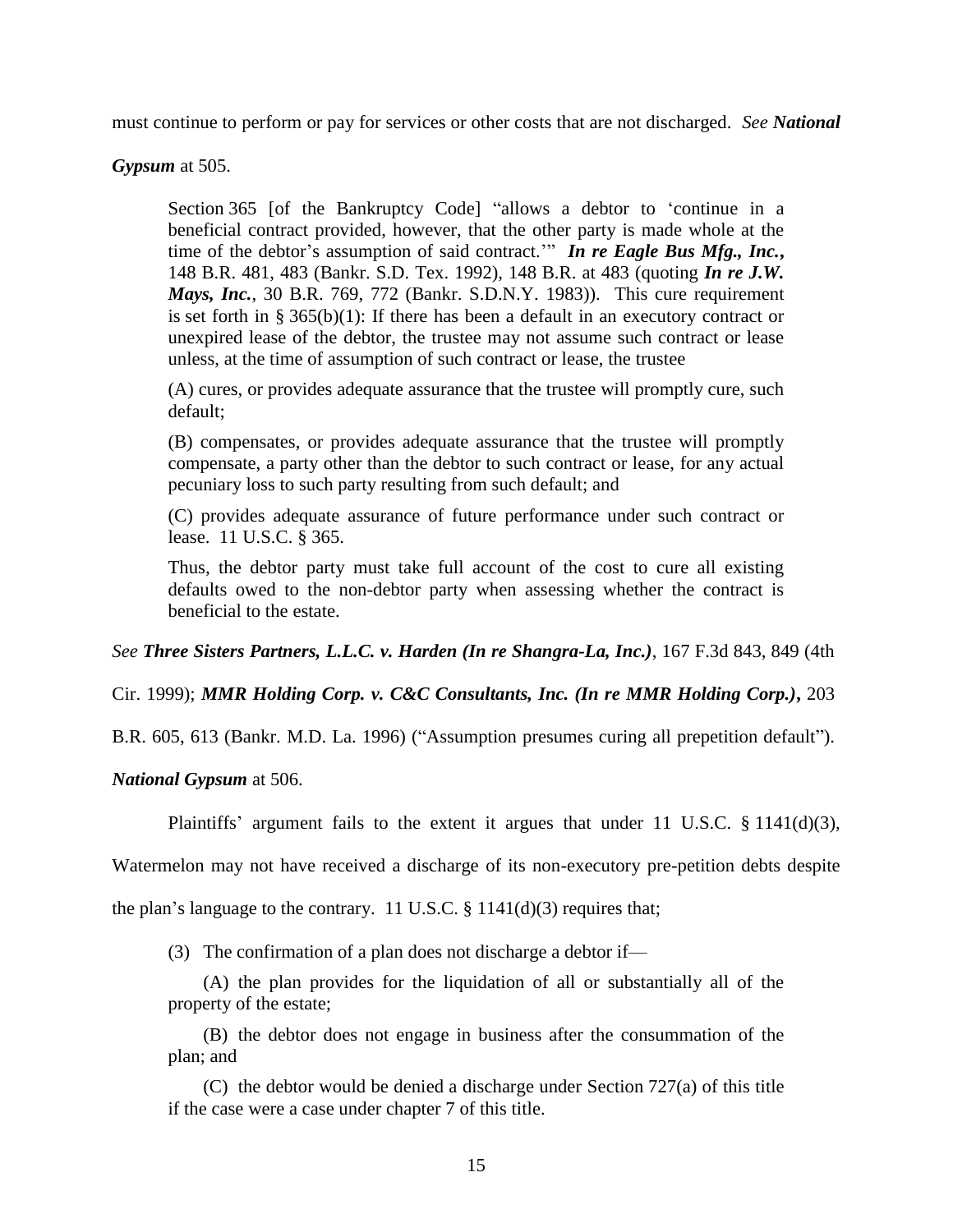11 U.S.C. § 1141(d)(3). Plaintiffs" argument fails because Walser"s contract with Watermelon was no longer executory because he had performed all obligations under the Recording Agreement. As part of the reorganization "individuals who are artists who have filed Proofs of Claim with the Bankruptcy Court are not treated as unsecured creditors in the Plan, because the claims that they hold, if any, are based upon executory contracts. The Plan proposes that Texas Clef will assume those executory contracts, and Texas Clef must cure any default in those contracts to be able to assume them pursuant to §365 of the Bankruptcy Code." P Ex. 21, p. 3.

Walser cannot pursue a breach of the Watermelon Plan for two reasons. First, he did not file a Proof of Claim with the Bankruptcy Court during the Watermelon Plan, and, as such, he is treated as an unsecured creditor. *See* P Ex. 21, p. 3.The evidence at trial was that Walser elected not to file a proof of claim. As such, under the Plan, Walser's unsecured claim would only be paid if any sale proceeds remained to pay unsecured claims. Second, although Walser"s Watermelon claims "ride through" the bankruptcy case, no evidence before the Court indicates that Walser was owed royalties by Watermelon at the time of the Watermelon bankruptcy. *See*  Plaintiffs" Post-Trial Brief, p. 9 (Walser did not file a proof of claim in that bankruptcy)**;** P Ex. 12, p. 53 (demonstrating that as of the "Period Ending December 31, 1997," Walser owed \$107.36 on *Rolling Stone from Texas*); P Ex. 17 (demonstrating that as of the "Period Ending December 31, 1997," Walser had an unrecouped balance of \$14,706.08 on *Texas Top Hand,*  which means Watermelon did not owe Walser any money at the time of its bankruptcy case). Further, inasmuch as the Recording Agreement allowed royalties to be cross-collateralized (D Ex. 2,  $\P$  $\parallel$  4.1 and 6.5), no net amount was due Walser.<sup>9</sup>

<sup>9</sup> In addition, the Supreme Court in *Travelers Indem. Co. v. Bailey*, 129 S.Ct. 2195 (2009) held that bankruptcy court orders are entitled to *res judicata* effect and are not subject to collateral attack. Simply put, the Amended Plan and Order Confirming Plan provided for the sale of the Walser masters to Texas Clef. The Order Confirming Plan is final.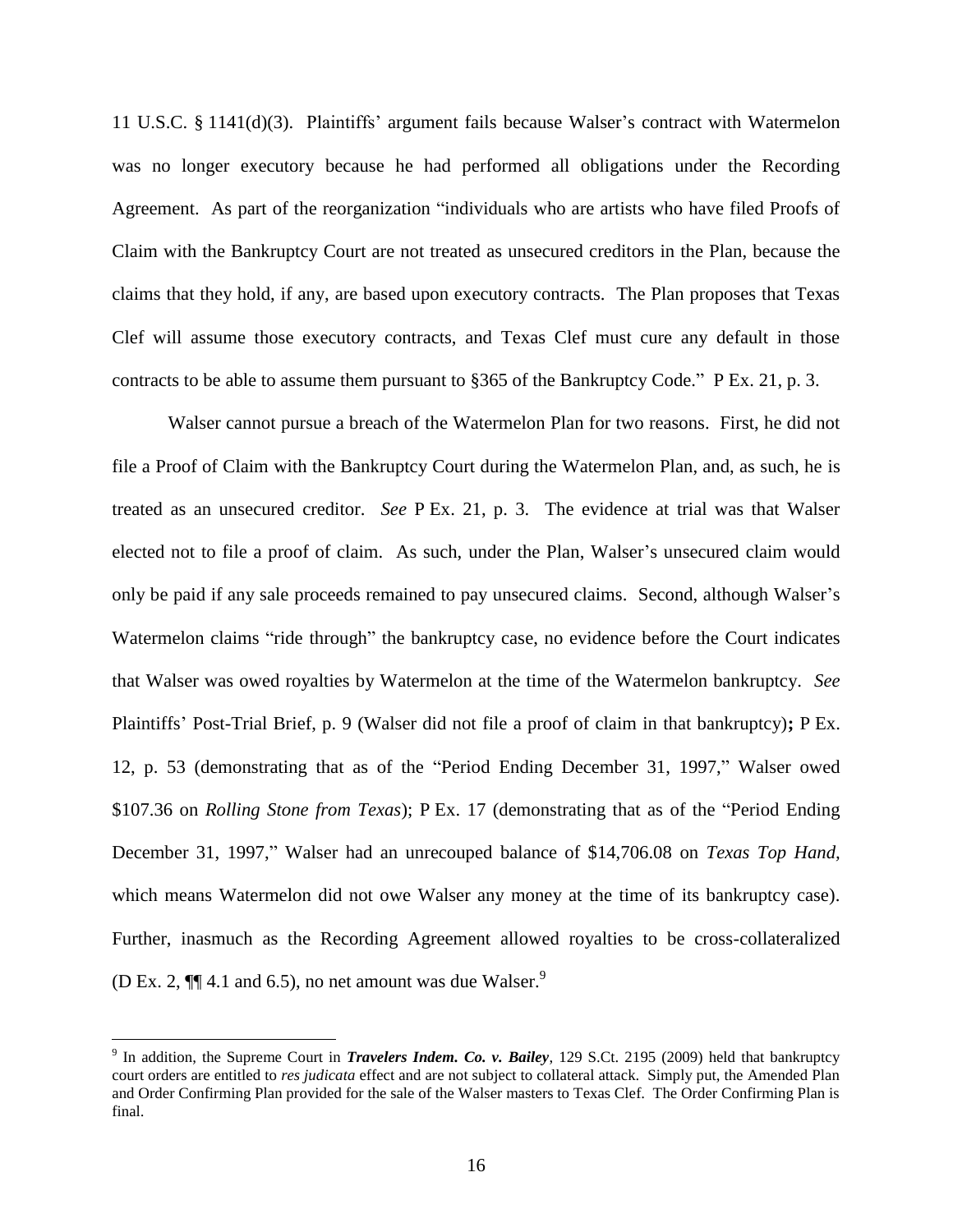Under the Recording Agreement, royalty statements are "conclusive, final, and binding upon you . . . unless specific objection is made in writing, stating the basis thereof, and delivered to Company within two (2) years after the date of such statement of account." P Ex. 4, p. 13.A specific objection was not made to most royalty claims from the Watermelon period, and most are barred due to statute of limitations, save for claims based on recoupable costs of \$14,380, tour support/video costs of \$332.92, tour support/video costs of \$2,008.79, and tour support of \$130. *See* Debtors' Trial Brief, p. 13. The claim based on recoupable costs is barred based on paragraph 6.5 of the Recording Agreement, which states that "[a]ny payments to Artist in connection with Artist"s recording services . . . shall be fully recoupable from any royalties or other compensation earned by Artist under this agreement." P Ex. 4, p. 10.Further, as this Court explained in its oral ruling on the Debtor"s objection to the proof of claim of Tish Hinojosa, a four year period of statute of limitations applies to a claim of breach of contract. *See Stine v. Stewart*, 80 S.W.3d 586, 592 (Tex. 2002).

Plaintiffs' reliance on paragraph 4.1 of the Recording Agreement's listing of a specific dollar amount that Company "shall pay" for recording costs of Masters is misguided. The Company merely commits to pay a maximum "not to exceed \$13,000" per LP album; no mention is made of what happens if the Company spends more to produce an album. P Ex. 4, p. 3.<sup>10</sup> The other Watermelon-related claims (a total of \$2,471.71) do not exceed the combined \$14,813.44 that was unrecouped to Watermelon. Even if the amount of \$2,471.71 is added to the unrecouped cost, that amount does not affect this case's damages because it still leaves Watermelon's successors in interest unrecouped. Additionally, even if interest accrued, interest

<sup>&</sup>lt;sup>10</sup> Similarly, the purported "Grant of Rights,"  $\P$  7, "Warranties, Representations, Distributions and Indemnities,"  $\P$  8, and "Controlled Compositions," ¶ 12, do not create any additional rights to be exercised by Plaintiffs.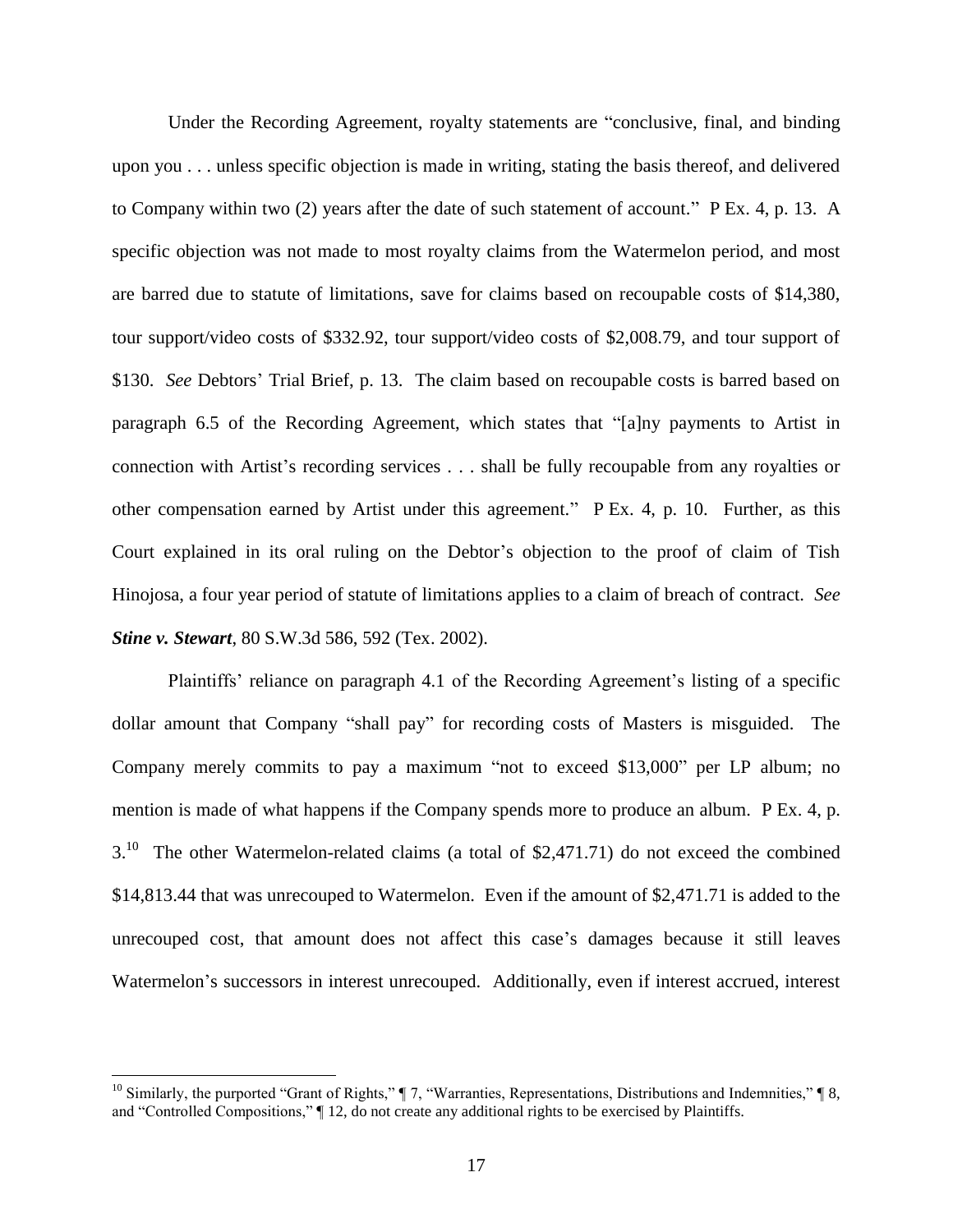stops accruing at the Watermelon bankruptcy petition date, which would still leave Watermelon unrecouped. 11 U.S.C.  $\S 502(b)(2)$ .<sup>11</sup>

Walser is prohibited from filing causes of action that relate to the Watermelon bankruptcy, but he is not barred from filing a claim for breach of contract based upon his 1994 recording agreement. *See* P Ex. 4.Claims for breach of contract are dealt with below in the section on "Breach of Contract."

#### Rejection of an Executory Contract (Watermelon Records-Related Claims)

Texas Clef properly assumed the executory contracts for Walser"s two albums from the Watermelon Plan, but Plaintiffs argue that Texas Clef did not successfully fulfill the executory agreement. Even if Texas Clef did not successfully fulfill the executory agreement, rejection of an executory contract constitutes a breach, 11 U.S.C.  $\S 365(g)$ , but it does not terminate the contract. *See In re Austin Dev. Co.,* 19 F.3d 1077, 1082 (5th Cir. 1994); *see also In re Continental Airlines,* 981 F.2d 1450, 1459 (5th Cir. 1993) ("to assert that a contract effectively does not exist as of the date of rejection is inconsistent with deeming the same contract breached").

Rejection is treated as a breach, which can be quantified as a claim for damages from Watermelon Records and which excuses the debtor from performance. *See Continental Airlines* at 1459; *see also In re Lavigne*, 114 F.3d 379, 386-87 (2nd Cir. 1997). Rejection of the executory contract would not affect the Watermelon Plan"s sale free and clear of liens on the albums" master recordings. *See* Debtors" Trial Brief, p. 17.Plaintiffs argue that the text of Walser's contract means that rejection of the executory contract requires the return of master recordings, stating that their situation is different from the situation in *Thompkins v. Lil' Joe Records, Inc.,* 476 F.3d 1294 (11th Cir. 2007), where the Eleventh Circuit found that rejection of

 $11$  It should be noted that Debtors did not apply the unrecouped balance against post-Watermelon royalties.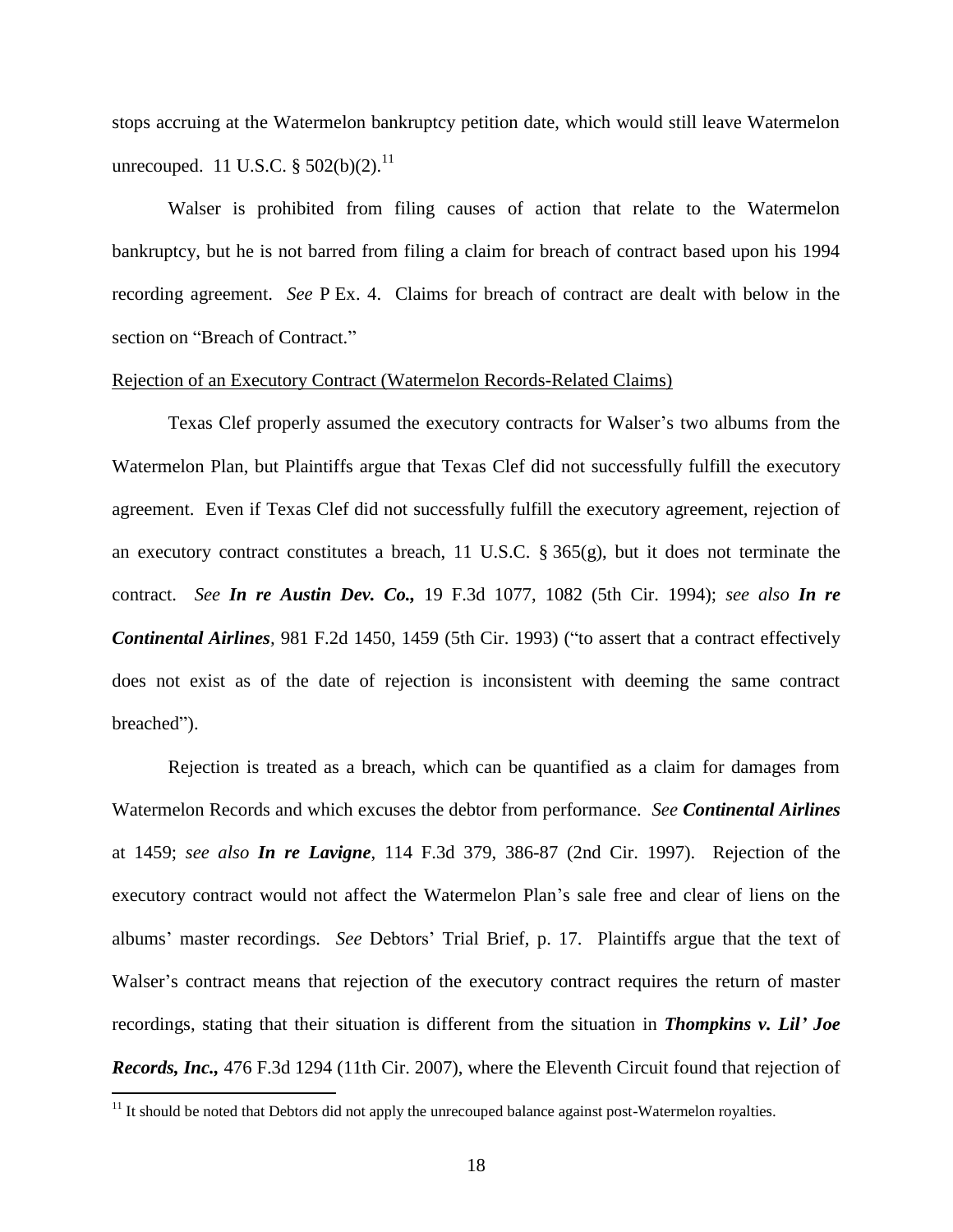an executory contract did not terminate the purchaser"s interest in masters or copyrights. Plaintiffs' argument that Walser's contract is significantly different from the *Thompkins* contract fails because the recording contract provision 7.1, the "Grant of Rights," states that "[a]ll Master Recordings . . . shall be the sole property of Company, free from any claims." P Ex. 4, p. 10. Provision 7.1"s notable exception is that Walser and his successors may make claims on the "payment of royalties as provided herein." P Ex. 4, p. 10.

There is no language that the lack of payment of royalties requires Debtors to surrender the masters. Furthermore, Watermelon did not owe Walser any money on the albums at the time of the bankruptcy, so no claims survive from that period. Nothing in the Recording Agreement requires the Defendants to turn over the masters due to a breach of contract. Further, as discussed herein, the Copyright Act itself does not impose such a requirement.

#### Fraud Claims

Plaintiffs argue that the recording agreement may be "marred by fraud." Plaintiffs' Pre-Trial Order, p. 17.No evidence exists that demonstrates actual fraud. Although Debtors and third parties may have made indications to Walser that his royalties would be paid, even if Walser's royalties were not properly satisfied, the Plaintiffs need to prove that Debtors had no intention of performing their promises. *See Coffel v. Stryker Corp.***,** 284 F.3d 625, 633-34 (5th Cir. 2002); *Formosa Plastics Corp. USA v. Presidio Eng'rs & Contractors, Inc.***,** 960 S.W.2d 41, 48 (Tex. 1998). The Plaintiffs did not prove that Debtors lacked any intention to perform their promises; in fact, Debtors presented rationales for their royalty calculations and Debtors eventually corrected their calculations based on Barker's letter. *See* D Ex. 30 (a royalty statement justifying each deduction); D Ex. 33 (correction of royalty statement, received three days after the period for cure expired). The Debtors admit that they did not remit royalty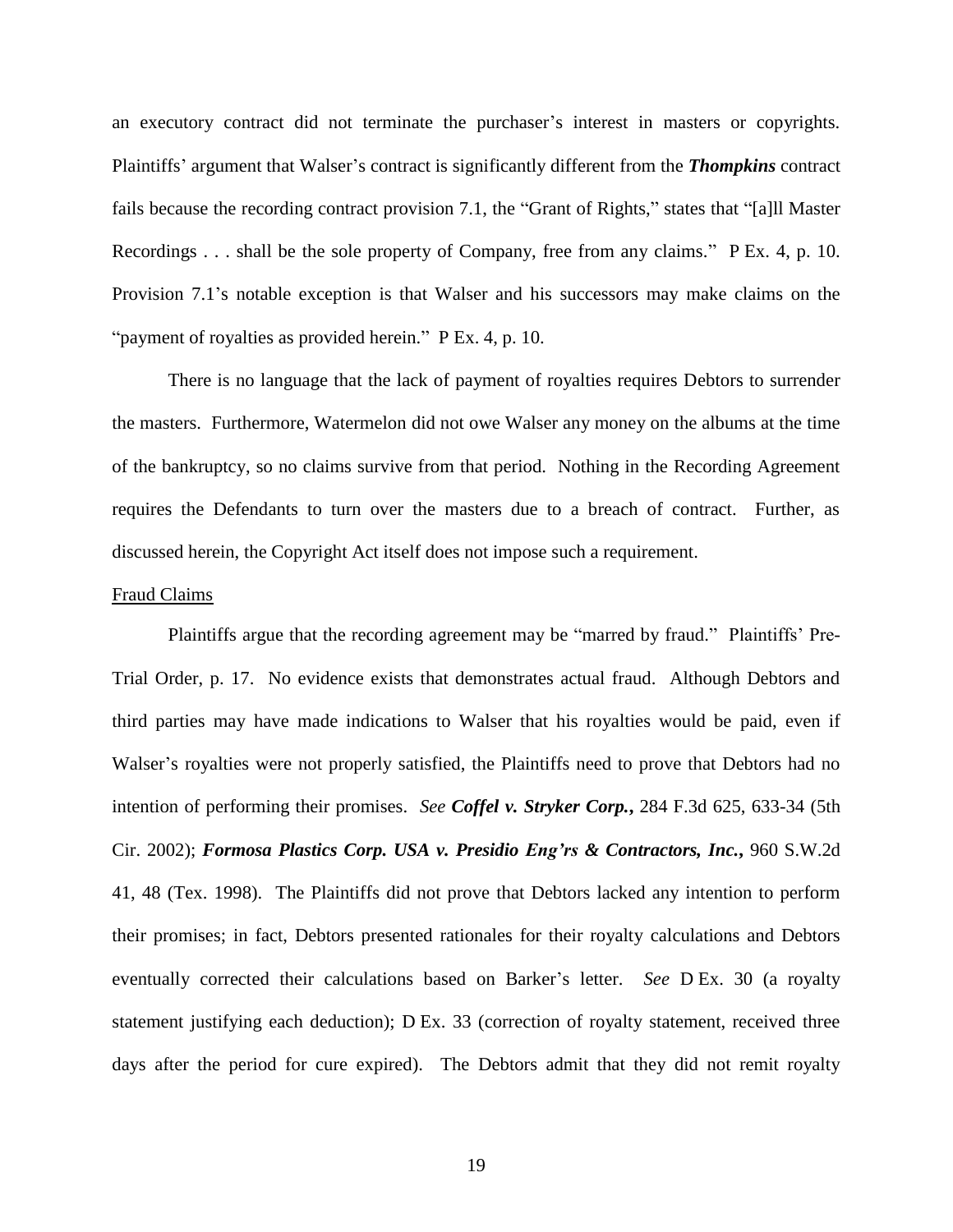statements as required by the recording contract. That said, royalty statements were eventually sent to Walser and/or Barker with checks for payment.

Plaintiffs do not satisfy Federal Rule of Civil Procedure 9(b)"s requirement for specific allegations in pleading to establish fraud. Under Rule 9(b), "In alleging fraud or mistake, a party must state with particularity the circumstances constituting fraud or mistake. Malice, intent, knowledge, and other conditions of a person's mind may be alleged generally." FED. R. CIV. P. 9(b).The Fifth Circuit requires a plaintiff to allege "the particulars of time, place, and contents of the false representations" (*Williams v. WMX Techs., Inc.,* 112 F.3d 175, 179 (5th Cir. 1997)), as well as the identity of the person making the misrepresentation and what that person obtained thereby, otherwise referred to as the "who, what, when, where, and how" of the alleged fraud. *See United States ex rel. Willard v. Humana Health Plan of Texas Inc.,* 336 F.3d 375, 384 (5th Cir. Tex. 2003) (citing *United States ex rel. Thompson v. Columbia/HCA Healthcare Corp.*, 125 F.3d 899, 903 (5th Cir. 1997)). Plaintiffs mention that Geissler told Walser that his music be "taken care of" in the wake of the Watermelon bankruptcy. Furthermore, being "taken care of," to the extent that it may have been promised, included promises that Walser"s records would be re-released and available. 1:221. Debtors reissued Walser"s records in August 2001. Debtors and Geissler, even if they made assurances to Walser, appear to have fulfilled at least one understanding of what being "taken care of" could mean. The case for actual fraud has not been pled with the requisite specificity.

Constructive fraud would involve a breach of trust or breach of a confidential relationship. *Monnig's Dep't Stores, Inc. v. Azad Oriental Rugs (In re Monnig's Dep't Stores, Inc.)*, 929 F.2d 197, 201 (5th Cir. 1991) (citing *Archer v. Griffith,* 390 S.W.2d 735, 740 (Tex. 1964)). Because there is no fiduciary relationship here, as is discussed below, constructive fraud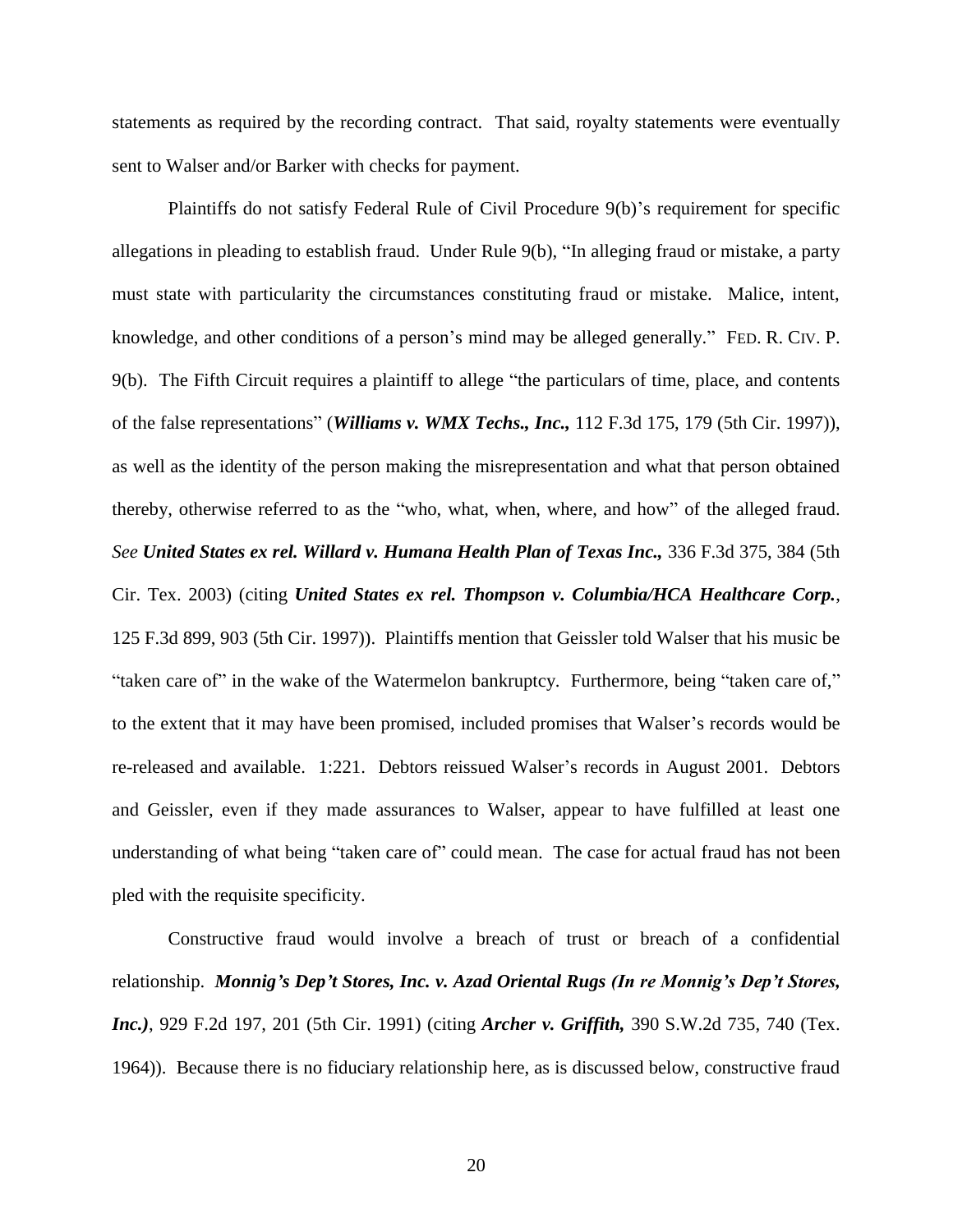will not be found. Constructive fraud is also not found in contract claims because "[i]n 1989, the Legislature amended Article 2.21 of the Business Corporation Act to eliminate constructive fraud and failure to observe corporate formalities as vehicles for establishing shareholder liability for corporate acts in connection with contract claims." *Crum & Forster, Inc. v. Monsanto Co.*, 887 S.W.2d 103, 146 (Tex. App.—Texarkana 1994, no writ), *vacated pursuant to settlement* 1995 WL273592; *Love v. State*, 972 S.W. 2d 114, 118 (Tex. App.—Austin 1998, pet. denied).

## Copyright Claims (Watermelon Records-Related Claims)

Plaintiffs argue that *Texas Top Hand*, the second album recorded by Walser for Watermelon, never transferred to Watermelon because Watermelon did not properly exercise its option for the album. *See* Debtors" Trial Brief, p. 16-17. Plaintiffs imply, and Debtors do not deny the possibility that, Walser voluntarily recorded the album because the option may not have been validly exercised. Plaintiffs" Post-Trial Brief, p. 11; P Ex. 10 (a 1997 letter describing how Barker believes that *Texas Top Hand* was not recorded pursuant to the recording agreement).

Debtors respond that "any suit to recover [*Texas Top Hand*] would have been barred by limitations in 2000." Debtors' Trial Brief, p. 16. Civil claims, like this one, under the Copyright Act are barred under a three year statute of limitations. 17 U.S.C. § 507. In this Circuit a copyright claim accrues "when [the party] knew or had reason to know of the injury upon which the claim is based." *Pritchett v. Pound*, 473 F.3d 217, 220 (5th Cir. 2006); *see also Groden v. Allen*, 279 Fed. App'x 290, 294 (5th Cir. 2008) (per curiam). Under the Copyright Act, "[r]ecordation of a document in the Copyright Office gives all persons constructive notice of the facts stated in the recorded document." 17 U.S.C. § 205(c); *Daboub v. Gibbons*, 42 F.3d 285, 291 (5th Cir. 1995). The recorded document must contain information that would put the party on notice." *Jordan v. Sony BMG Music Entm't Inc.,* 354 Fed. App"x 942, 945 (5th Cir. 2009). Barker's 1997 letter to Defendants indicates that Walser knew of the alleged injury, but Walser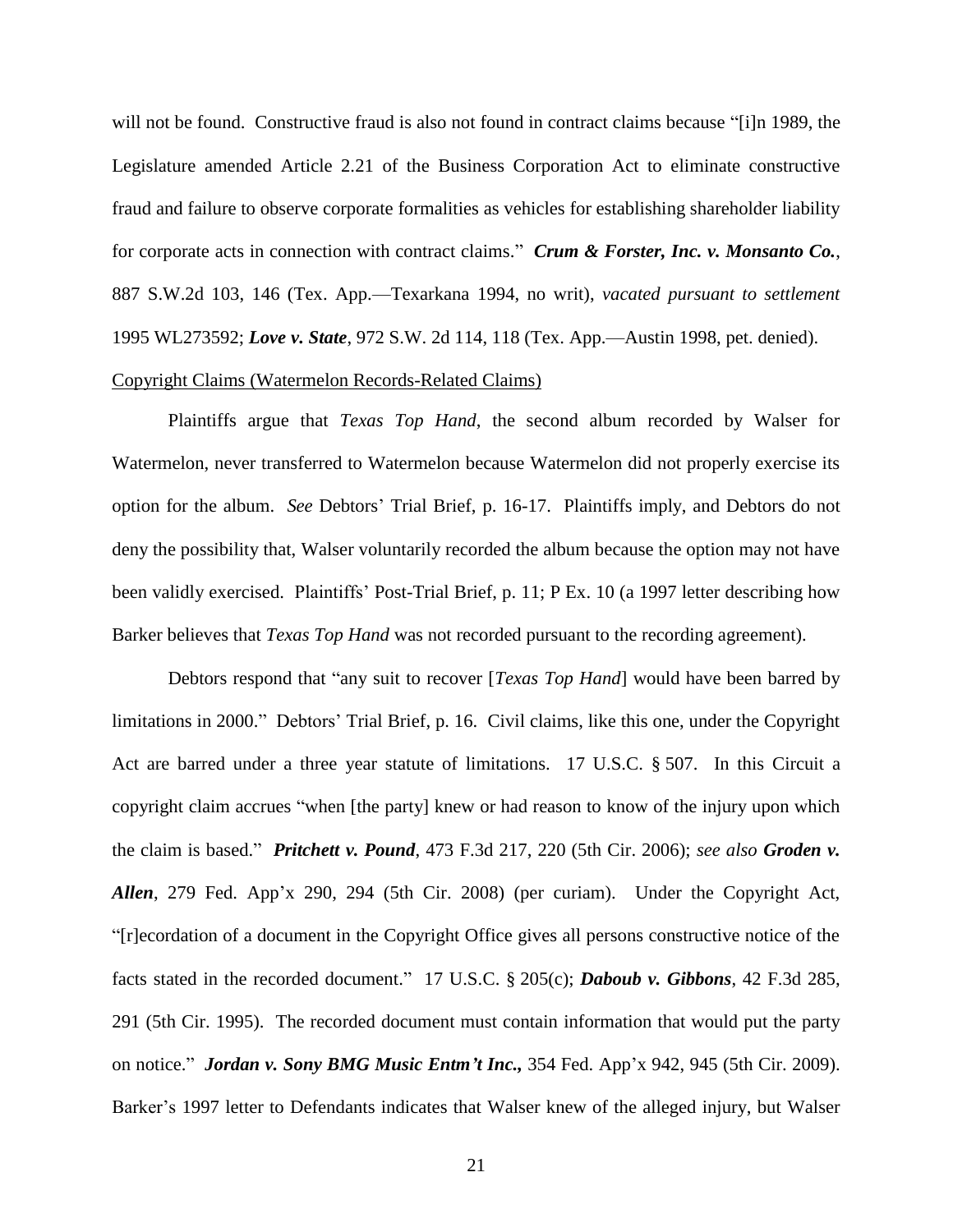took no action within the permitted time period. Because of the statute of limitations and the transfer of *Texas Top Hand* through the Watermelon Plan, the Court does not need to reach Plaintiffs" arguments that there was no writing in place to transfer copyright in the recording. *See* Plaintiffs' Post-Trial Brief, p. 10-11 (elucidating Plaintiffs' arguments).

The Court holds that the Walser contract was an executory contract that Texas Clef assumed after the Watermelon bankruptcy, so the Court does not need to address Plaintiffs" arguments in response to Debtor"s claims that the contract was non-executory. The contract was listed and assumed as executory under the bankruptcy plan purchase of Watermelon"s assets by Texas Clef. P Ex. 21, Ex. A.

#### Breach of Contract

A breach of contract action must meet several elements for it to be successfully brought. First, there needs to be a valid, enforceable contract. Second, the plaintiff must have performed, tendered performance of, or was excused from performing his contractual obligations. Third, the Defendant must breach the contract. Fourth, the Defendants" breach must cause the Plaintiff injury. *See Smith Int'l, Inc. v. Egle Group, LLC,* 490 F.3d 380, 387 (5th Cir. 2007) (listing the second element); *Mullins v. TestAmerica, Inc.,* 564 F.3d 386, 418 (5th Cir. 2009). Additionally, the plaintiff must be a proper party to sue for the breach of the contract. *Zuniga v. Wooster Ladder Co.,* 119 S.W.3d 856, 862 (Tex. App.—San Antonio 2003, no pet.) (citing *Copeland v. Alsobrook*, 3 S.W.3d 598, 608 (Tex. App.—San Antonio 1999, pet. denied) for the proposition that a party to a contract has standing to enforce the contract on behalf of a third-party beneficiary).

#### Element  $(1)$

The Walser contract is a valid and enforceable contract because the contract itself is not challenged as being invalid or unenforceable.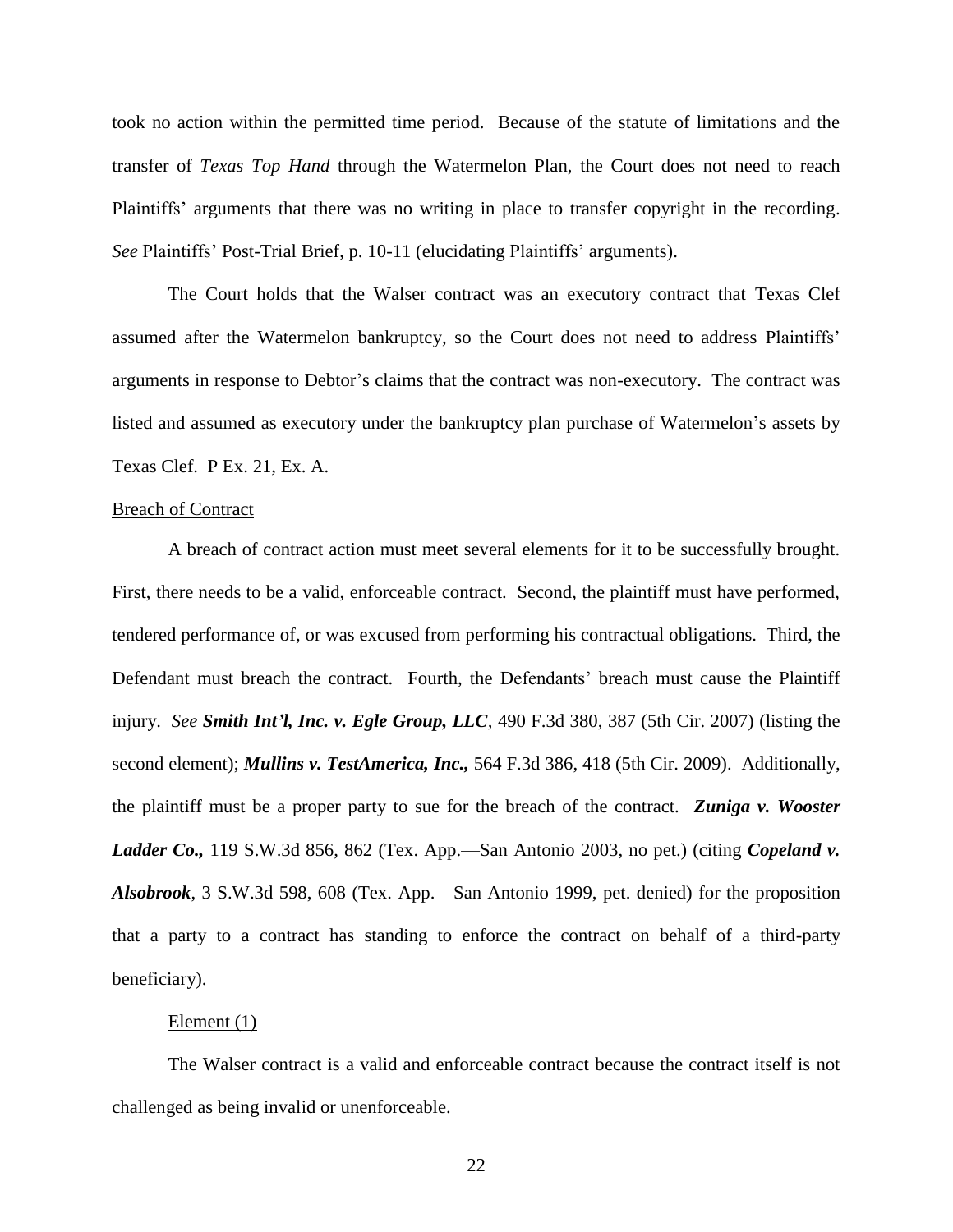#### Element (2)

The case includes some dispute as to whether Walser successfully performed, tendered performance of, or was excused from performing contractual obligations; however, this Court is convinced that Walser successfully performed his necessary contractual obligations. Some of the record indicates Walser may have non-performed several aspects of his contract, but those issues were not raised in Debtors" briefs. *See* P Ex. 9 (describing how Walser "failed to commence recording the contracted album on that date . . . [and he is] in breach of the agreement." Correspondence from Craig Barker to Sawnie Aldredge (dated March 20, 1997) rebuts that argument by stating that Watermelon did not "timely and properly exercise<sup>[]</sup> it's [sic] option." P Ex. 10, p. 1. Furthermore, Debtors did not cross-claim for Plaintiffs" nonperformance. Because Debtors did not make Walser"s alleged contract non-performance an issue in this case, the Court finds that Element 2 is fulfilled. *See* Defendants" Pre-Trial Brief, p. 10-11 (not discussing Plaintiffs" alleged non-performance of the contract as a disputed factual issue).

## Element (3)

The Defendants breached the contract by failing to cure during the thirty-day period provided for cure. *See* Debtors" Post-Trial Brief, p. 3; Defendants" Exhibit 27, pp. 4-5; *see also*  2:90, 195. A defendant may breach a contract by neglecting or refusing to perform a contractual obligation. *Lenape Res. Corp. v. Tennessee Gas Pipeline Co.,* 925 S.W.2d 565, 572 (Tex. 1996). The contract provided Defendants a period to cure after they were notified of the beginning of a thirty-day period to cure contractual obligations. D Ex. 2, p. 16, para 13.4 (explaining how "no breach of the agreement on the part of Company or you shall be deemed material, unless the party shall have given the other paty [sic] notice of such breach and such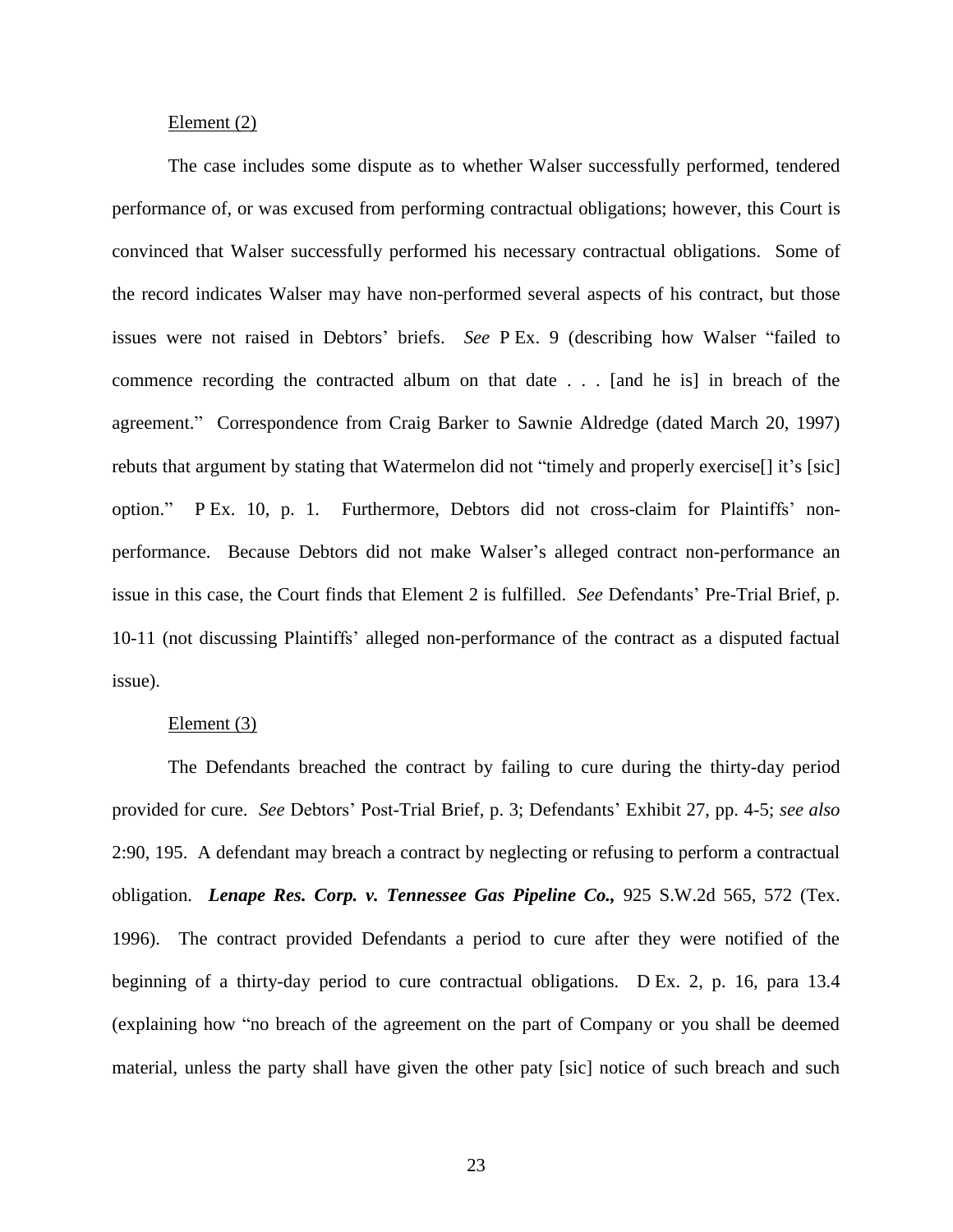party shall fail to . . . otherwise cure such breach within thirty (30) days after receipt of such notice if such breach is reasonably capable of being fully cured within such thirty (30) day period; or, if such breach is not reasonably capable of being fully cured within such thirty (30) day period, if the party commences to cure such breach within such thirty (30) day period, and proceeds with reasonable diligence to complete the curing of such breach and cure such breach in a reasonable time"). The notice of default and period to cure began on May 5, 2004. Plaintiffs" Pre-Trial Order, p. 9; 2:86; P Ex. 39.

On June 7, 2004, Barker sent a letter that disputed what the Debtors owed Walser, claiming that Walser was owed \$12,412.48. 2:90; Plaintiffs" Pre-Trial Order, p. 10; P Ex. 41. The thirty-day cure period expired on June 5, 2004, without Debtors curing their default. 2:87, 195; Plaintiffs" Pre-Trial Order, p. 10. TMG amended its royalty statement and sent it to Walser (dated June 6), reflecting a balance owed of \$10,830.61. Plaintiffs" Pre-Trial Order, p. 10; D Ex. 33.TMG finally tendered payment and another amended royalty statement on June 12, 2004, eight days after the cure deadline expired. Debtors' Post-Trial Brief, p. 3; Plaintiffs' Exhibit 52; *see also* 2:195. Although TMG tendered amended royalty statements, TMG did not cure its breach within the thirty day period by paying any due amounts. No money was transferred to Walser until eight days after the cure deadline expired. *Id.* As such, Debtors breached their contract with Walser.

#### Element (4)

The Defendants' breach caused the Plaintiffs' financial injury. Financial injury establishes injury for purposes of fulfilling the element. *See Prudential Sec., Inc. v. Haugland*, 973 S.W.2d 394, 397 (Tex. App.—El Paso 1998, pet. denied). Evidence must show that the damages are the natural, probable, and foreseeable consequence of the Defendants" conduct.

24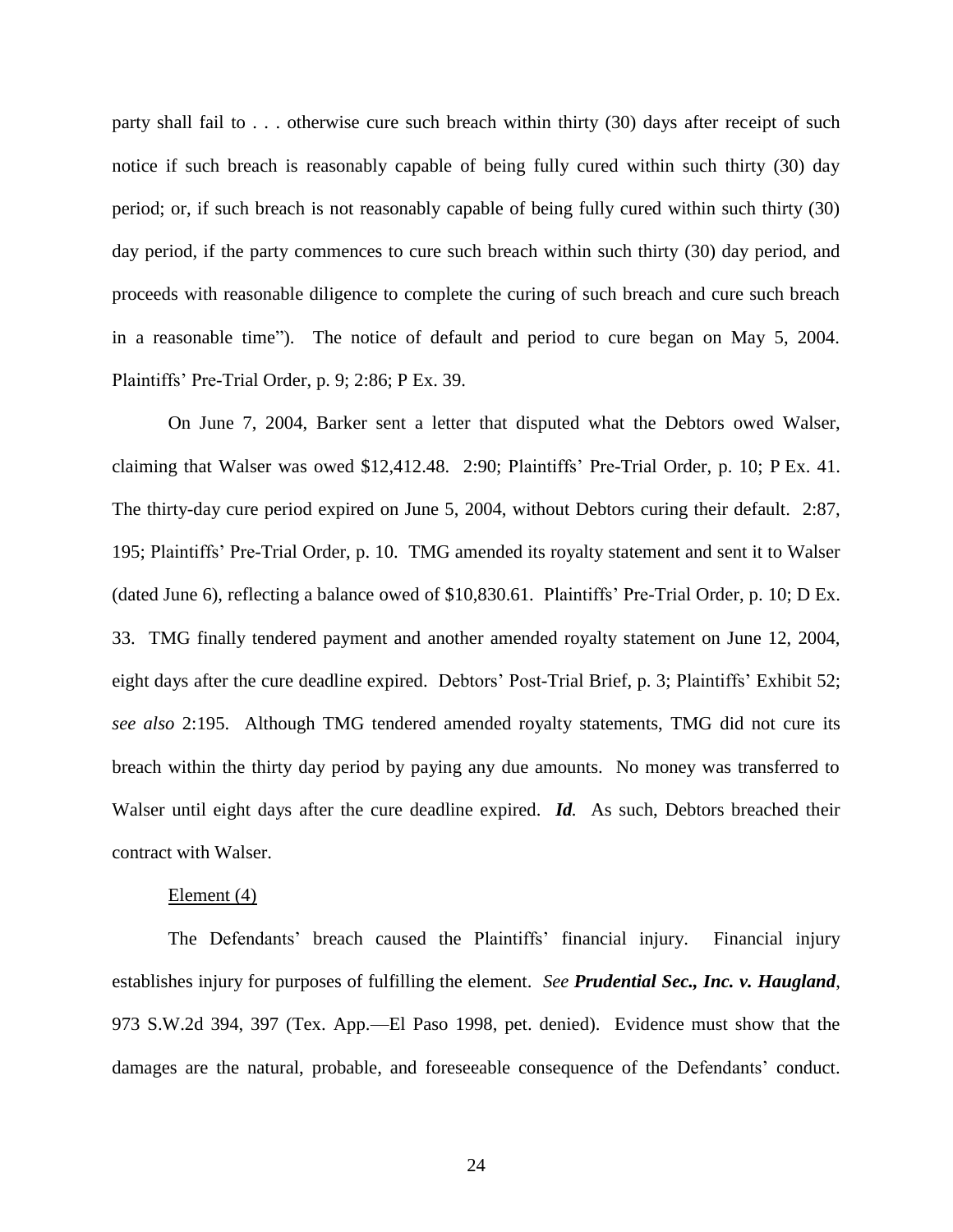*Mead v. Johnson Group, Inc.,* 615 S.W.2d 685, 687 (Tex. 1981); *Winograd v. Clear Lake City Water Authority,* 811 S.W.2d 147, 156 (Tex.App.—Houston [1st Dist] 1991, writ denied). Considering that Walser had "mounting medical expenses" (2:233), and he was generally known to be in such poor health that a benefit concert was conducted to raise money for his medical fees (1:233), Plaintiffs successfully prove that the alleged injury was a natural, probable, and foreseeable outcome of the breach of contract, and the injury caused actual monetary damages to the plaintiff. *See Haugland* at 397. Further, Defendants do not contest that Walser suffered some economic injury; the question is how much.

#### Conclusion and Damages

The Defendants breached the contract, and the Defendants failed to properly cure during the period provided for cure. Therefore, contract damages should be awarded to Plaintiffs. Contract damages are in the amount of \$28,161.41, plus pre-judgment interest in the amount of \$1,025.15. Debtors" Post-Trial Brief, p. 2, 10.

The Tenth Circuit found that prejudgment interest may be awarded under the Copyright Act, even though the act does not provide for prejudgment interest. *Kleier Advertising, Inc. v. Premier Pontiac, Inc.,* 921 F.2d 1036, 1041-41 (10th Cir. 1990). Therefore, the Court finds that Plaintiffs are entitled to interest as provided for in 28 U.S.C. § 1961, which states that "interest shall be calculated from the date of the entry of the judgment, at a rate equal to the weekly average 1-year constant maturity Treasury yield, as published by the Board of Governors of the Federal Reserve System, for the calendar week preceding the date of judgment."

Debtor's theory for calculation of interest is that "under Texas law, a creditor is entitled to 5% interest. TEX. FIN. CODE § 304.003(c). Pre-judgment interest begins to accrue thirty (30) days after demand is made. In this case, demand was made on May 5, 2004, so that interest began to accrue on June 3, 2004." After that point, "Plaintiffs refused to accept Debtors' tender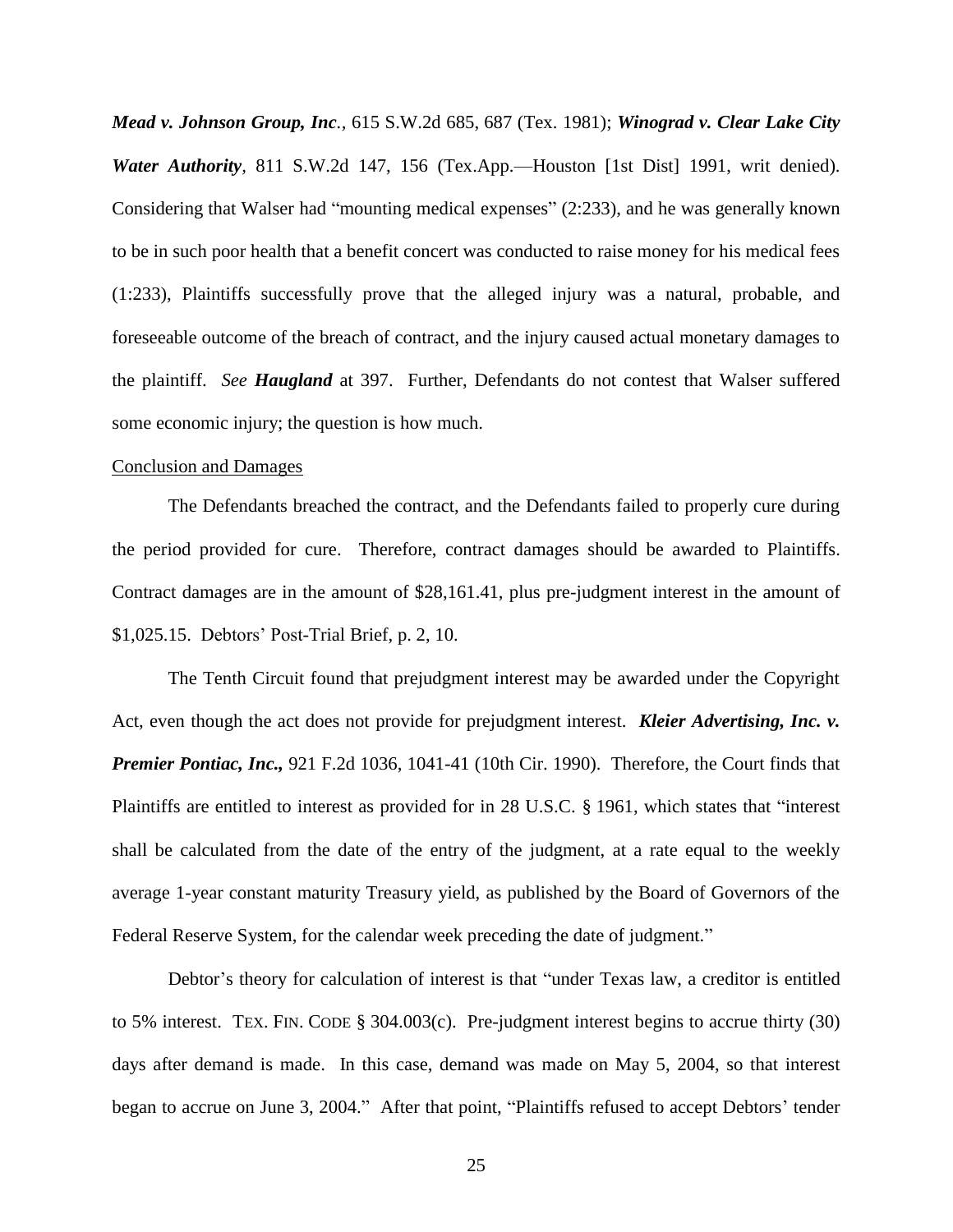of royalties owed. As a result, Plaintiffs are not entitled to recover interest" on those amounts. Debtors' Trial Brief, p. 25-26.

#### Rescission

Rescission is available when there is no other adequate remedy at law. *Ferguson v. DRG/Colony North, Ltd.,* 764 S.W.2d 874, 886 (Tex. App.—Austin 1989, writ denied). A plaintiff must show that a defendant materially breached the contract or the contract was fraudulent or it was made by mistake. *Atkins v. Beasley*, 544 S.W.2d 505, 507 (Tex. Civ. App.—Waco 1976, no writ). To preserve a cause of rescission, a plaintiff needs to refuse the benefits of the contract after discovering the grounds for rescission. *David McDavid Pontiac, Inc. v. Nix*, 681 S.W.2d 831, 835-36 (Tex. App.—Dallas 1984, writ ref'd n.r.e.). Furthermore, a court may grant rescission if the contract being rescinded was the result of a breach in fiduciary duty owed to the plaintiff by the defendant. *Miller v. Miller*, 700 S.W.2d 941, 949 (Tex. App.— Dallas 1985, writ ref"d n.r.e.). Some cases permit both damages and rescission be awarded to the plaintiff, based on equitable concerns. *Atkins* at 507.

Plaintiffs have other adequate remedies at law regarding the breach of contract. Plaintiffs filed a proof of claim in Debtors' bankruptcy proceeding and, as discussed above, this Court awards damages to Plaintiffs based on breach of contract with Debtors. This Court does not need to reach the other elements that comprise a claim of rescission because Plaintiffs fail to fulfill the initial element; however, as demonstrated below, there was no fiduciary duty that could be breached. Additionally, Plaintiffs may not have fully refused the benefits of the contract after discovering grounds for rescission; Plaintiffs accepted checks that were issued after the cure deadline expired. D Ex. 27, p. 031925, 031926. One check was for \$5,250 on June 18, 2004 and the other was for \$5,250, issued on June 22, 2004. Debtors" Post-Trial Brief, p. 3; Defendants" Exhibit 27, pp. 4-5; *see also* 2:90, 195.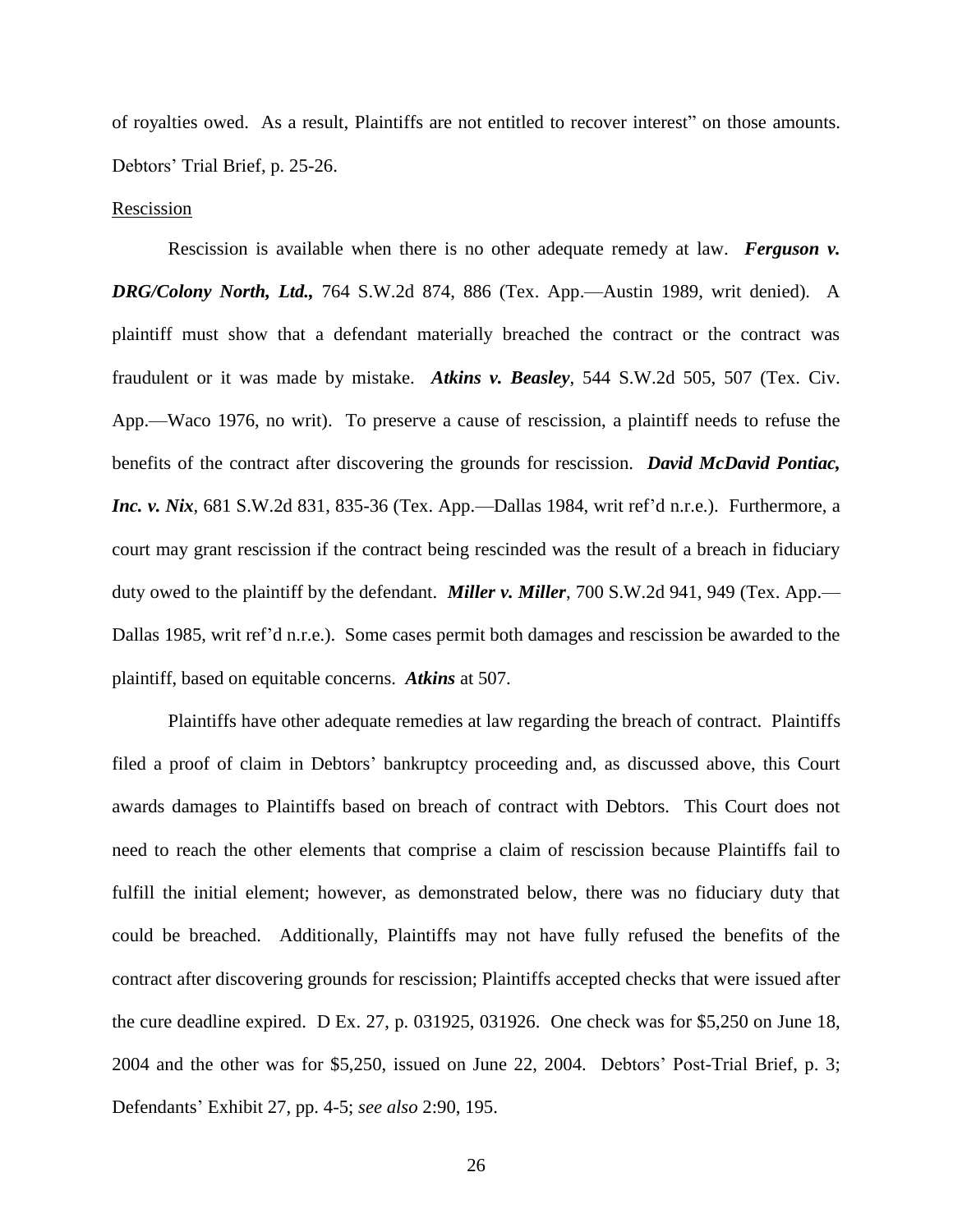Central to Plaintiffs" case is the proposition that the Recording Agreement can be rescinded and that a constructive trust can be imposed upon the masters and/or the profits earned by the Debtors from the masters. Plaintiffs" rescission claims are barred by both Federal Copyright law and Texas state law. The constructive trust remedy is similarly unavailable.

What the parties have referred to as the masters is actually the right to the intellectual property associated with the performance of the songs. When an artist writes a song, the artist owns the copyright to that song. 17 U.S.C. § 201(a). A copyright gives the owner four exclusive rights, including the rights to reproduce by copy or phonorecord, the right to prepare derivative works, the right to distribute copies or phonorecords to the public, and to perform or display the work publicly. 17 U.S.C. § 106. Each of these rights may be separately conveyed by the author. *Herwig v. United States*, 122 Ct. Cl. 493, 105 F. Supp. 384 (Ct. Cl. 1952). However, when that song is recorded, there is a separate copyright in the performance of the song. *Jordan v. Sony BMG Music Entm't, Inc.*, 637 F. Supp. 2d 442 (S.D. Tex. 2008) ("Under the Copyright Act, sound recordings (in this case, the fixation of the combined music and lyrics) and the underlying musical compositions are separate works with distinct copyrights"). When an artist enters into a contract with a record label, the performance generally does not exist. The record label pays for the cost of creating the performance, including an advance to the artist, payment of the musicians who perform the song and payment of the costs of creating the master recording. In return, the artist agrees that the copyright to the performance (as opposed to the words and music themselves) belongs to the record label. The master is the embodiment of the performance on tape or digital image which can be used to produce compact discs or digital downloads for sale to the public. Because the record label pays for the creation of the master, record contracts provide that the master belongs to the label. More importantly, the copyright for the performance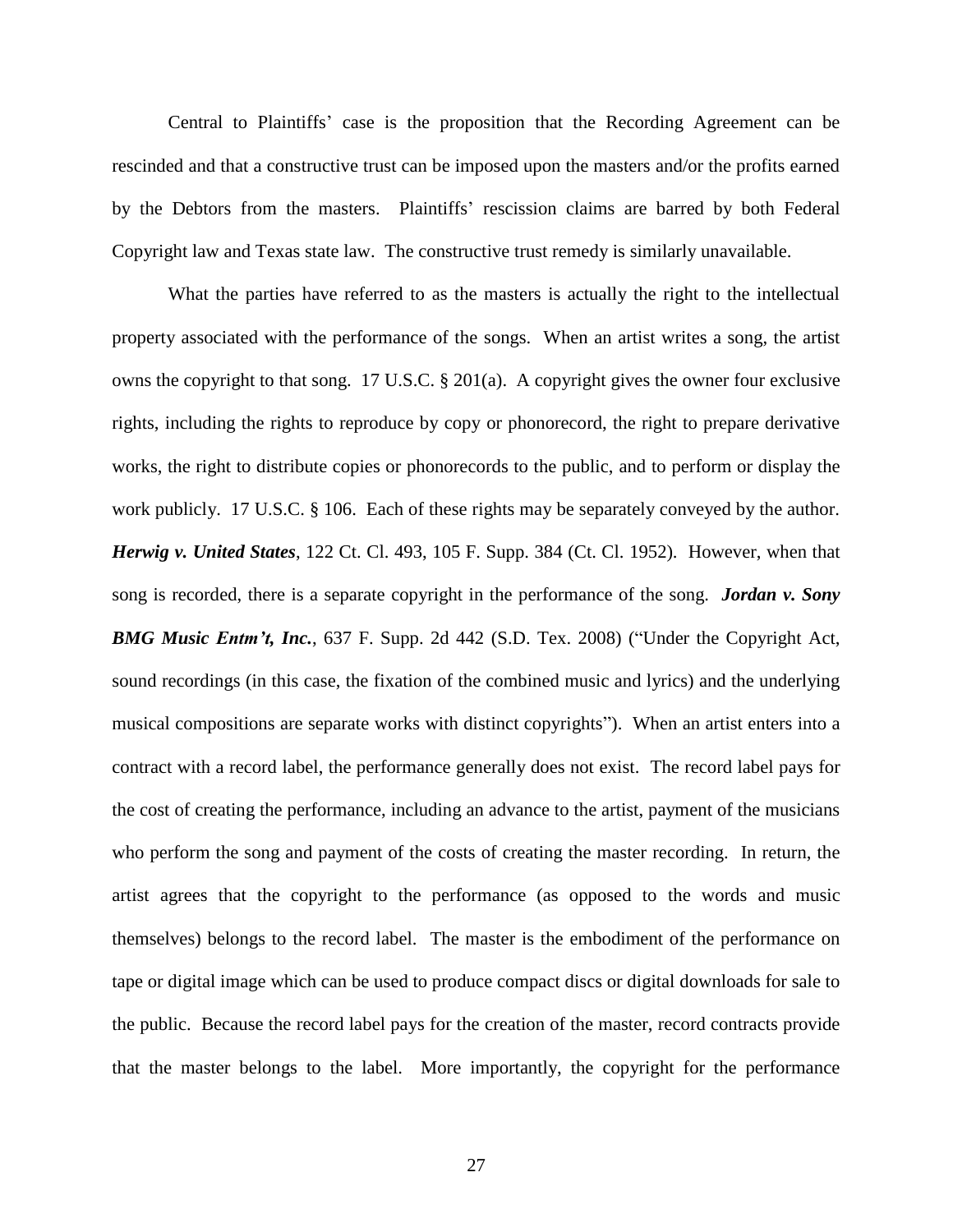belongs to the label as well. The contracts between Don Walser and the record labels followed

the normal practice in the industry.

The rescission claim is preempted by the Federal Copyright Act. *Santa-Rosa v. Combo* 

*Records*, 471 F.3d 224 (1st Cir. 2006). In *Santa-Rosa*, the Court of Appeals stated:

Because Santa Rosa seeks rescission of his contract, if we were to grant him the relief he sought, we would be required to determine his ownership rights by reference to the Copyright Act. In such a case, there is little question that we would be merely determining whether Santa Rosa was entitled to compensation because of "mere copying" or "performance, distribution or display" of his recordings (citation omitted). As such, 17 U.S.C. § 301(a) preempts Santa Rosa"s rescission claim.

## *Santa-Rosa* at 227.

Even if rescission were not preempted by the Federal Copyright Act, the remedy would

not be available under Texas law.

Judicial rescission is an equitable remedy that seeks to set aside an otherwise legal contract due to fraud, mistake, or for some other reason when it is necessary to avoid unjust enrichment of the non-complaining party to the contract, so that the parties thereto may be restored, insofar as is possible, to the status or position they were in prior to execution of the contract (citation omitted). As between the parties, a contract subject to rescission is not void, but is voidable. After performance of the contract, the transaction remains voidable, and rescission remains a viable option, so long as the status quo of the parties prior to entry of the contract can be restored. Until the transaction has been rescinded, the parties remain in the position they were in after performance of the contract but prior to the rescission, i.e., in the context of an executed real estate sales contract, the grantee has the right to possession of the property and the grantor has no interest in the property (citation omitted).

Rescission is a harsh remedy generally not favored by the courts, and it will not be granted where other relief is available unless the relative equities, when weighed by the court, clearly favor the party seeking rescission (citation omitted). When contemplating the remedy of rescission, the trial court must weigh several factors to determine whether a party's request for rescission should be granted, including, but certainly not limited to: (1) probability of irreparable damage to the requesting party in the absence of relief; (2) possibility of harm to the noncomplaining party if the requested relief is granted; (3) the status quo of the parties, i.e., whether they are presently in or can be placed in the status or position they were in prior to execution of the contract; (4) whether any retained benefits can be restored to the other party; (5) whether rescission will in fact restore the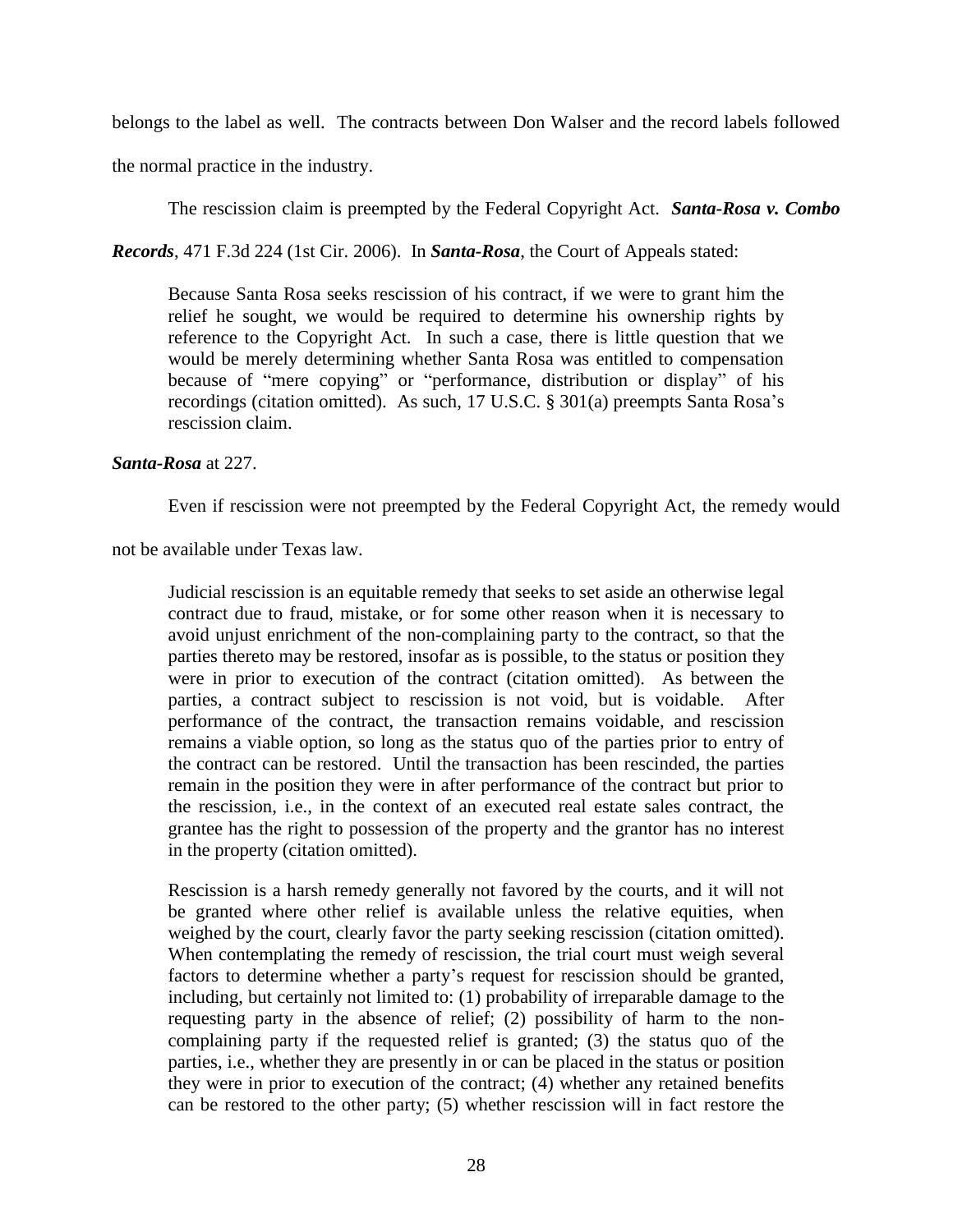parties to their former position; (6) whether the party seeking rescission has "clean hands"; (7) whether the complaining party has another adequate remedy at law; and (8) the public interest (citation omitted).

To be entitled to rescission, a party must plead and prove the absence of an adequate remedy at law. Furthermore, the party requesting rescission must show that either there are no retained benefits received under the contract which are not being restored to the other party, or that there are equitable considerations that obviate the need for restoration of the status quo (citation omitted). An inability to return the parties to their pre-contract positions is only one factor that should be considered in determining whether rescission would be equitable (citation omitted)*.* Likewise, the "clean hands" of the party seeking rescission is only a factor for the trial court to consider (citation omitted).

*Holt v. Robertson*, 2008 Tex. App. LEXIS 3735 (Tex. App.—Amarillo, 2008, no pet.).

Rescission is not available for several reasons. To begin with, Walser failed to file a proof of claim in the Watermelon case nor was he owed money. Debtors did, although belatedly, pay Walser for royalties after the breach occurred. Second, the parties to the contract (Walser and Watermelon) cannot be restored to their original positions. Furthermore, this is primarily a dispute about payment of money. Monetary disputes are the paradigm of a dispute for which there is an adequate legal remedy.

## Breach of Fiduciary Duty

A breach of fiduciary duty may only occur if a fiduciary relationship existed. A fiduciary relationship may be based on formal or informal relations in which one person places a special confidence in another who, in equity and good conscience, is bound to act in good faith and with due regard for the interest of the person placing the confidence. *See Texas Bank & Trust Co. v. Moore*, 595 S.W.2d 502, 507 (Tex. 1980); *Lacy v. Ticor Title Ins. Co.,* 794 S.W.2d 781, 788 (Tex. App.—Dallas 1990), writ denied, 803 S.W.2d 265 (Tex. 1991). Plaintiffs argue that fiduciary duties can be extended to corporate officers, but those circumstances are limited to circumstances when a corporate officer diverts a corporate opportunity to himself, or if the transaction is made while the corporation is insolvent. *See Dyer v. Shafer,* 779 S.W.2d 474, 477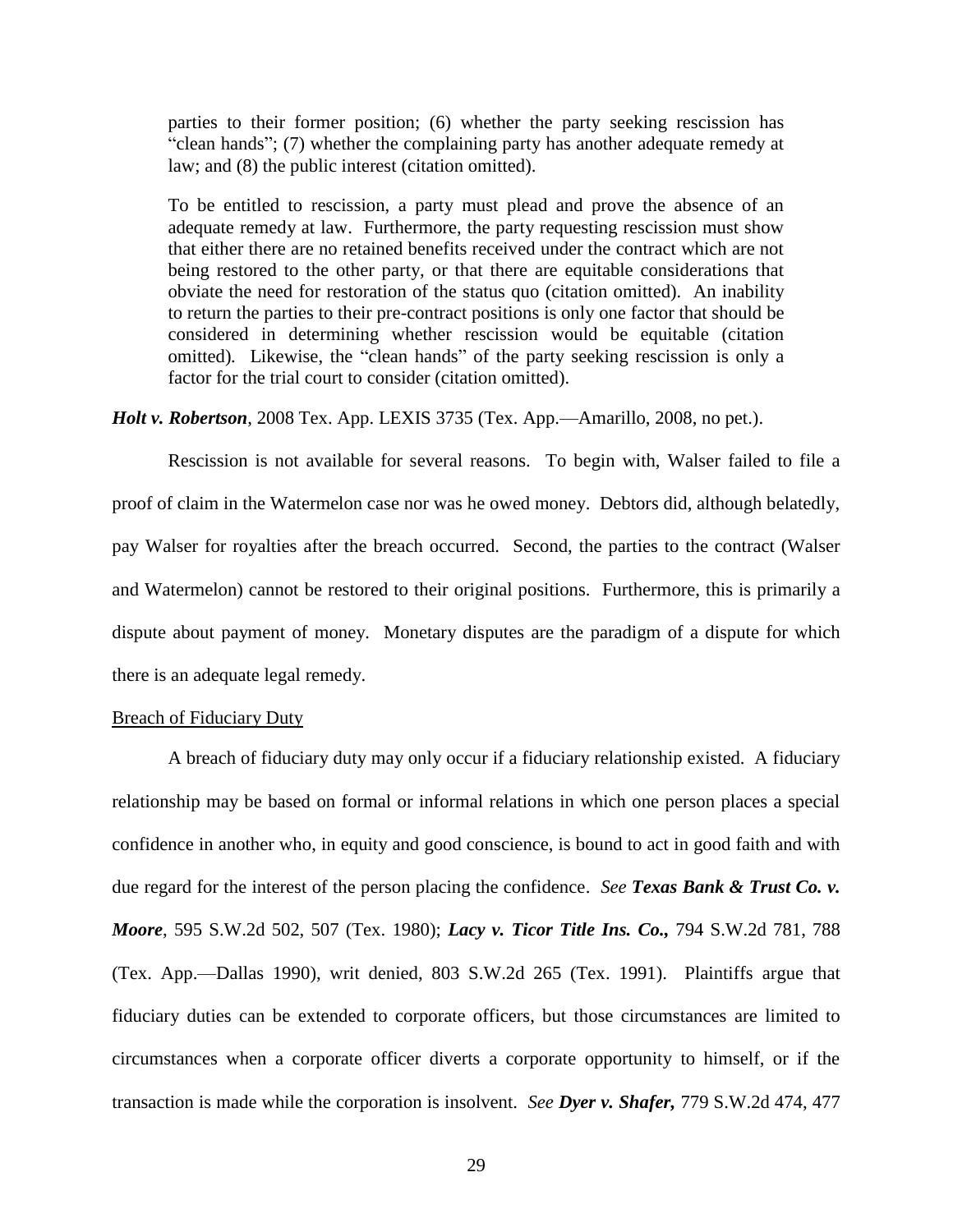(Tex. App.—El Paso 1989). The burden of establishing the existence of a fiduciary relationship rests with Plaintiffs. *See Priddy v. Rawson*, 282 S.W.3d 588, 599-600 (Tex. App.—Houston [14th Dist.] 2009, pet. denied).

### A. Formal Fiduciary Relationship

In a formal fiduciary relationship, a court extends protection the moment an agreement is entered into, solely on the basis of the relationship, but this case does not establish a formal fiduciary relationship. *Insurance Co. of North America v. Morris*, 981 S.W.2d 667, 674 (Tex. 1998). Plaintiffs are unable to cite any cases where Texas courts specifically recognize a relationship between a recording artist and a record label as constituting a formal fiduciary bond. *See* Defendant"s Trial Brief, p. 14.Texas courts, in oil and gas royalties, specifically refuse to recognize the royalty relationship as being fiduciary in nature. *See HECI Exploration Co. v. Neel*, 982 S.W.2d 881, 888 (Tex. 1998); *Vial v. Gas Solutions, Ltd.,* 187 S.W.3d 220, 230 (Tex. App.—Texarkana 2006, pet. denied).

Plaintiffs attempt to prove that the law of agency establishes a fiduciary duty between Debtors and Walser. Agency is "a fiduciary relationship by which a party confides to another the management of some business to be transacted in the former"s name or on his or her account, and by which such assumes to do the business and render an account of it." 3 AM. JUR. 2D *Agency* § 1 (2002). Under Texas law, agents owe a fiduciary duty to their principals. *National Plan Adm'rs, Inc. v. National Health Ins. Co.,* 235 S.W.3d 695, 700 (Tex. 2007). No Texas court has found an agency relationship between recording artists and record companies. It does not appear that Walser sought or relied upon Debtors" management of his business; Debtors sold records he produced. Walser signed over the records" masters in return for royalties. Debtors owned the records, and Walser was entitled to a portion of the profits. Moreover, Nancy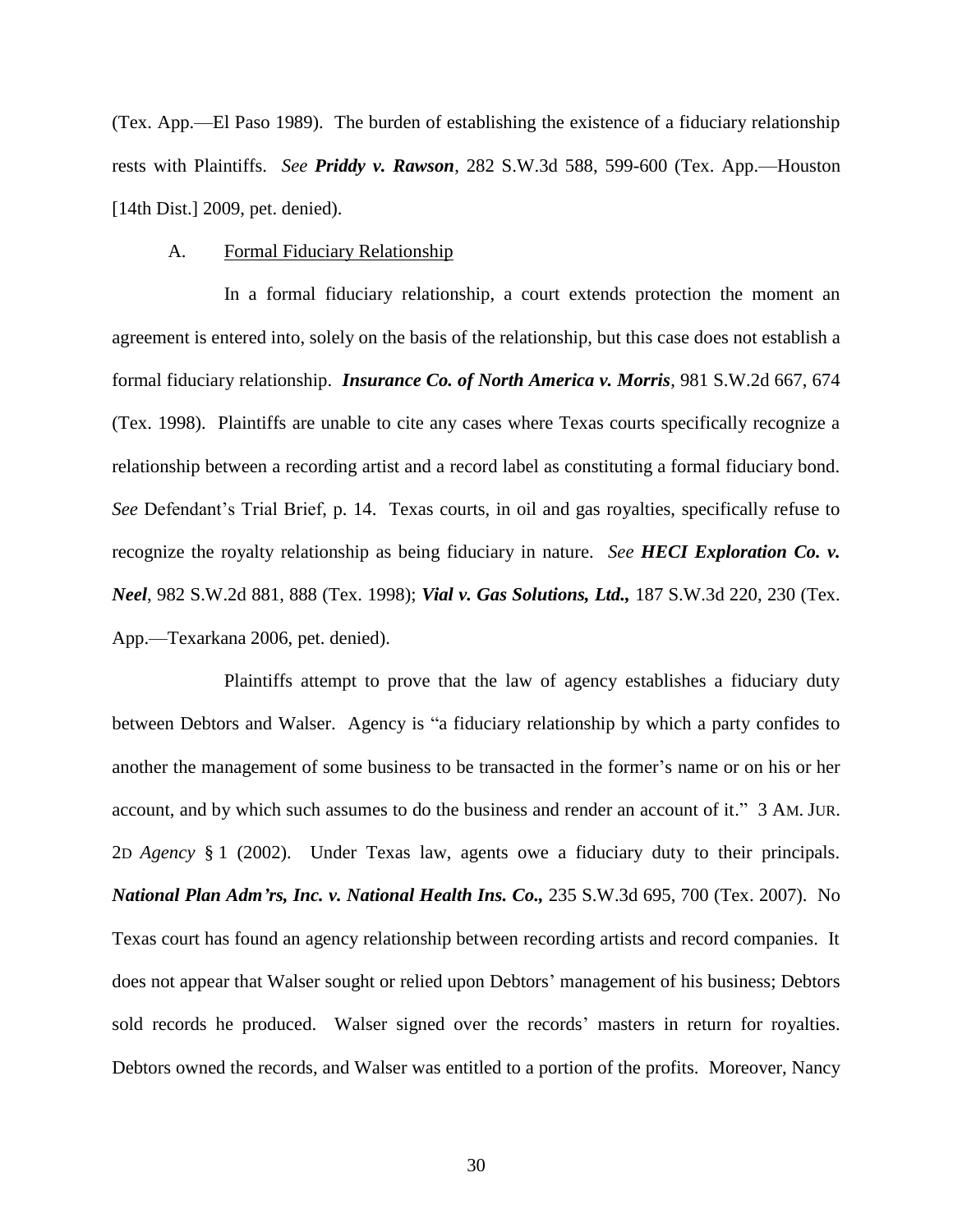Fly acted as Walser"s agent and the evidence provided through Bensimon Seifert and Walser"s children does not establish a special relationship between Walser and the Debtors.

The testimony of Nancy Fly Guenther is instructive on the issue of whether there could be a formal fiduciary relationship. Fly started out as Walser"s booking agent in 1996 and became his manager in 1997. Fly retained Barker to deal with issues regarding the royalty statements because she thought the royalty statements were not accurate, timely, and difficult to discern. She urged Walser to file a proof of claim in the Watermelon case but Walser refused to do so.

In addition, Fly stated that she did not know if there was ever any formal objection to the royalty statements until Barker was retained. Further, Fly acknowledged that Walser declined to join suit with other artists who were suing the label for unpaid royalties. In sum, Fly"s testimony demonstrates that Walser disregarded her advice and there is no proof that Walser relied on Debtors for advice.

Plaintiffs also attempt to establish a formal fiduciary duty by citing Texas mineral-rights ownership case law. Plaintiffs' argument, while creative, does not convince this Court that the mineral-rights cases" implied fiduciary duties should extend to this case. As previously stated, Texas courts, in oil and gas royalties, specifically refuse to recognize the royalty relationship as being fiduciary in nature. *See HECI*, 982 S.W.2d at 888; *Vial,* 187 S.W.3d at 230. *Manges*, 673 S.W.2d at 182, which Plaintiffs cite for the proposition that a fiduciary duty is breached by the holders of executive rights to a mineral estate when they did not "acquire for the non-executive every benefit that he exacts for himself," narrowly applies when the executive rights holder is selling the property or some interest in the property. *Id.* That provision is designed to prevent unjust enrichment by the holders at the expense of the non-

31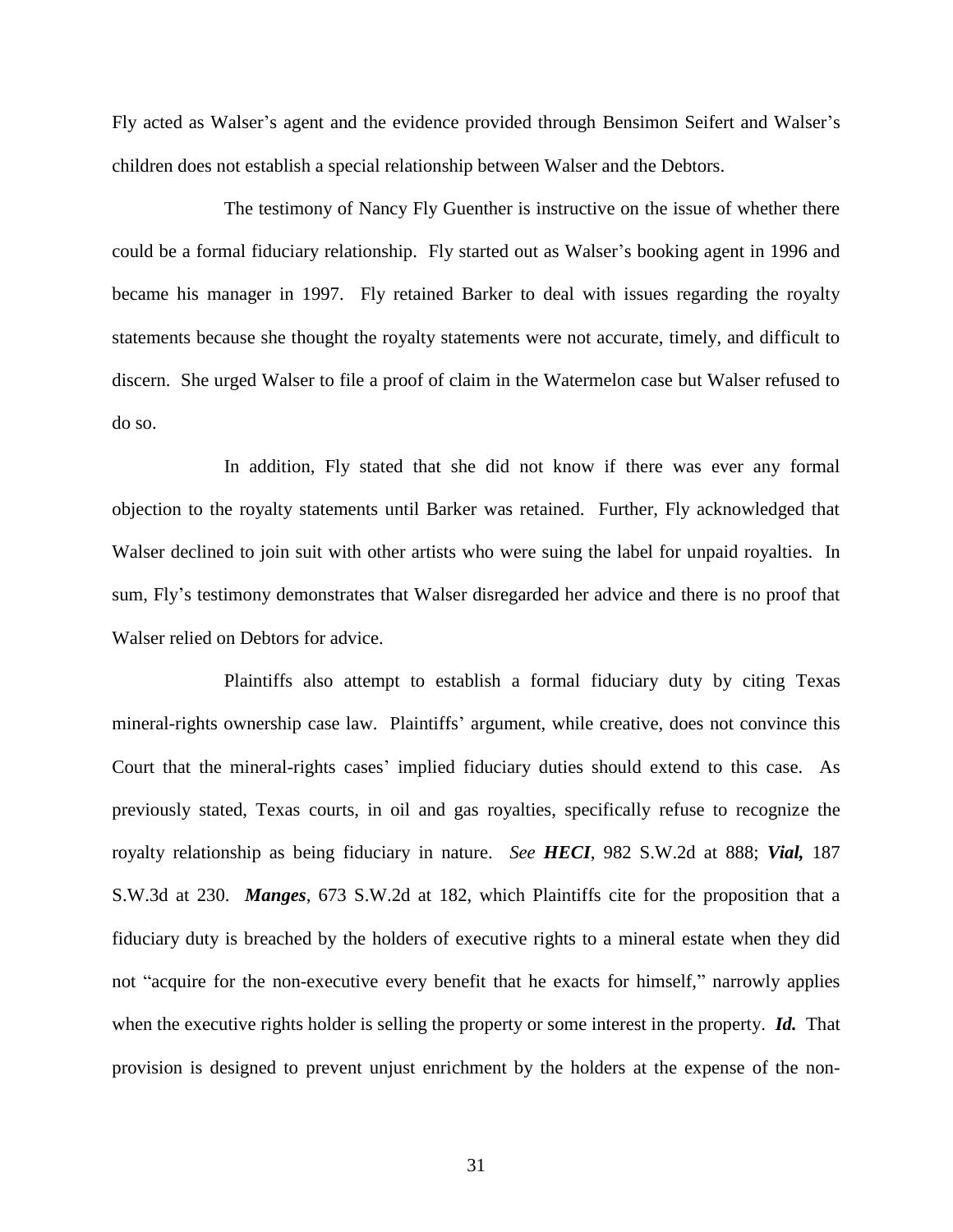executive holders -- a situation that is not analogous to this case because unlike the situation where executive and non-executive holders of interest in mineral rights may have conflicting interests; the interest of Walser and the interest of Debtors are aligned -- both gain money when Walser sells more records.

Plaintiffs additionally attempt to argue that in oil and gas law, an executive interest holder owes at least a higher duty of "utmost good faith," and that duty may be elevated to a fiduciary duty if Plaintiff shows it became a relationship involving confidence and trust. *See Pickens v. Hope*, 764 S.W.2d 256, 268 (Tex. App.—San Antonio 1988, writ denied). The circumstances here did not rise to the level of involving confidence and trust, so the *Pickens*  argument does not establish that Debtors owed Walser a fiduciary duty.

## B. Informal Fiduciary Relationship

An informal fiduciary relationship may be created where a "special confidence" is placed in one person who "is bound to act in good faith and with due regard to the interests of the one reposing confidence." *Texas Bank*, 595 S.W.2d at 507. Whether there is an informal fiduciary relationship is a question of fact based on the circumstances surrounding a "moral, social, domestic, or purely personal relationship." *Thigpen v. Locke*, 363 S.W.2d 247, 253 (Tex. 1962). Plaintiff cites *Apple Records* to support the assertion that there could be an informal fiduciary relationship between a recording artist and record company, based on their business dealings. *See Apple Records, Inc. v. Capitol Records*, 137 A.D.2d 50, 57 (N.Y. App. Div. 1988).

Walser and Defendants" business relationship was effected through signing of the Recording Agreement and Walser's discussions with Geissler. Walser appeared to have some degree of trust in Defendants, but there is not sufficient evidence that Walser and Defendants

32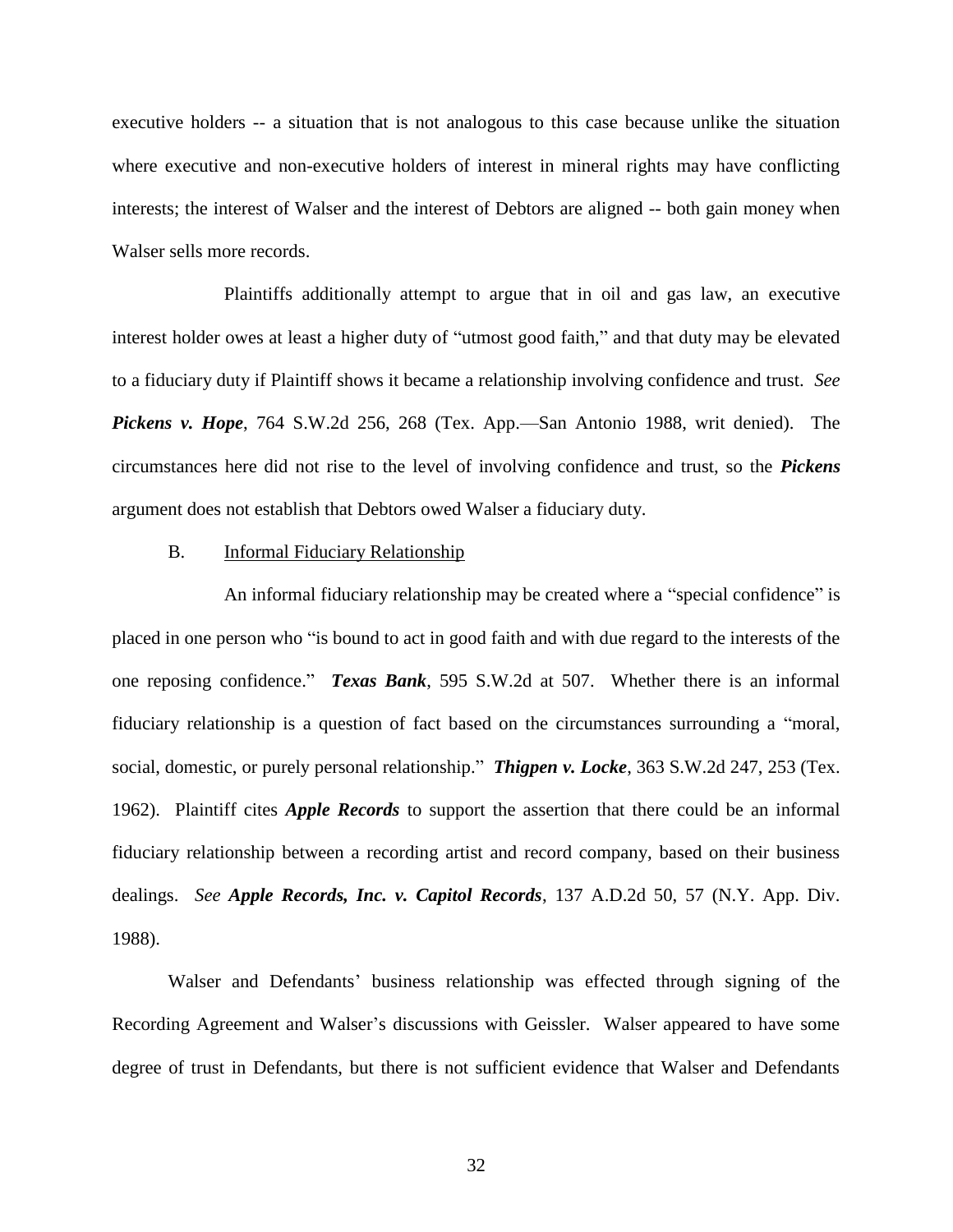spent a great deal of time together or is there evidence that the two "developed a close personal relationship of trust and confidence that could give rise to a fiduciary relationship" before entering into their recording agreement. *See Willis v. Donnelly*, 199 S.W.3d 262, 277 (Tex. 2006). Additionally, "[a]rms length transactions entered into for the parties" mutual benefit . . . do not establish a basis for a fiduciary relationship." *Schlumberger Tech. Corp. v. Swanson,*  959 S.W.2d 171, 177 (Tex. 1997); *see also Meyer v. Cathey,* 167 S.W.3d 327, 331 (Tex. 2005).

After entering into the agreement, it is unclear that Walser put trust in Defendants. Walser, who is deceased, cannot testify to whether he trusted Defendants; however, the course of actions between Walser and Defendants as recounted by several witnesses does not indicate that a reasonable person would have trusted them, or that Walser effectively trusted them. Walser"s children describe him as a trusting person and claim he trusted Geissler (2:235); however, their testimony is controverted. Additionally, one of Geissler"s employees, Mark Rubin, testified that Rubin warned Walser not to put his trust in Debtors. 1:203. Additionally, Geissler treated Walser poorly, in December 1996, "[o]n the day prior to the scheduled [recording] sessions, Heinz Geissler . . . acting without notice of any kind, indefinitely canceled the recording sessions. This caused Don, the musicians and the studio to suffer serious financial loss." P Ex. 10, p. 44. Despite the warning, the cancellation, and the alleged untimely reporting of royalty statements and underpayment of royalties before the Watermelon bankruptcy, Walser did not file a proof of claim, which could imply that he trusted Debtors, or it could imply that he did not feel it was worth the time or expense to challenge the case. In fact, after discussing whether to file a proof of claim with his manager, Nancy Fly Guenther, Walser elected not to do so. Without more evidence before the Court, this Court will not presume that Don Walser held Debtors in a position of trust elevated enough to rise to the point of establishing in them a fiduciary duty.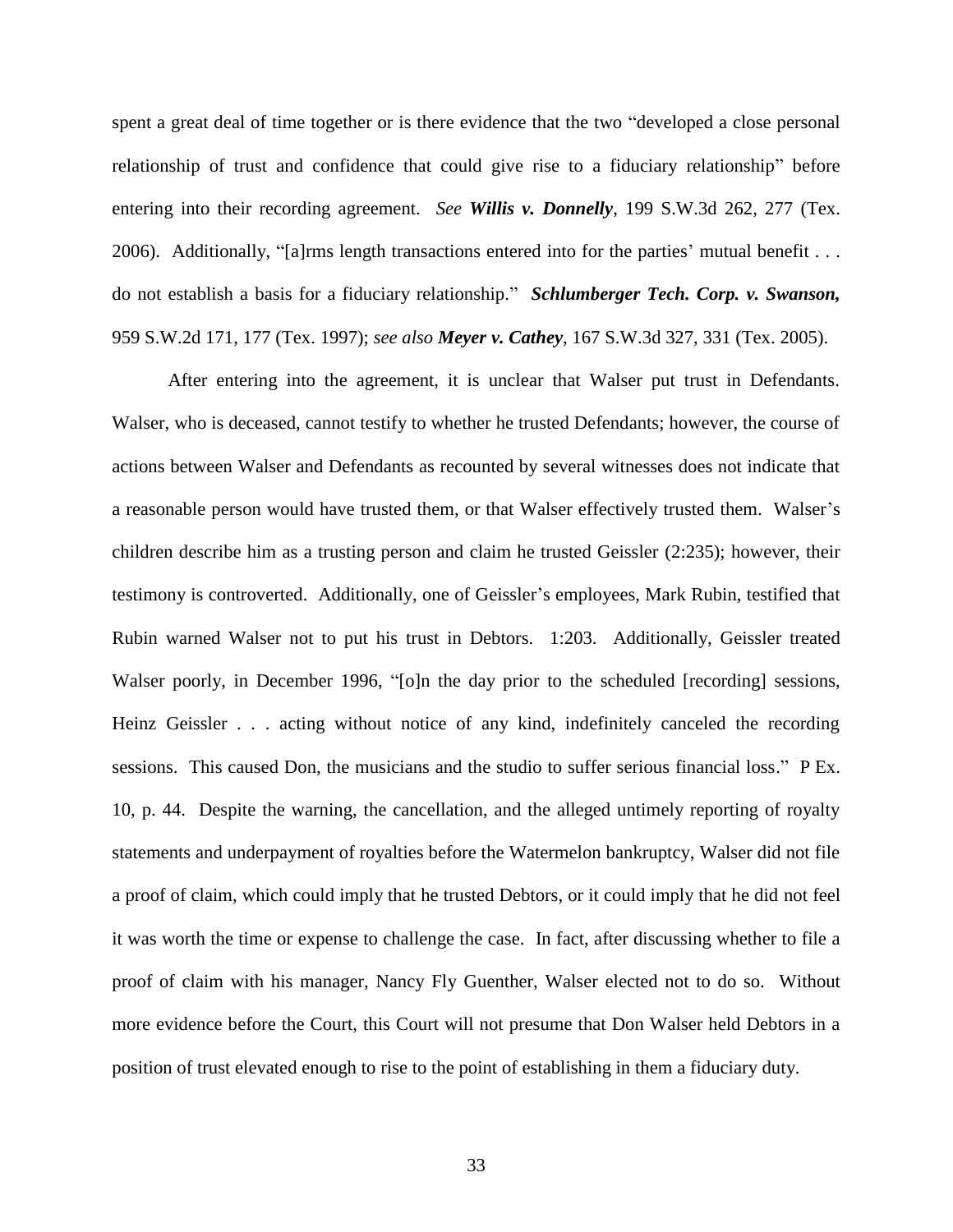This analysis applies to the issue of whether Heinz Geissler had a fiduciary (formal or informal) relationship with Don Walser. As an initial matter, it is uncontroverted that Geissler was not a party to the recording agreement after Texas Clef assumed and purchased the assets of Watermelon. Further, there is no evidence of Walser having a fiduciary relationship with Geissler. The evidence adduced at trial was that Walser distrusted Geissler and because of Geissler"s business dealings with Walser"s manager, T.J. McFarland, Walser himself elected not to do business with Geissler. Finally, like Heldt and Clendenen, Geissler was not a shareholder, officer, or director of the Debtors.

*Apple Records* is not dispositive of the law or facts of this case and does not create any *Apple* duties. This case and *Apple Records* possess some similarities. *Apple Records* held there was an informal fiduciary relationship when the Beatles had a long relationship with the company, and the Beatles constituted 25-30% of the company"s business. *Apple Records* at 57. Walser had a 10-year relationship with Debtors between his signing of the initial recording agreement and the time he filed his lawsuit. Testimony also revealed that Walser's albums accounted for a significant part of their business. One major difference is that unlike with the Beatles, Walser's contract almost immediately became contested. In December 1996, only two years after the signing of the recording agreement, Watermelon caused Walser significant financial loss through its actions; additionally, Defendants' lawyer and Watermelon sent several contentious letters between February and March 1997, threatening legal action. *See* P Ex. 7, 8, 9, 10.Although Walser might have been a trusting person, the Court does not have his personal testimony on the issue and it appears that Watermelon and Debtors never treated him well enough in regards to providing the contract's required royalty statements, and a reasonable person may have been wise not to trust Debtor/Defendants.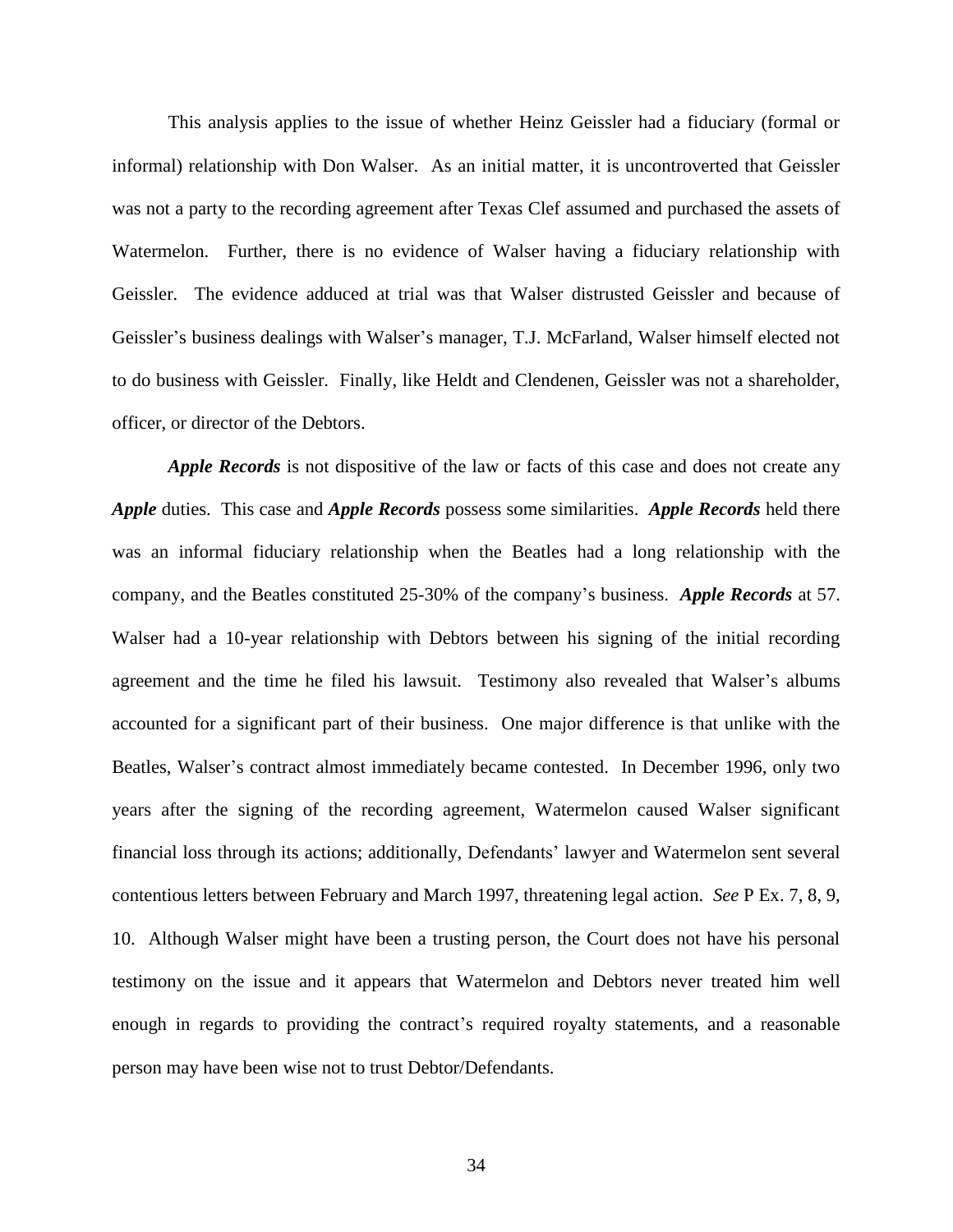Additionally, *Apple Records* has been distinguished on several grounds, because (1) plaintiffs may not have originally had representation when they signed their first contract, (2) plaintiffs were represented at the time of the second contract, and (3) an agency relationship could not be found between plaintiffs and defendants. *Faulkner v. Arista Records LLC*, 602 F. Supp. 2d 470, 484 (S.D.N.Y. 2009). "Plaintiffs [the Beatles] were represented by an intermediary, pass-through corporate entity, ALK, in their second agreement with Defendant in 1975, to best "protect [their] interests." (Am. Compl. p. 46.) These differences prevent the Court from sustaining Plaintiffs" claim for breach of fiduciary duty against Defendants" motion to dismiss under Apple Records." Walser was guided by intermediaries like Walser's agent, Nancy Fly Guenther, who continually contacted Defendants, and lawyer Craig Barker, who represented Walser and who communicated with Watermelon and its successor Defendants. These distinctions lead this Court to conclude the relationship between Walser and Debtors was conducted at arm's length at least in late 1996, after Nancy Fly Guenther became Walser's booking agent (1:206), and after Walser retained Mr. Barker as his attorney. After that point, it is difficult to argue successfully that any fiduciary relationship of trust existed between Walser and Debtors despite Walser's failure to file a proof of claim in the Watermelon case.<sup>12</sup>

#### Constructive Trust

 $\overline{a}$ 

Imposition of a constructive trust would remove assets from the estate at the expense of other creditors. A constructive trust is "an equitable remedy imposed by law to prevent unjust enrichment resulting from an unconscionable act." *Douglass v. Langehennig (In re Douglass)*,

 $12$  The Plaintiffs' argument that there exists an unequal bargaining position between record label and artist, while true, is inappositive to the issue of rescission. Simply put, independent labels sometimes are the only means that an artist with either a local or regional following can publish music. There is no dispute that Walser and his heirs should have been compensated timely for Walser"s musical talents. That said, compensation should be in the form of repayment of royalties with accrued interest. That is the benefit of the bargain of the Recording Agreement. Notwithstanding Senator Murray"s comments to the contrary about the bad behavior of some record labels" dealings with its artists (as the case here), this matter is governed by contract law. *See* Plaintiffs" Post-Trial Brief, p. 26.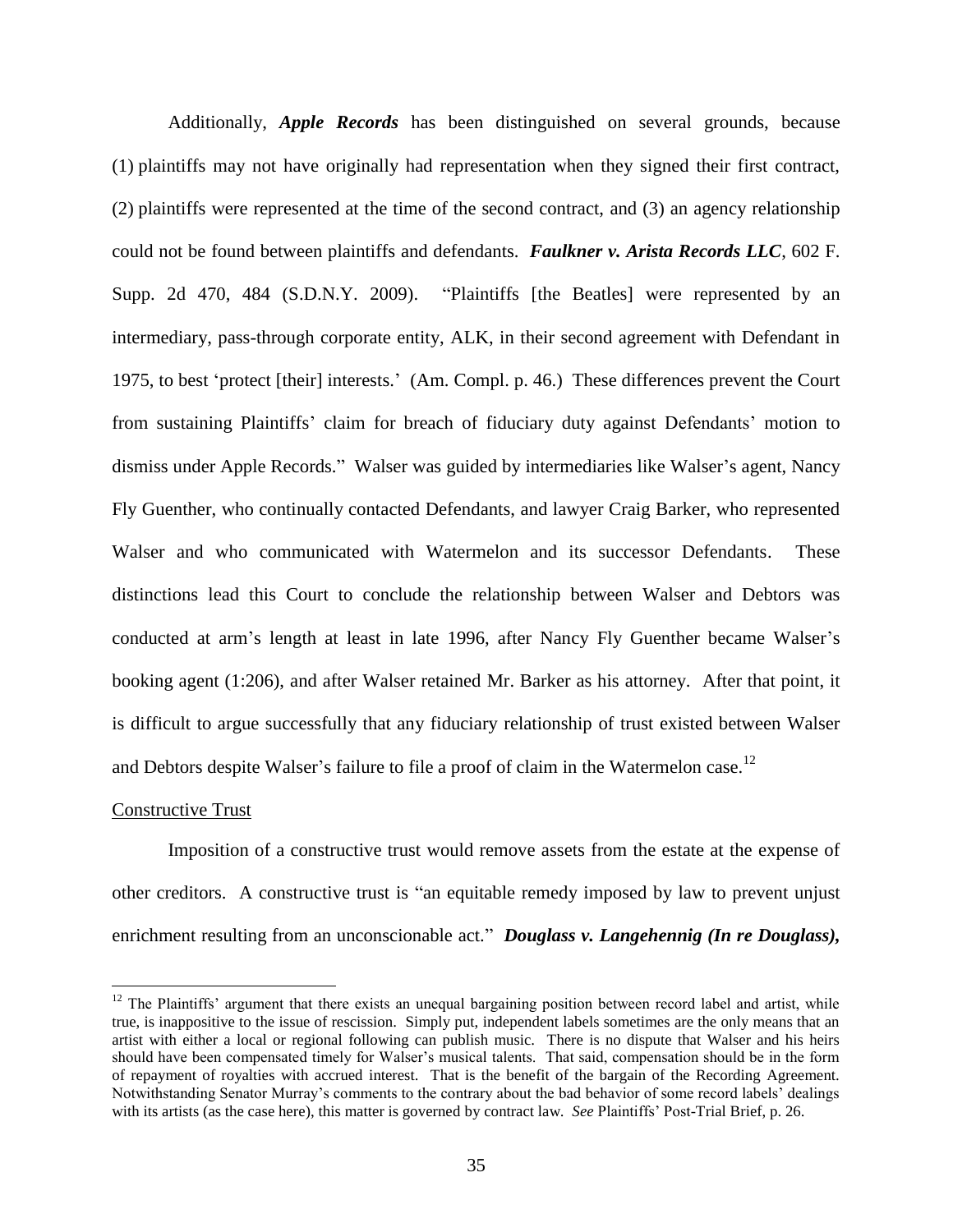413 B.R. 573, 581 (Bankr. W.D. Tex. 2009) (quoting *In re Haber Oil Co., Inc.,* 12 F.3d 426, 436 (5th Cir. 1994)). A constructive trust is permitted as a matter of law when the person holding the property would be unjustly enriched if he were able to keep the property. *Omohundro v. Matthews*, 341 S.W.2d 401, 404 (Tex. 1960). A constructive trust may be imposed when there is a breach of fiduciary duty or actual fraud. *Meadows v. Bierschwale*, 516 S.W.2d 125, 128 (Tex. 1974). The requirements for imposing a constructive trust are: (1) a breach of a fiduciary or confidential relationship or, in the alternative actual fraud; (2) unjust enrichment of the wrongdoer; and (3) there is a traceable res upon which to impress the trust. *Monnig's Dep't Stores*, 929 F.2d at 201; *Douglass*, 413 B.R.at 581; *see also* Debtors" Trial Brief, p. 23-24.

There was no fiduciary relationship in this case, as demonstrated by the Court's discussion above. Therefore, there could not be a breach of a fiduciary or confidential relationship. Additionally, there was no actual fraud in this case, as previously discussed in "Fraud Claims" above.

The first element required to establish a constructive trust is not fulfilled by this case; therefore, the Court will not impose a constructive trust. If there was a breach of a fiduciary relationship, then the Court would need to determine if the wrongdoer was unjustly enriched. If the Debtors received funds to which they were not entitled, then the Court could find unjust enrichment. Debtors however, argue there is no identifiable res on which to impose a trust. On the date that the Debtors filed bankruptcy, they held funds in their bank accounts from their general operations. It is impossible to trace these proceeds to amounts received from any particular master.

In the alternative, Plaintiffs have pled additional causes of action as grounds for recovery.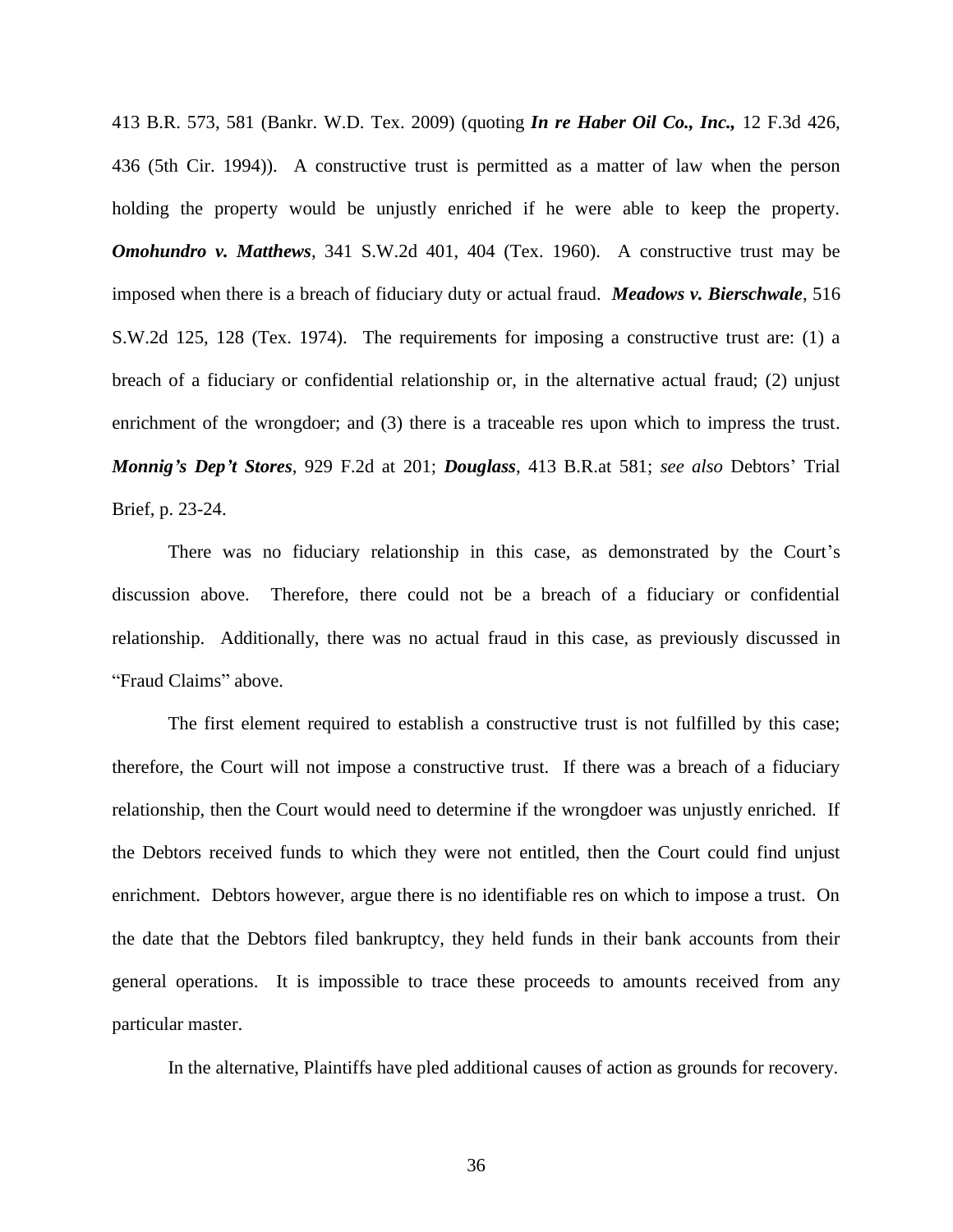## Piercing the Corporate Veil $^{13}$

A corporate veil may be pierced under several theories; undercapitalization, sham to perpetuate a fraud, or alter ego. Generally under Texas law, a corporation is a separate legal entity that insulates its owners from personal liability, and the mere fact that one is an officer, director, or majority shareholder is insufficient to support a finding of alter ego. *Nichols* **v.**  *Tseng Hsiang Lin,* 282 S.W.3d 743, 747 (Tex. App.—Dallas 2009, no pet.). The burden of showing that the corporate entity should be disregarded rests with the party seeking to pierce the corporate veil. *See Seidler* **v.** *Morgan,* 277 S.W.3d 549, 558 (Tex. App.—Texarkana 2009, pet. denied).

### A. Undercapitalization

 $\overline{a}$ 

The theory of undercapitalization permits the veil to be pierced if the corporation was undercapitalized to the point that it created an injustice. The Plaintiffs have the burden of proof to show through evidence that the corporation did not have sufficient capital to operate its business and the corporation was essentially a "shell" of a company. *Tigrett v. Pointer***,** 580 S.W. 2d 375, 382 (Tex. App.—Dallas 2005, no pet.). Inadequate capitalization alone, however, is not a sufficient basis for piercing the veil. *See id.***;** *Ramirez v. Hariri*, 165 S.W.3d 912, 917 (Tex. App.—Dallas 2005, no pet.); *Assoc. Dev. Corp. v. Air Control Products, Inc.*, 392 S.W.2d 542, 545 (Tex. Civ. App.—Austin 1965, writ ref"d n. r. e.). Even if the company was undercapitalized, which this Court does not decide at this point, undercapitalization alone will not support an action for piercing the veil. $^{14}$ 

<sup>&</sup>lt;sup>13</sup> Defendants contend that any theory regarding piercing the corporate veil are property of the estate and only the Debtors should have standing to bring this claim. *See In re S.I. Acquisition Inc.*, 817 F.2d 1142 (5th Cir. 1987). Rather than reach a conclusion on this issue, the Court will address each issue as if the Plaintiffs have standing.

<sup>&</sup>lt;sup>14</sup> As noted herein, the testimony of Plaintiffs' expert, Dr. Berry, is unavailing because it erroneously relies on several theories unsupported by both law and fact.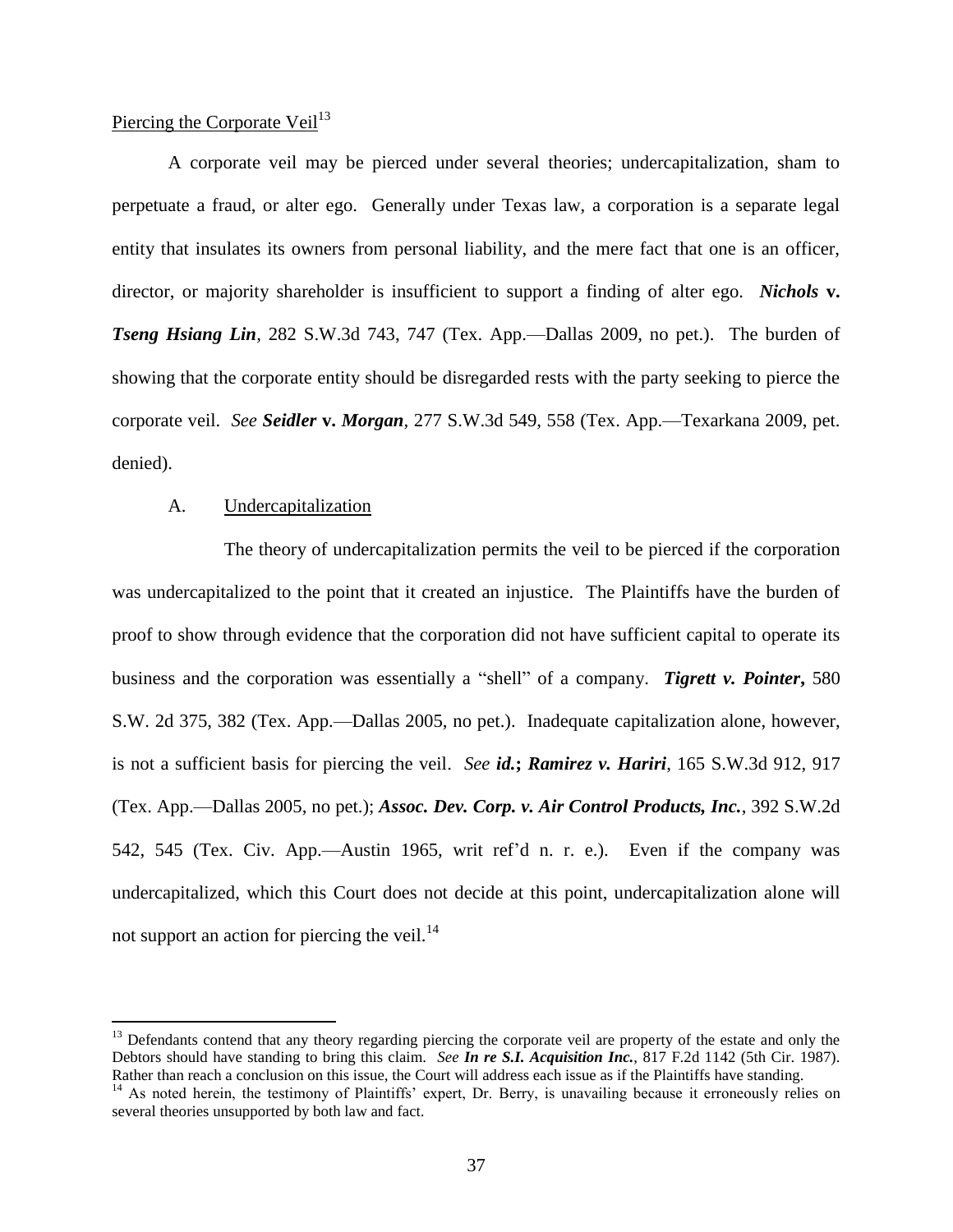## B. Sham to Perpetuate a Fraud

The veil may also be pierced if an officer or a director uses the company as a sham to perpetuate a fraud. *Willis*, 199 S.W.3d at 272. In 1989, the Legislature amended Article 2.21 of the Business Corporation Act to eliminate constructive fraud and failure to observe corporate formalities as vehicles for establishing shareholder liability for corporate acts in connection with contract claims. An exception is by showing actual or common-law fraud. One court found a sole shareholder liable for company debts when he incorporated a new business to continue the business of a foreclosed company where the foreclosure sale was merely an attempt to avoid creditors. *Rimade Ltd. v. Hubbard Enters., Inc.,* 388 F.3d 138, 145 (5th Cir. 2004) (describing *Klein v. Sporting Goods, Inc.,* 772 S.W.2d 173, 176-77 (Tex. App.—Houston [14th Dist.] 1989)). The fraudulent behavior involved can be constructive fraud, rather than actual fraud, but only if the claim is not made on a contractual obligation. *Crum & Forster*, 887 S.W.2d at 146; *Love v. State*, 972 S.W. 2d 114, 118 (Tex. App.—Austin 1998, pet. denied). "In 1989, the Legislature amended Article 2.21 of the Business Corporation Act to eliminate constructive fraud and failure to observe corporate formalities as vehicles for establishing shareholder liability for corporate acts in connection with contract claims." *Crum & Forster* at 146; *Love* at 118. As previously discussed under "Fraud Claims" above, Plaintiffs have not proved that Debtors used their company as a sham to perpetuate a fraud either generally with respect to all recording artists, or even specifically with respect to payments owed to Walser.

## C. Alter Ego

The veil may furthermore be pierced when a corporation was formed and operated to serve as a tool or conduit of a person or another corporation as an "alter ego". *Willis* at 272. For the alter ego doctrine to succeed, Plaintiffs must show that defendant James Heldt had a

38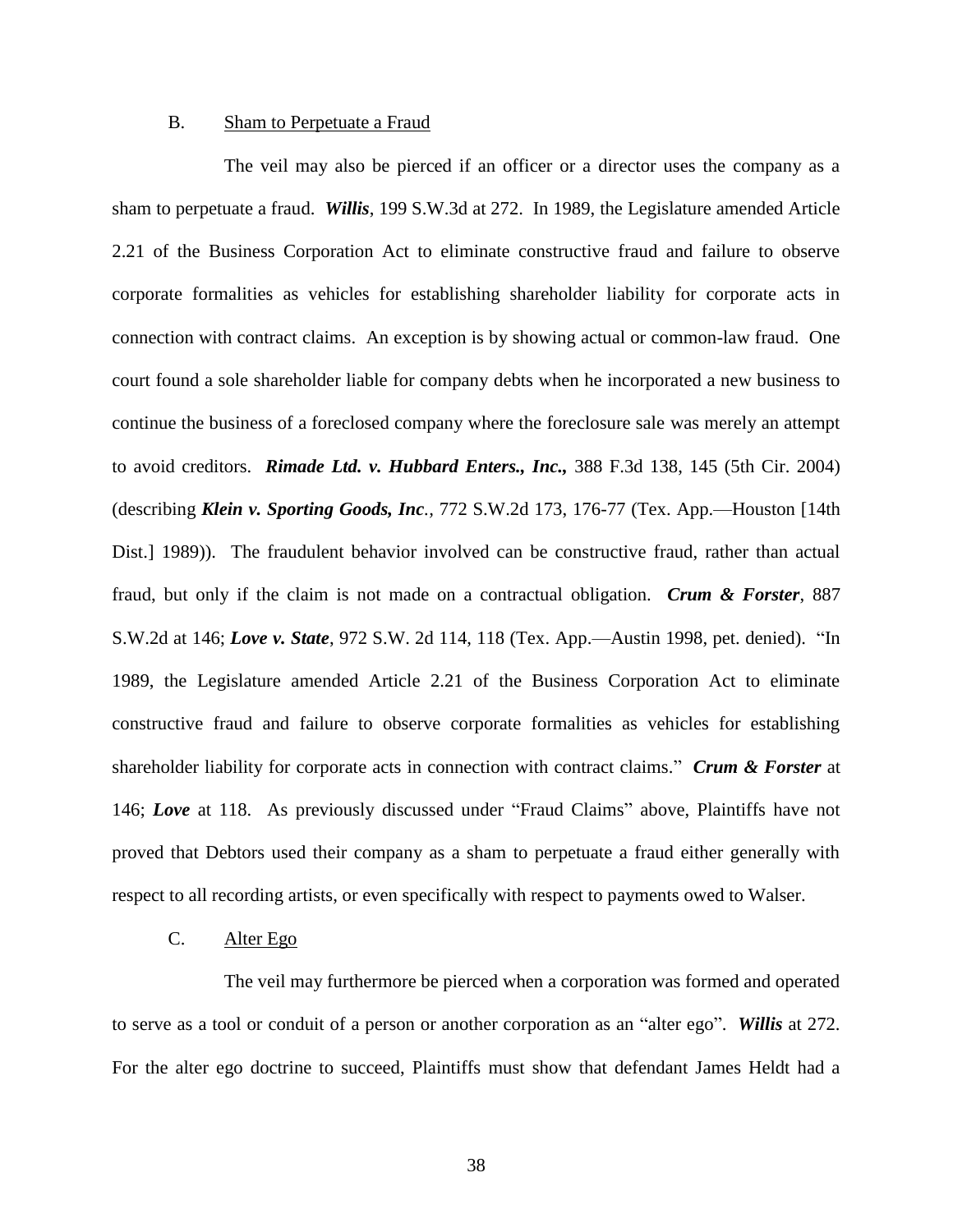financial interest, ownership, or control of both companies. *Stewart & Stevenson Servs. v. Serv-Tech, Inc.,* 879 S.W.2d 89, 108 (Tex. App.—Houston [14th Dist.] 1994, writ denied). Determining unity of companies, the court can consider the "total dealings of the parent corporation and its subsidiary." *Harwood Tire-Arlington, Inc. v. Young,* 963 S.W.2d 881, 885 (Tex. App.—Fort Worth 1998, pet. dism"d). Plaintiff must prove it is necessary to hold the individual liable, as opposed to the corporate form, in order to avoid a substantial injustice to the plaintiff. *Mancorp, Inc. v. Culpepper,* 802 S.W.2d 226, 228 (Tex. 1990).

A party seeking to pierce the corporate veil has a large burden to overcome, proving actual fraud, personal interest, and more. *Rimade,* 388 F.3d at 146-47 (protecting a defendant who had not taken a salary from a company for years, who lost money on loans, and who did not derive any direct personal benefit from any fraud).

Plaintiffs fail to meet their burden in this case to establish a claim for veil piercing based on a claim of alter ego. Clendenen and Heldt possess a financial interest or ownership in Debtor entities due to the money Heldt put in, and due to the company Clendenen owns that held stock in Debtors. Heldt, similar to the Defendant in *Rimade*, lost money on loans and did not appear to derive any direct personal benefit from any alleged fraud. Heldt was owed over \$400,000 by Debtor entities and he did not make many day-to-day decisions. Geissler does not own the corporation, he is merely an employee and is not a shareholder. 1:36.

A better claim for alter ego is based on Clendenen"s company stock ownership interest in Debtor entities. Clendenen is not a shareholder of any of the Debtor corporations. 2:128.He does own a corporation that is a shareholder in these corporations, but he personally is not a shareholder, and his company did not become a shareholder until three years after the lawsuit was filed. 2:128-29.The corporation Clendenen owns, Frisco Finance Corporation,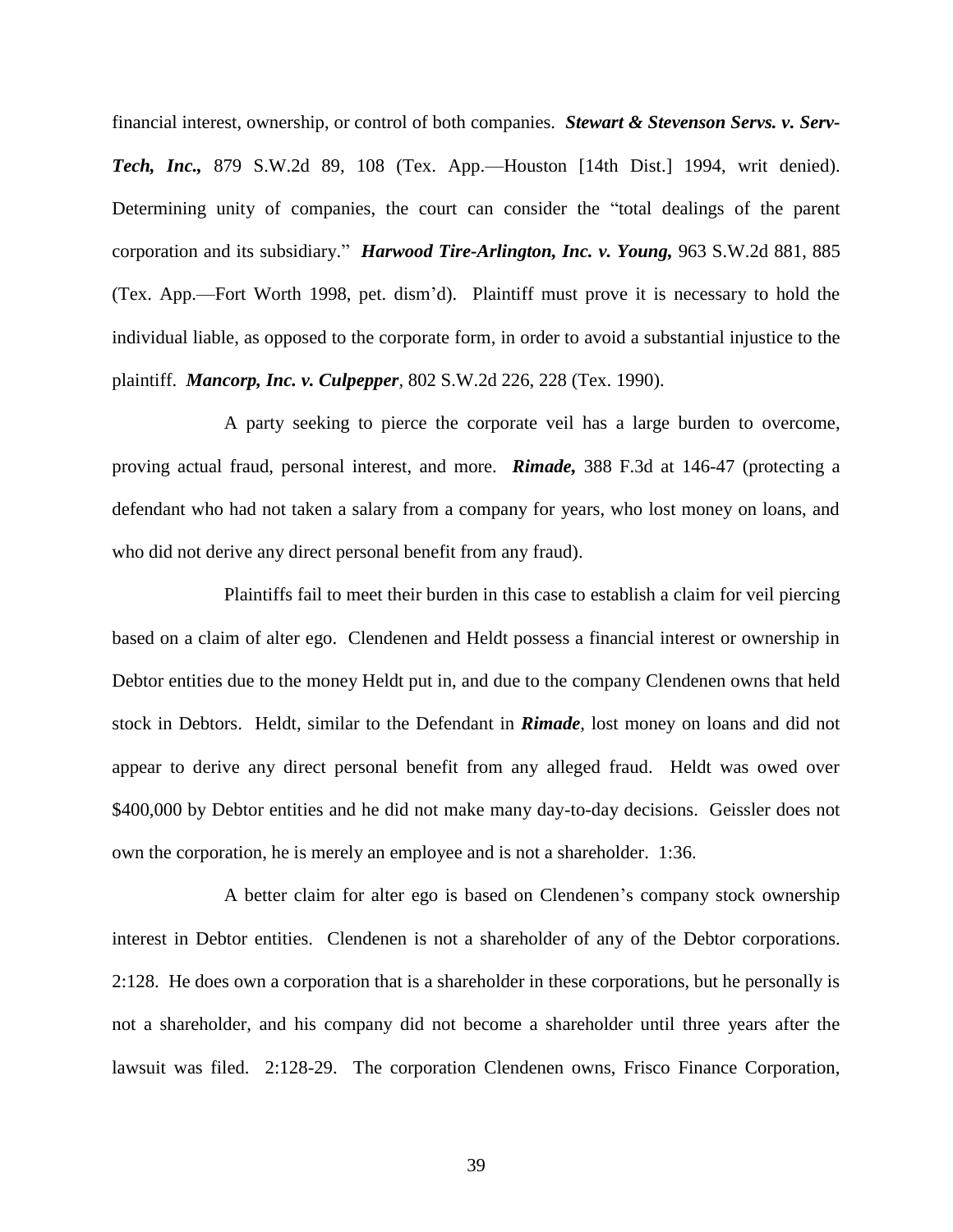received a consulting fee of "10,000 a month" and it paid Clendenen "5,000 personally per month." 2:74. Clendenen is Frisco Finance Corporation's sole employee and its expenses solely consist of approximately \$3,000 in accounting expenses, Clendenen"s salary, and bonuses. 2:74- 75. Frisco owns 35 percent of each Debtor entity and Mr. Heldt owns 65 percent of each debtor entity. 2:128. Before 2008, Antone's was owned 80 percent by Bamba, which is owned by Heldt and CRT Corporation, and 20 percent by Cliff Antone. 2:129.It is unclear if Cliff Antone owned his 20 percent interest at the time the Plaintiffs" claim was raised. Prior to 2008, Heldt owned Clef and Texas Music Group 100 percent. 2:129-30.

Furthermore, no evidence was offered by Plaintiff that Clendenen caused any of the Debtor corporations to be used for the purpose of perpetuating a fraud for the direct personal benefit of Clendenen. Whether Clendenen is a shareholder to whom the veil may be pierced, however, is moot as is demonstrated below by the discussion on "Section 21.223 of the Texas Business Organizations Code." As such, Clendenen cannot be held liable to Plaintiffs under any piercing the corporate veil theory.<sup>15</sup>

#### D. Section 21.223 of the Texas Business Organizations Code

 $\overline{a}$ 

Defendant Heldt raises several additional objections to Plaintiffs" contention that the corporate veil may be pierced. First, Heldt argues that Plaintiffs" First Supplemental Petition does not meet the requirements of Section 21.223 of the Texas Business Organizations Code, which constitutes the exclusive manner in which a shareholder can be held liable for corporate obligations. *Willis*, 199 S.W.3d at 272; *Formosa Plastics Corp., U.S.A. v. Kajima Int'l, Inc.*,

<sup>&</sup>lt;sup>15</sup> The same analysis of whether Heinz Geissler can be held liable under a piercing the corporate veil theory applies to Geissler and no liability may be applied to Geissler.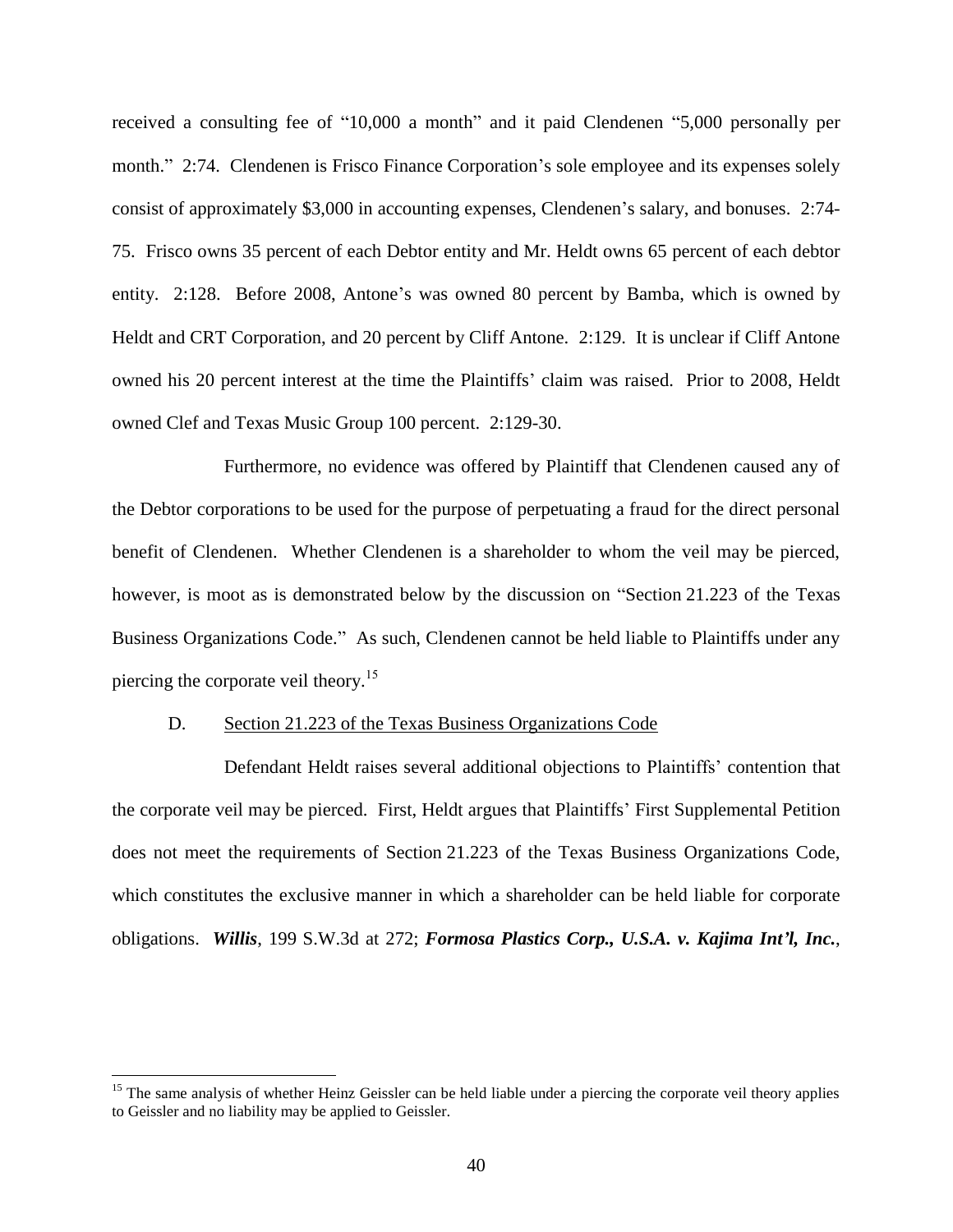216 S.W.3d 436, 462 (Tex. App.—Corpus Christi 2006, pet. denied).<sup>16</sup> The Texas Business Organizations Code became effective January 1, 2006. The Business Corporation Act continued in effect until January 1, 2010 for corporations formed before January 1, 2006. *Formosa*, 461 n. 7. Heldt argues that Section 21.223 must be met in this case because it covers both contractual claims and ancillary torts and, therefore, actual fraud will need to be alleged rather than merely constructive fraud primarily for the direct personal benefit of the shareholder. *Willis* at 272; *Menetti v. Chavers*, 974 S.W.2d 168, 174 (Tex. App.—San Antonio 1998, no pet.); *Aluminum Chemicals (Bolivia), Inc. v. Bechtel Corp.,* 28 S.W.3d 64, 68 (Tex. App.—Texarkana 2000, no pet.) (implying that Section 21.223 applies to fraud claims); *Harco Energy, Inc. v. Re-Entry People, Inc.,* 23 S.W.3d 389, 397 (Tex. App.—Amarillo 2000, no pet.); *U.S. ex rel. CMC Steel Fabricators, Inc. v. Harrop Construction***,** 131 F. Supp.2d 882, 894 (S.D. Tex. 2000), *aff'd*, 61 Fed. App'x 120 (5th Cir. 2003). Absent a showing that Clendenen, Heldt, or Geissler caused the Debtors to perpetuate an actual fraud, and that the Debtors did perpetuate an actual fraud for the personal benefit of either Clendenen, Heldt, or Geissler, the veil may not be pierced in regards to any of those parties. *See* Docket #51 "Randolph W. Clendenen"s Trial Brief Regarding Piercing the Corporate Veil", p. 5 (citing *Shaw,* 73 S.W.3d at 481; *Aluminum Chemicals,* 28 S.W.3d at 68 (Tex. App.—Texarkana 2000, no pet.).

The evidence at trial showed that (1) Heldt had no dealings or communications with Don Walser and/or Don Walser's representatives; (2) Heldt executed no contracts and made no representations at issue in this case; (3) Heldt took no active part in the day-to-day management of the Debtors during any relevant time period; and (4) Heldt had no awareness of the alleged nonpayment of royalties until being named in the present lawsuit and had no role

<sup>&</sup>lt;sup>16</sup> Section 21.223 requires that for the corporate veil to be pierced there must be a showing that both: (1) the shareholder caused the corporation to be sued for the purpose of perpetrating an actual fraud and (2) the shareholder did perpetrate an actual fraud on the obligee for his own direct personal benefit.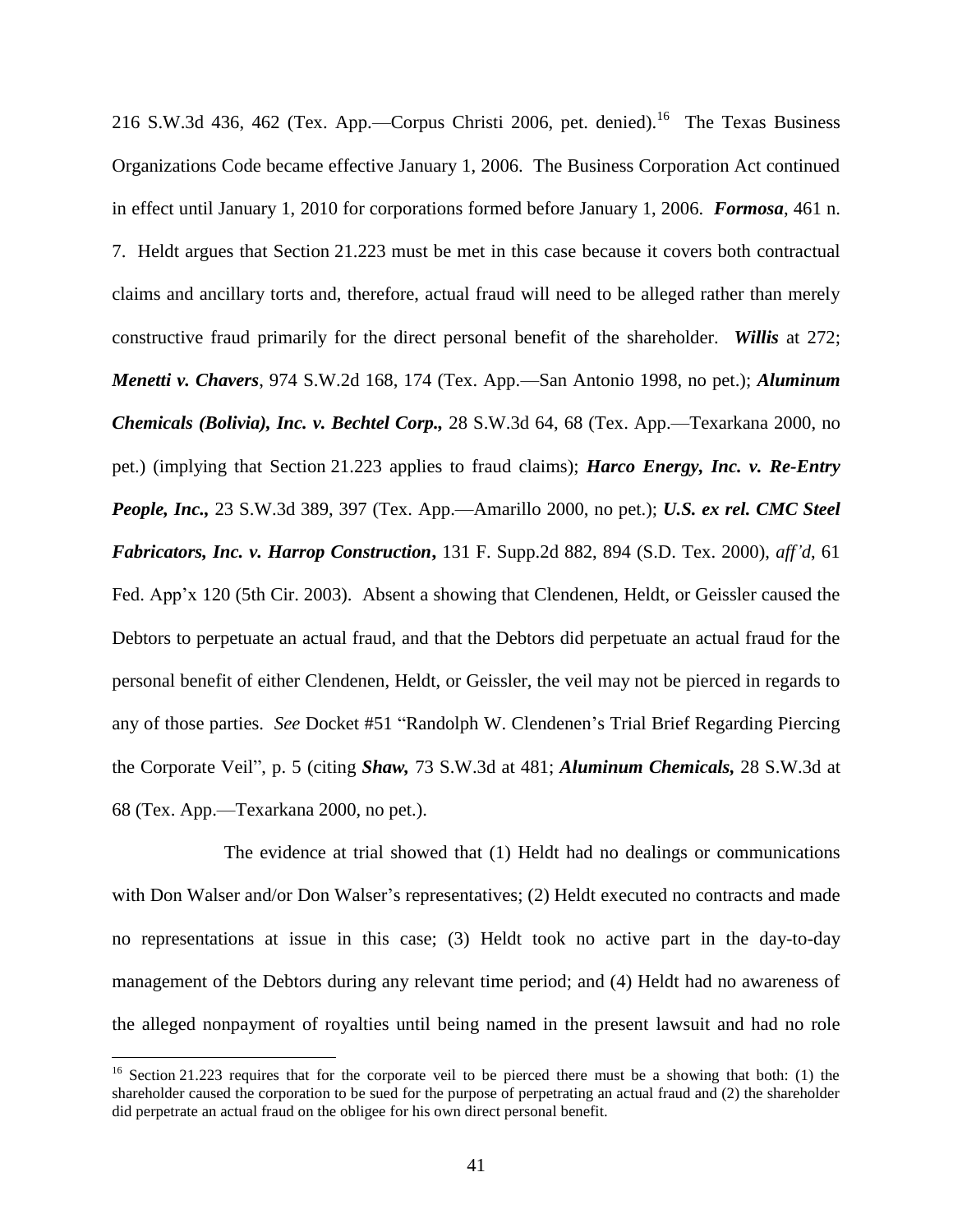concerning any decisions concerning payment of royalties to Don Walser. The evidence is clear that Heldt did not cause the Debtors to engage in any of the complained of conduct with respect to the allegations in the Petition, and therefore Plaintiffs cannot support their piercing the corporate veil claim against Heldt.

The evidence shows that Heldt received no direct personal benefit through his affiliation and support of the Debtors. *See Solutioneers Consulting, Ltd. v. Gulf Greyhound Partners, Ltd.,* 237 S.W.3d 379, 388-89 (Tex. App.—Houston [14th Dist.] 2007, no pet.) (denying piercing under Art. 2.21, the predecessor to Section 21.223 where evidentiary record failed to show what the shareholder did with misappropriated funds and there was no evidence of direct personal benefit). Heldt correctly argues that "Plaintiffs have produced no evidence that Heldt diverted company profits, or any company funds for that matter, to his personal use." In fact, the evidence at trial shows just the opposite -- that Heldt did not receive any compensation, dividends, or other amounts from the Debtors. 2:181, 3:65. Moreover, even if Heldt paid corporate debts of Debtors from personal funds, the isolated incidents of payment do not support a finding of alter ego. *See Solomon v. Greenblatt,* 812 S.W.2d 7, 19 (Tex. App.—Dallas 1991, no writ).

Given its broad scope, Section 21.223 applies to both contractual claims and ancillary torts. *See Menetti,* 974 S.W.2d at 174 (applying to DTPA, fraud, and negligence claims); *Plas-Tex v. Dalton Jones,* 2000 WL 632677, at \*4, n. 9 (Tex. App.—Austin 2000, pet. denied) (not designated for publication) (applying Section 21.223 to fraud and breach of fiduciary duty claims); *Aluminum Chemicals,* 28 S.W.3d at 68; *Harco,* 23 S.W.3d at 397 (fraud); *Formosa Plastics Corp.*, 216 S.W.3d at 462, n. 8 (which assumed, without deciding, that Art 2.21 [former 21.223 before codified in the Texas Business Organizations Code] applied to a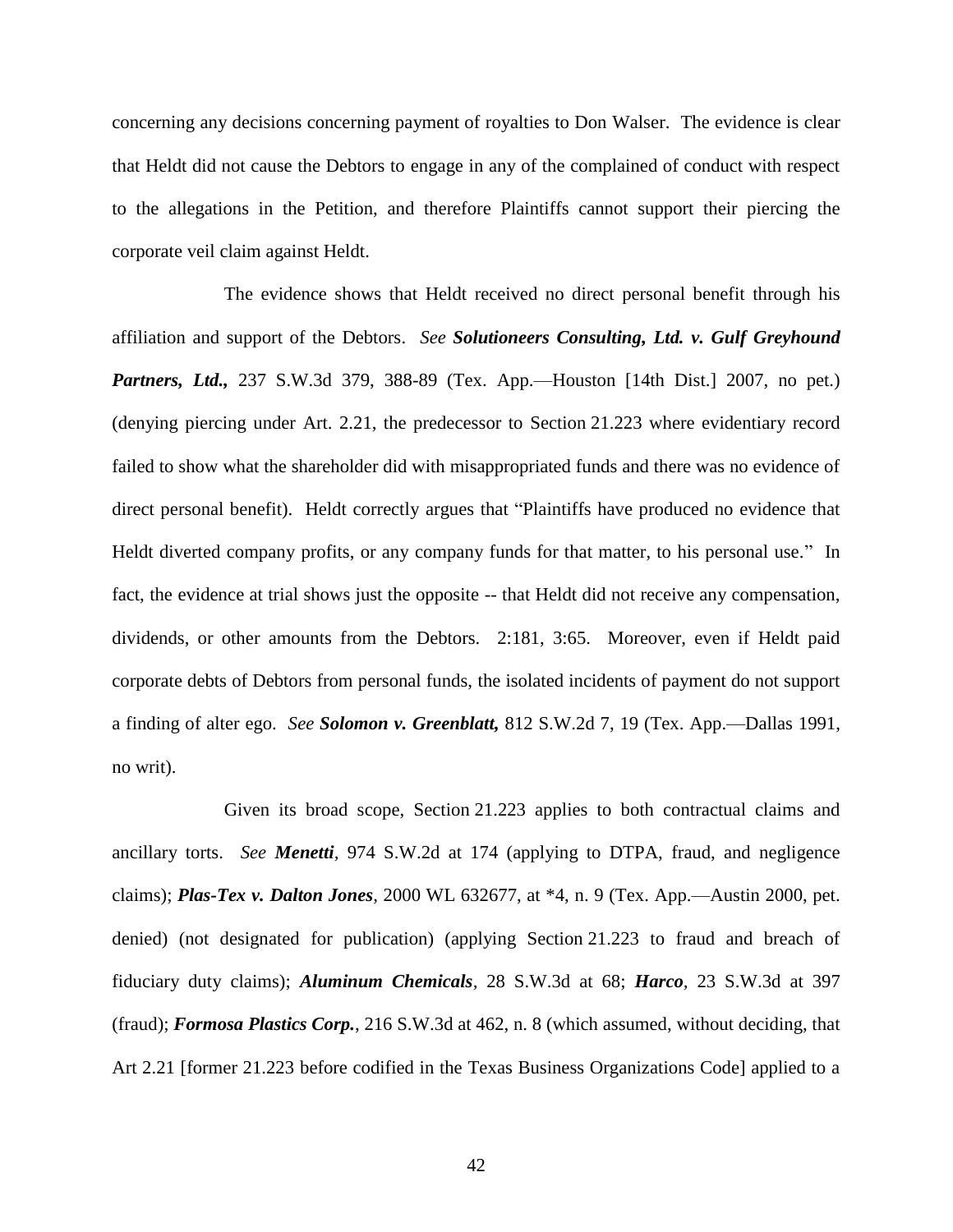related fraud claim). Federal courts likewise have held that Section 21.223 applies to both contract and related tort claims for veil-piercing purposes. *See e.g. U.S. ex rel. CMC,* 131 F. Supp.2d at 894.

In this case, all of Plaintiffs" causes of action "relate to or arise from" the contractual obligations allegedly incurred by the Debtors under the Recording Agreement. First, Section VI of the Petition asserts a claim for breach of contract to which Section 21.223 necessarily applies. Second, Section VII of the Petition expressly seeks rescission of the Recording Agreement, which is simply a claim for a specific remedy for the alleged contractual violation.

Third, at Section VIII, Plaintiffs' claim there was a breach of a fiduciary relationship that "the contract created and governed," specifically because of "the element of trust necessary to accomplish the goals of the contract" and which the Debtors breached by failing to pay the royalties allegedly due under the Recording Agreement. (Petition at  $\P$  8.2, 8.3, 8.4 and 8.5.) In addition, Plaintiffs" Pre-Trial Order states as a disputed factual issue: "[w]as there a formal fiduciary relationship between Don Walser and the Debtor Defendants as a result of the Debtor Defendants" *exclusive rights pursuant to the Recording Agreement*. . . ." Plaintiffs" Pre-Trial Order, p. 18, ¶ 22. The Plaintiffs, therefore, assert a breach of fiduciary duty claim that arises from an underlying contractual obligation, which falls squarely within the confines of Section 21.223. Furthermore, courts have found that Section 21.223 applies to breach of fiduciary duty claims. *See Plas-Tex, Inc.,* 2000 WL 632677 at \*4, n. 9 (applying Section 21.223 to fraud and breach of fiduciary duty claims); *cf, Carter* **v.** *Goodman Group Music Publishers,*  848 F. Supp. 438, 445 (S.D.N.Y. 1994) (breach of fiduciary duty claim arising from failure to properly account for and pay royalties was merely a restatement of a breach of contract claim).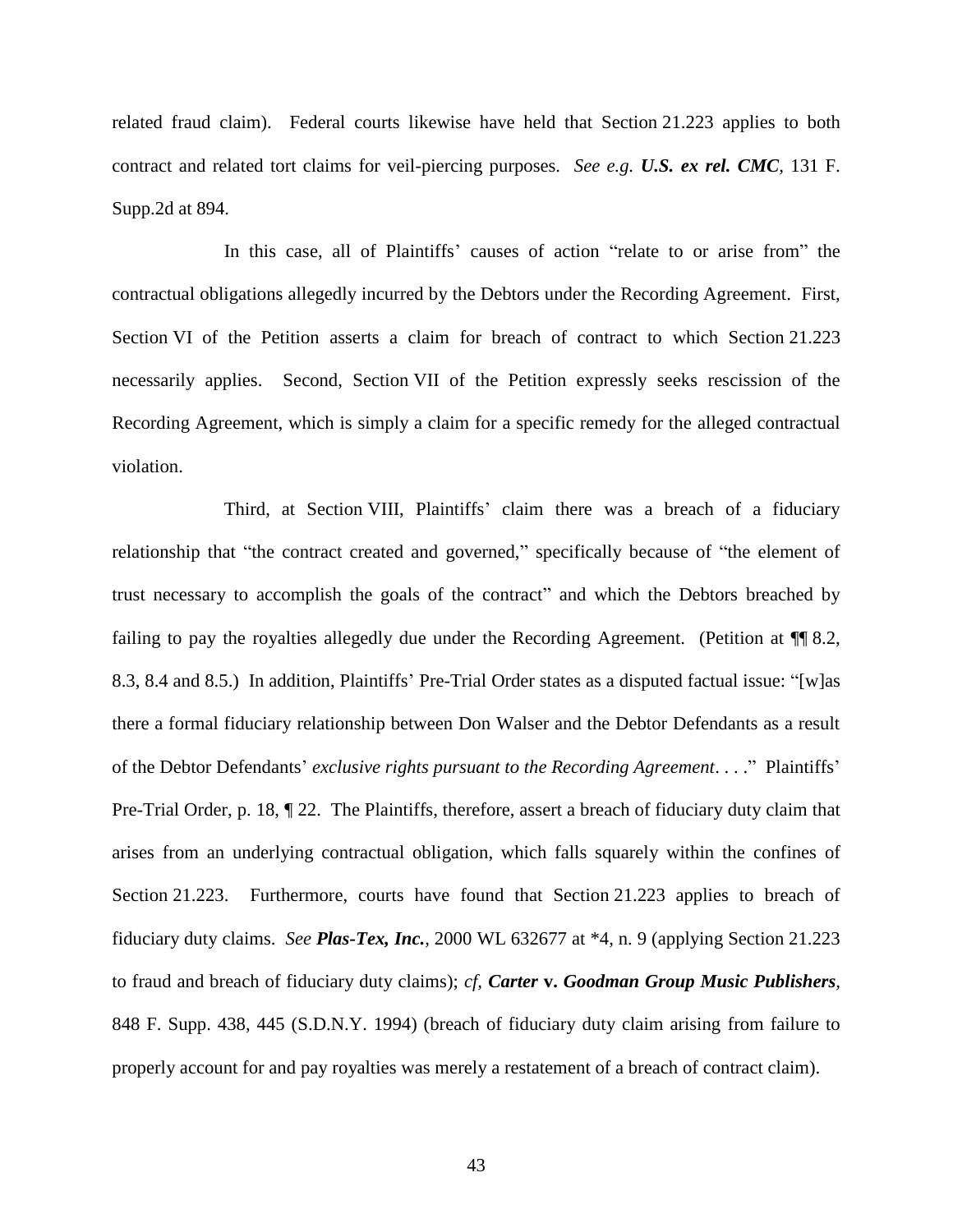Fourth, Section IX of the Petition alleges fraud in the performance of the Recording Agreement, as Defendants are alleged to have made misrepresentations concerning the royalties due Plaintiffs pursuant to such agreement (Petition at ¶ 9.2). Significantly, courts have found that Section 21.223 also applies to fraud claims. *See Plas-Tex, Inc.,* 2000 WL 632677 at \*4 n. 9 (applying Section 21.223 to fraud claim); *Harco Energy, Inc.*, 23 S.W.3d at 397 (fraud); *Formosa Plastics Corp.*, 216 S.W.3d at 462 n. 8 (which assumed, without deciding, that Art 2.21 [former 21.223 before codified in the Texas Business Organizations Code] applied to a related fraud claim).

Finally, at Section X of the Petition, Plaintiffs allege that they are entitled to the imposition of a constructive trust, because their "contract created and governed a special relationship . . . [arising] "from the element of trust necessary to accomplish the goals of the contract." (Petition at ¶ 10.2.) Likewise, in Plaintiffs" Pre-Trial Order, Plaintiffs apparently seek a constructive trust "on the proceeds and funds and recordings . . . in connection with the recordings of Don Walser *governed by the Recording Agreement*." Plaintiffs' Pre-Trial Order, p. 19, ¶ 25. Clearly, this claim also arises out of an alleged contract and, as such, Section 21.223 applies to govern whether the corporate veil can be pierced.

Simply put, despite any contention by the Plaintiffs to the contrary, all of Plaintiffs' causes of action "relate to or arise from" the contractual obligations stemming from the Recording Agreement. Therefore, to the extent Plaintiffs seek to hold Heldt liable on any of the above-listed claims, Plaintiffs" ability to pierce the corporate veil is governed exclusively by Section 21.223, and Plaintiffs must satisfy Section 21.223"s stringent requirements.

Because Section 21.223 applies to all Plaintiffs' alleged causes of action, Heldt cannot be held individually liable under any theory that he is or was the "alter ego of the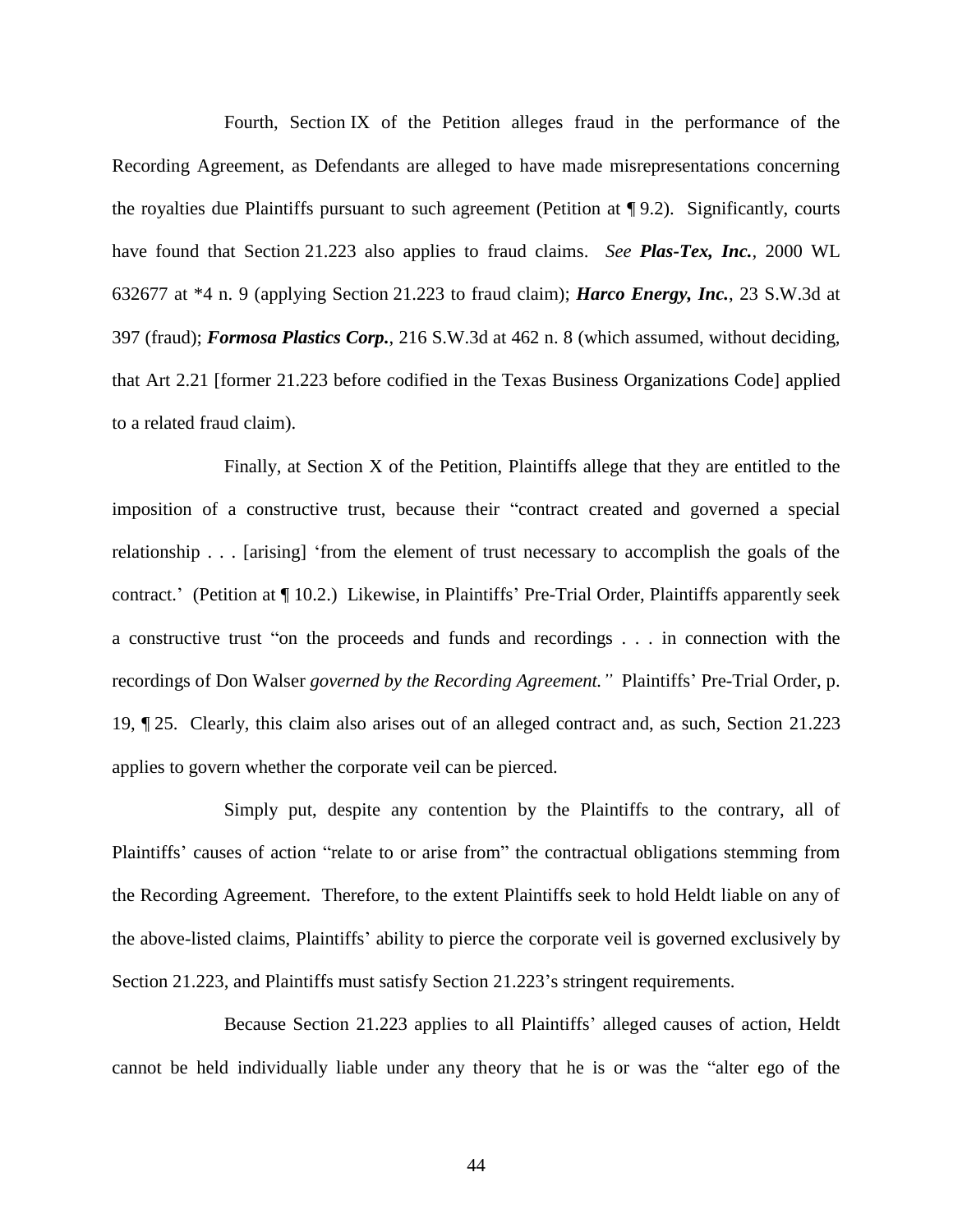corporation or on the basis of actual or constructive fraud, a sham to perpetrate a fraud, or other similar theory." TEX. BUS. ORG. CODE § 21.223(a).

### **DAMAGES AND CONCLUSION**

Damages discussed in the section on breach of contract above are the proper damages for this case because no claims survive from the Watermelon bankruptcy period. Actions for rescission, breach of fiduciary duty, and piercing the corporate veil are denied.

Damages for mental anguish and exemplary damages are not available in a breach of contract case. *Stewart Title Guar. Co. v. Aiello*, 941 S.W.2d 68 (Tex. 1997).

Reasonable attorney fees may be awarded to the Plaintiffs. "The award of reasonable attorney"s fees to a plaintiff recovering on a valid claim founded on a written or oral contract preceded by proper presentment of the claim is mandatory." *See Always at Market Inc. v. Girardi*, 365 Fed. App"x 603, 608 (5th Cir. 2010); *In re Smith*, 966 F.2d 973, 978 (5th Cir. 1992) (citing *Caldwell & Hurst v. Myers*, 714 S.W.2d 63, 65 (Tex. App.—Houston [14th Dist.] 1986, writ ref"d n.r.e.). As a general rule, the party seeking to recover attorney"s fees carries the burden of proof. *See Stewart Title Guar. Co. v. Sterling*, 822 S.W.2d 1, 10 (Tex. 1991); (citation omitted). This burden includes the duty to segregate recoverable fees from those that are not recoverable. *See Stewart Title Guar. Co.*, 822 S.W.2d at 10-11; *Wood v. Component Constr. Corp.*, 722 S.W.2d 439, 444-45 (Tex. App.—Fort Worth 1986, no writ), *overruled on other grounds* by *Stewart Title Guar. Co.*, 822 S.W.2d at 11. The duty to segregate recoverable fees from those that are not recoverable must be kept in mind with this case, where it appears that Plaintiffs may recover attorney fees related to their breach of contract of claim, which succeeds, but they may not recover attorney fees related to other claims, which fail.